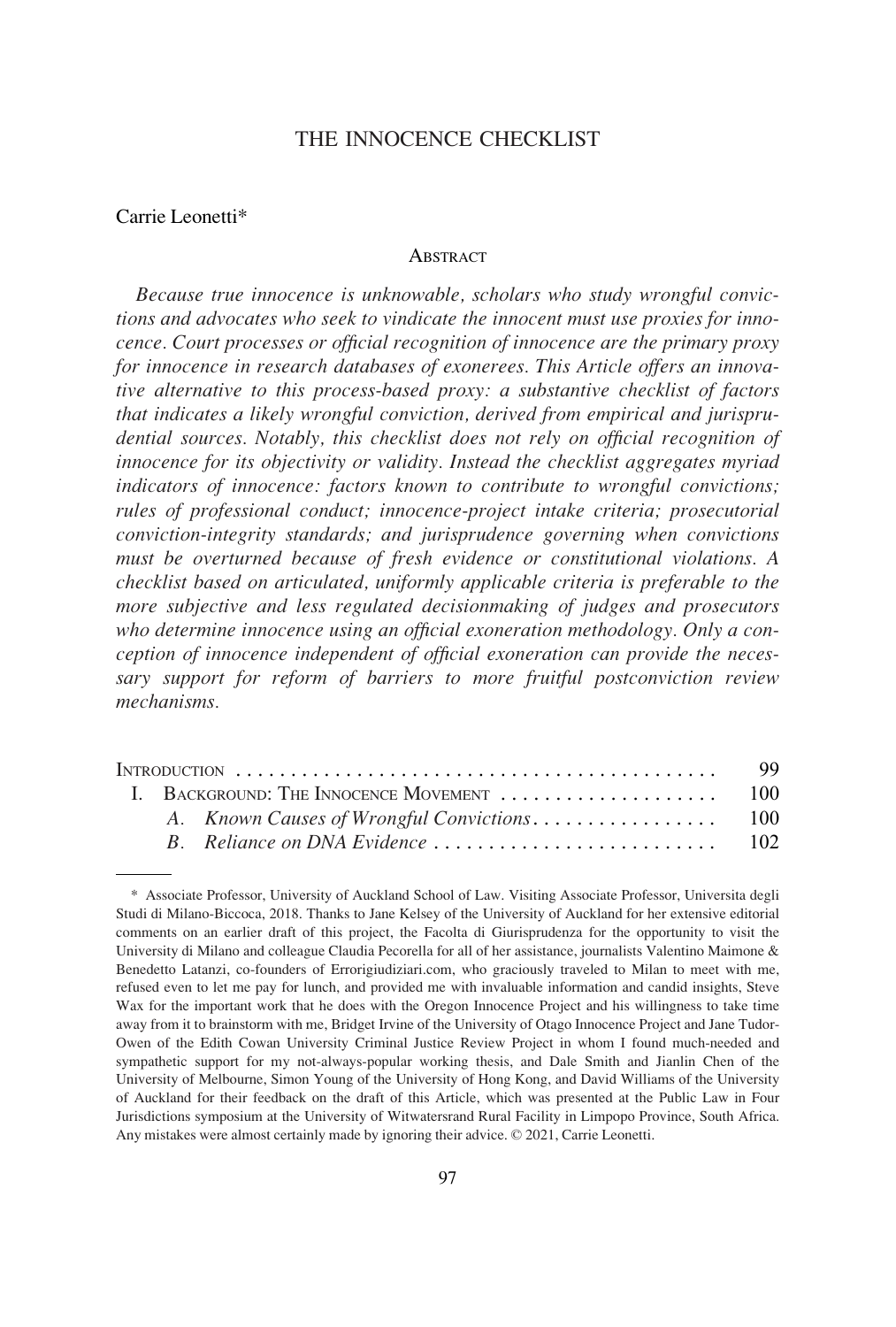|     | $\overline{C}$ .                                              | Innocence Commissions                                        |  |
|-----|---------------------------------------------------------------|--------------------------------------------------------------|--|
| Π.  |                                                               |                                                              |  |
|     | A.                                                            |                                                              |  |
|     |                                                               | The Relationship Between Legally Insufficient Proof &<br>1.  |  |
|     |                                                               |                                                              |  |
|     |                                                               | Failures of Procedural Justice and "Innocence"<br>2.         |  |
|     | <i>B</i> .                                                    | Methodologies for Defining Innocence                         |  |
|     |                                                               | 1.                                                           |  |
|     |                                                               | 2.<br>Conclusive Proof of Factual Innocence                  |  |
|     |                                                               | 3.<br>The High Price of Poor Proxies for Innocence           |  |
|     |                                                               | 4.<br>The Problem with a Legal Innocence Standard            |  |
|     |                                                               | Defining Likely Actual Innocence<br>5.                       |  |
|     | $\mathcal{C}.$                                                | Changing Science as a Specific Context for the Meaning of    |  |
|     |                                                               |                                                              |  |
| Ш.  |                                                               | CASE STUDIES IN DEFINITIONAL DISAGREEMENTS                   |  |
|     | A.                                                            |                                                              |  |
|     |                                                               | Over-Inclusion: Questionable "Exonerations"<br>1.            |  |
|     |                                                               | 2.<br>Under-Inclusion: Missing Innocents.                    |  |
|     | B.                                                            |                                                              |  |
|     | $C$ .                                                         | The Social Psychology of Cognitive Biases                    |  |
|     |                                                               | 1.                                                           |  |
|     |                                                               | $\mathfrak{2}$ .                                             |  |
| IV. | RECONCEPTUALIZING INNOCENCE: A WRONGFUL CONVICTION CHECKLIST. |                                                              |  |
|     | $\mathcal{A}$ .                                               | Known Causes of Wrongful Convictions                         |  |
|     | B <sub>1</sub>                                                | Model Rules & Standards: Prosecutorial Charging, Disclosure, |  |
|     |                                                               |                                                              |  |
|     | $\mathcal{C}.$                                                | Innocence Project Intake Criteria                            |  |
|     | D.                                                            | Conviction-Integrity Units                                   |  |
|     | $E$ .                                                         | Data from Innocence Commissions, Public Inquiries, & the New |  |
|     |                                                               |                                                              |  |
|     |                                                               | 1.                                                           |  |
|     |                                                               | 2.                                                           |  |
|     |                                                               | 3.                                                           |  |
|     |                                                               | 4.                                                           |  |
|     | $F_{\cdot}$                                                   | Fresh Evidence & Freestanding Actual Innocence Claims        |  |
|     | G.                                                            | Postconviction Review of Constitutional Claims               |  |
|     |                                                               | Prosecution Disclosure of Favorable Evidence<br>1.           |  |
|     |                                                               | Effective Assistance of Counsel<br>2.                        |  |
|     |                                                               | Bad Faith Destruction of Evidence & Suborning Perjury<br>3.  |  |
|     |                                                               | 4.                                                           |  |
|     |                                                               | 5.                                                           |  |
|     |                                                               | 6.                                                           |  |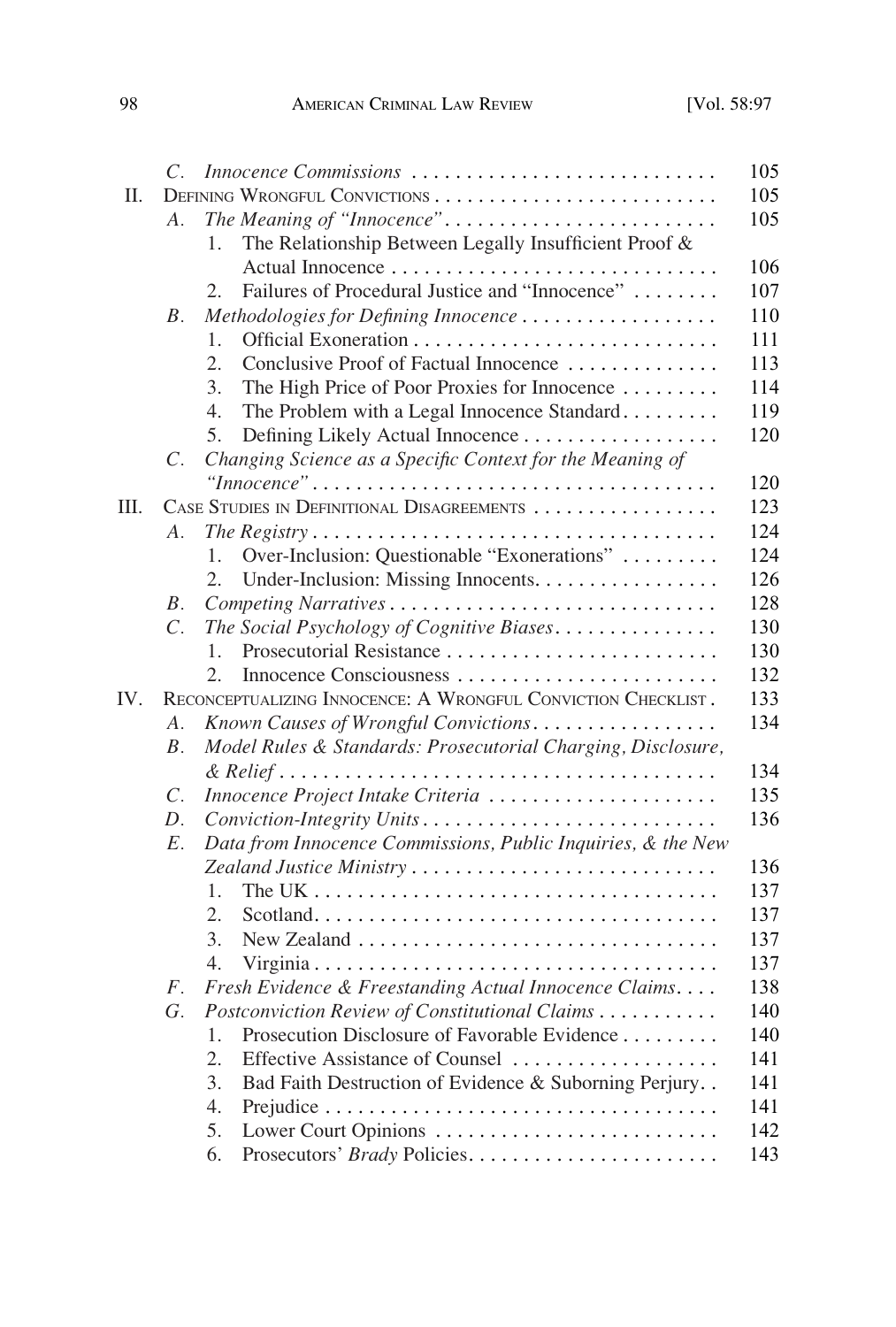<span id="page-2-0"></span>

|  |  | V. CONCEPTUALIZING INNOCENCE THROUGH A COMPREHENSIVE CHECKLIST. 143 |  |  |  |
|--|--|---------------------------------------------------------------------|--|--|--|
|  |  |                                                                     |  |  |  |
|  |  |                                                                     |  |  |  |
|  |  |                                                                     |  |  |  |

#### **INTRODUCTION**

This Article addresses a central conceptual foundation for the social-scientific and legal study of wrongful convictions: how to define innocence. The base rate of innocence in the criminal justice system is not knowable. As a result, scholars who study wrongful convictions and advocates who seek to vindicate the innocent must use definitional proxies for innocence. Currently, databases of wrongful convictions, which form the basis of study and advocacy for scholars and reform organizations, rely on court processes or official recognition of innocence as their primary proxy for determining when a wrongful conviction has occurred. This Article is not the first to tackle these difficult definitional conundrums. But it is the first to propose a substantive rather than legal or procedural conception of likely innocence that can be used in the context of scholarly databases, judicial review, and innocence  $commissions<sup>1</sup>$ 

This Article argues for a new conception of wrongful conviction: a substantive—rather than procedural—conception that does not rely on official processes for its objectivity. Part I traces the background of the innocence movement. It describes the known causes of wrongful convictions that have emerged from that movement. It documents its historical reliance on DNA exonerations in generating that canon of causes. It discusses the development of innocence commissions and the role that they play in exonerating the innocent.

Part II sets forth two typologies. The first is a typology of the meaning of "innocent" when it is employed by legal scholars, courts, and practitioners. The second is a typology of the current methodologies used by databases created by scholars and reform organizations to determine when a particular definition of innocence has been fulfilled. Part II argues that the current definitions of innocence and, in particular, the methodologies employed for compiling wrongful convictions in databases, are invalid because they are under- and over-inclusive. The invalid definitional proxies obscure an accurate accounting of wrongful convictions and mask, perhaps, the single greatest cause of wrongful convictions in the United States: formidable procedural barriers to postconviction relief.

<sup>1.</sup> This Article uses "factual innocence," "actual innocence," "likely innocence," "wrongful conviction," and "false conviction" interchangeably. The significance of these terms, unless context indicates otherwise, is that the factual circumstances surrounding a defendant's conviction give rise to an unacceptable likelihood of wrongful conviction, as defined in this Article, not caselaw.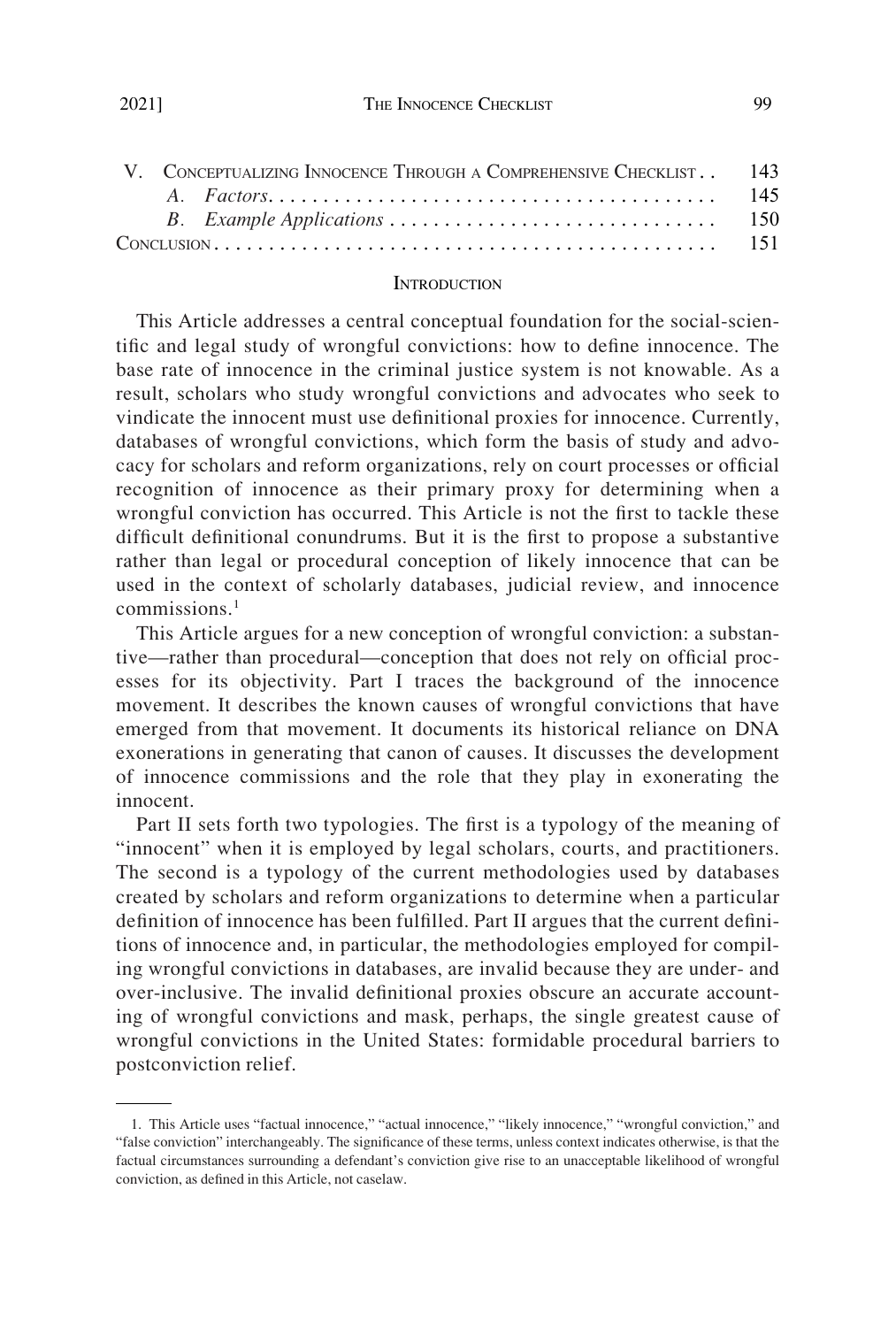<span id="page-3-0"></span>Part III describes several case studies that exemplify the pitfalls of the definitional disagreements over the meaning of innocence. It notes the competing narratives that can emerge from these disagreements and the way that these competing narratives can deepen the cognitive biases that drive prosecutorial resistance to exoneration and interfere with societal "buy-in" for criminal justice reforms.

Part IV offers an alternative conception of wrongful conviction based on objective, extrinsically-derived criteria. Part V reduces those criteria to what is essentially a checklist of factors relevant to likely innocence. This comprehensive checklist does not rely on court processes or official recognition of innocence, rather it looks to preexisting sources to determine the relevant criteria: known factors that contribute to wrongful convictions; rules of professional conduct governing prosecutorial charging decisions; innocence-project intake criteria; prosecutorial conviction-integrity unit standards; and jurisprudence governing when a conviction must be overturned on the basis of fresh evidence or a constitutional violation.

The Article concludes that a conception of innocence that is based on articulated, uniformly applicable criteria—even where the weighting and application of those criteria remain subjective—is preferable to the less regulated and less consistent decisionmaking of judges and prosecutors, who determine innocence using an official-exoneration methodology. It also concludes that only a comprehensive, substantive innocence checklist, independent of official exoneration processes, can provide the necessary conceptual framework to reform barriers and increase more fruitful postconviction review.

# I. BACKGROUND: THE INNOCENCE MOVEMENT

# *A. Known Causes of Wrongful Convictions*

There is a great deal of scholarly and advocacy literature exploring wrongful convictions, as well as government inquiries into high-profile exonerations.2 There is consensus among scholars, advocates, and inquiry commissions about the primary causes of wrongful convictions,<sup>3</sup> including official misconduct by police and prosecutors,<sup>4</sup> ineffective assistance of counsel ("IAC") who have heavy caseloads

<sup>2.</sup> *See, e.g*., BRANDON L. GARRETT, CONVICTING THE INNOCENT 260 (2011) (noting that while some prosecutors' offices have conducted postconviction inquiries "to identify what went wrong," those offices remain "exceptional").

<sup>3.</sup> Many of these causes have been documented for almost a century, going back to Edwin Borchard's seminal work, *Convicting the Innocent*. *See generally* EDWIN M. BORCHARD, CONVICTING THE INNOCENT (1932) (highlighting misidentifications, circumstantial evidence, perjury, or a combination of all three as causes).

*See* BARRY SCHECK, PETER NEUFELD, & JIM DWYER, ACTUAL INNOCENCE 246 (2000); Peter A. Joy, *The*  4. *Relationship Between Prosecutorial Misconduct and Wrongful Convictions: Shaping Remedies for a Broken System*, 2006 WIS. L. REV. 399 (2006); MANITOBA JUSTICE, THE INQUIRY REGARDING THOMAS SOPHONOW 83, 85, 116 (2010), <https://digitalcollection.gov.mb.ca/awweb/pdfopener?smd=1&did=12713&md=1>[hereinafter SOPHONOW INQUIRY].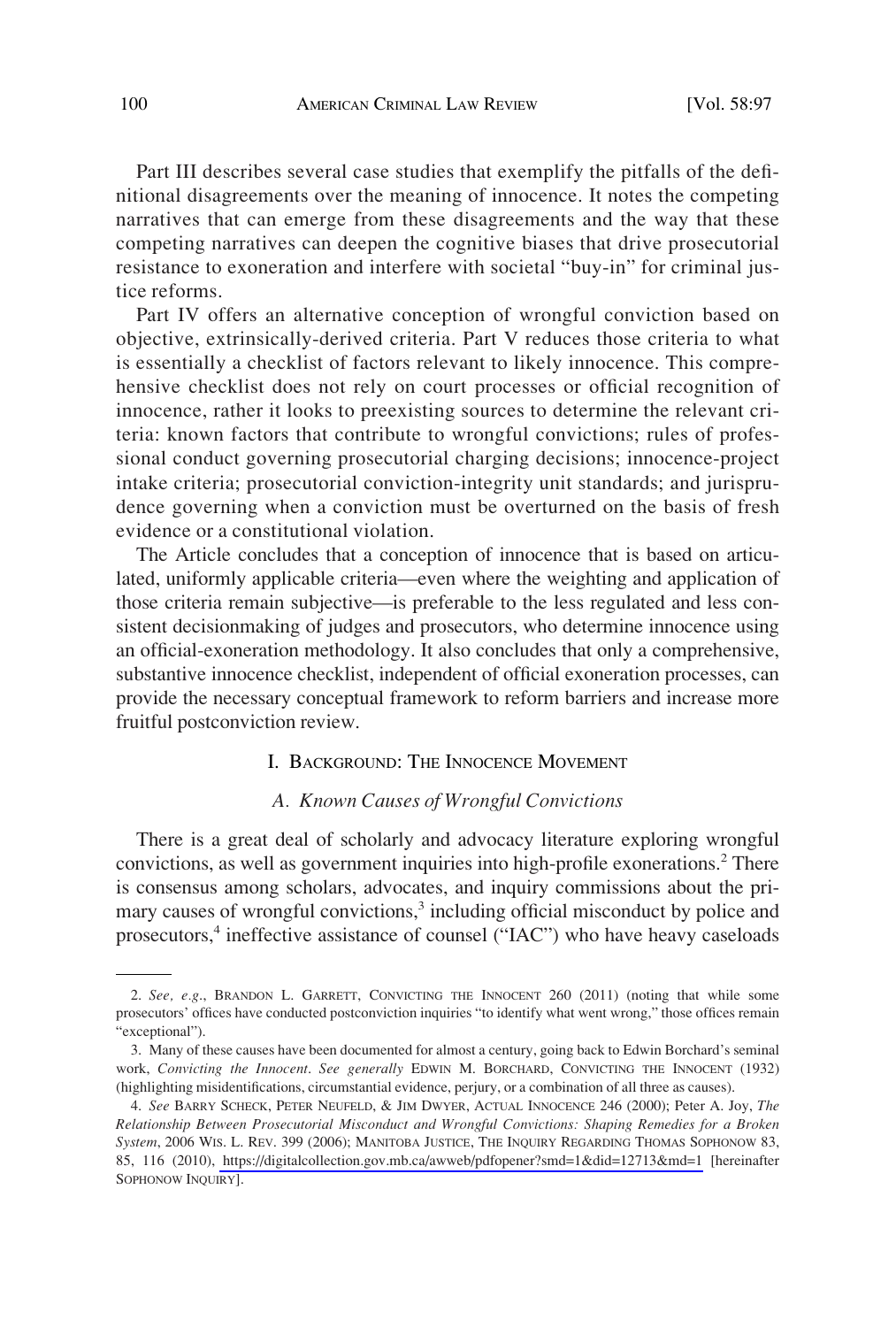and inadequate preparatory resources, $5$  junk science, $6$  faulty eyewitness identifications and suggestive identification procedures, $\alpha$  coercive interrogations and false confessions,8 and incentivized informants ("snitches").9 The literature has debunked whole classes of forensic "science" evidence.<sup>10</sup> Even so, many were (and in some cases still are) routinely admitted in courts in the United States, Canada, the United Kingdom ("UK"), Australia, and New Zealand, including analysis of the composition of bullet lead ("CBLA"),<sup>11</sup> analysis of fire patterns to establish the use of accelerants (and, therefore, arson), $12$  microscopic hair comparison and identification,<sup>13</sup> bitemark pattern matching,<sup>14</sup> bloodstain pattern analysis,<sup>15</sup> handwriting comparison,<sup>16</sup> and "shaken-baby syndrome."<sup>17</sup> The literature has also

8. *See* Hartung, *supra* note 6, at 249–50; Richard A. Leo, *Why Interrogation Contamination Occurs*, 11 OHIO ST. J. CRIM. L. 193, 205 (2013).

9. *See* SCHECK, NEUFELD & DWYER, *supra* note 4, at 246; THORP, *supra* note 7, at 80–81; Brandon L. Garrett, *Innocence, Harmless Error, and Federal Wrongful Conviction Law*, 2005 WIS. L. REV. 35, 97 (2005); SOPHONOW INQUIRY, *supra* note 4, at 101.

10. *See* Garrett & Neufeld, *supra* note 5, at 1–2.

<sup>5.</sup> *See* Brandon L. Garrett & Peter J. Neufeld, *Invalid Forensic Science Testimony and Wrongful Convictions*, 95 VA. L. REV. 1, 33, 89–90 (2009).

<sup>6.</sup> *See* Stephanie Roberts Hartung, *Post-Conviction Procedure: The Next Frontier in Innocence Reform*, *in*  WRONGFUL CONVICTIONS AND THE DNA REVOLUTION: TWENTY-FIVE YEARS OF FREEING THE INNOCENT 247, 250–51 (Daniel S. Medwed, ed., 2017).

<sup>7.</sup> *See* SIR THOMAS THORP, MISCARRIAGES OF JUSTICE 79–80 (N.Z. Legal Rsch. Found. ed., 2005); Gary L. Wells, Mark Smalls, Steven Penrod, Roy S. Malpass, Solomon M. Fulero, & C. A. E. Brimacombe, *Eyewitness Identification Procedures: Recommendations for Lineups and Photospreads*, 22 L. & HUM. BEHAV. 603, 603 (1998); Gary L. Wells & Eric P. Seelau, *Eyewitness Identification: Psychological Research and Legal Policy on Lineups*, 1 PSYCHOL. PUB. POL'Y & L. 765, 785 (1995); SOPHONOW INQUIRY, *supra* note 4 at 57, 69.

<sup>11.</sup> *See* NAT'L RESEARCH COUNCIL, NAT'L ACADEMY OF SCIENCES, FORENSIC ANALYSIS: WEIGHING BULLET LEAD EVIDENCE 1–2 (2004) [hereinafter BULLET LEAD REPORT]; William C. Thompson, *Analyzing the Relevance and Admissibility of Bullet-Lead Evidence: Did the NRC Report Miss the Target?*, 46 JURIMETRICS 65, 65 (2005) (noting that bullet lead evidence was used by the FBI in criminal investigations for more than 25 years).

<sup>12.</sup> *See* Keith A. Findley, *Flawed Science and the New Wave of Innocents*, *in* WRONGFUL CONVICTIONS AND THE DNA REVOLUTION: TWENTY-FIVE YEARS OF FREEING THE INNOCENT 199–201 (Daniel S. Medwed ed., 2017).

<sup>13.</sup> *See* SCHECK, NEUFELD & DWYER, *supra* note 4, at 166; THORP, *supra* note 7, at 81–82; NAT'L RESEARCH COUNCIL, NAT'L ACADEMY OF SCIENCES, STRENGTHENING FORENSIC SCIENCE IN THE UNITED STATES: A PATH FORWARD 160–61 (2009); Findley, *supra* note 12, at 187; David H. Kaye, *Ultracrepidarianism in Forensic Science: The Hair Evidence Debacle*, 72 WASH. & LEE L. REV. ONLINE 227, 230–31 (2015); Letter from James B. Comey, Director, FBI, to Kate Brown, Governor, State of Or. (Feb. 26, 2016) (on file with author) ("In many cases, [the FBI has] discovered that [FBI] examiners made statements that went beyond the limits of science in ways that put more weight on a hair comparison than scientifically appropriate. Hair is not like fingerprints, because there aren't studies that show how many people have identical-looking hair fibers. . . . Unfortunately, in a large number of cases, our examiners made statements that went too far in explaining the significance of a hair comparison and could have misled a jury or judge. In fact, in several cases in which microscopic hair comparison evidence was introduced, defendants were later exonerated by DNA after being convicted.").

<sup>14.</sup> *See* Michael J. Saks et al., *Forensic Bitemark Identification: Weak Foundation, Exaggerated Claims*, 3 J. L. & BIOSCIENCES 538, 540–41 (2016).

<sup>15.</sup> See Leora Smith, *How a Dubious Forensic Science Spread Like a Virus*, PROPUBLICA (Dec. 13, 2018), <https://perma.cc/TP5A-B2YA>.

<sup>16.</sup> *See* D. Michael Risinger, Mark P. Denbeaux & Michael J. Saks, *Exorcism of Ignorance as a Proxy for Rational Knowledge: The Lesson of Handwriting "Expertise*,*"* 137 U. PA. L. REV. 731, 733 (1989); Reinoud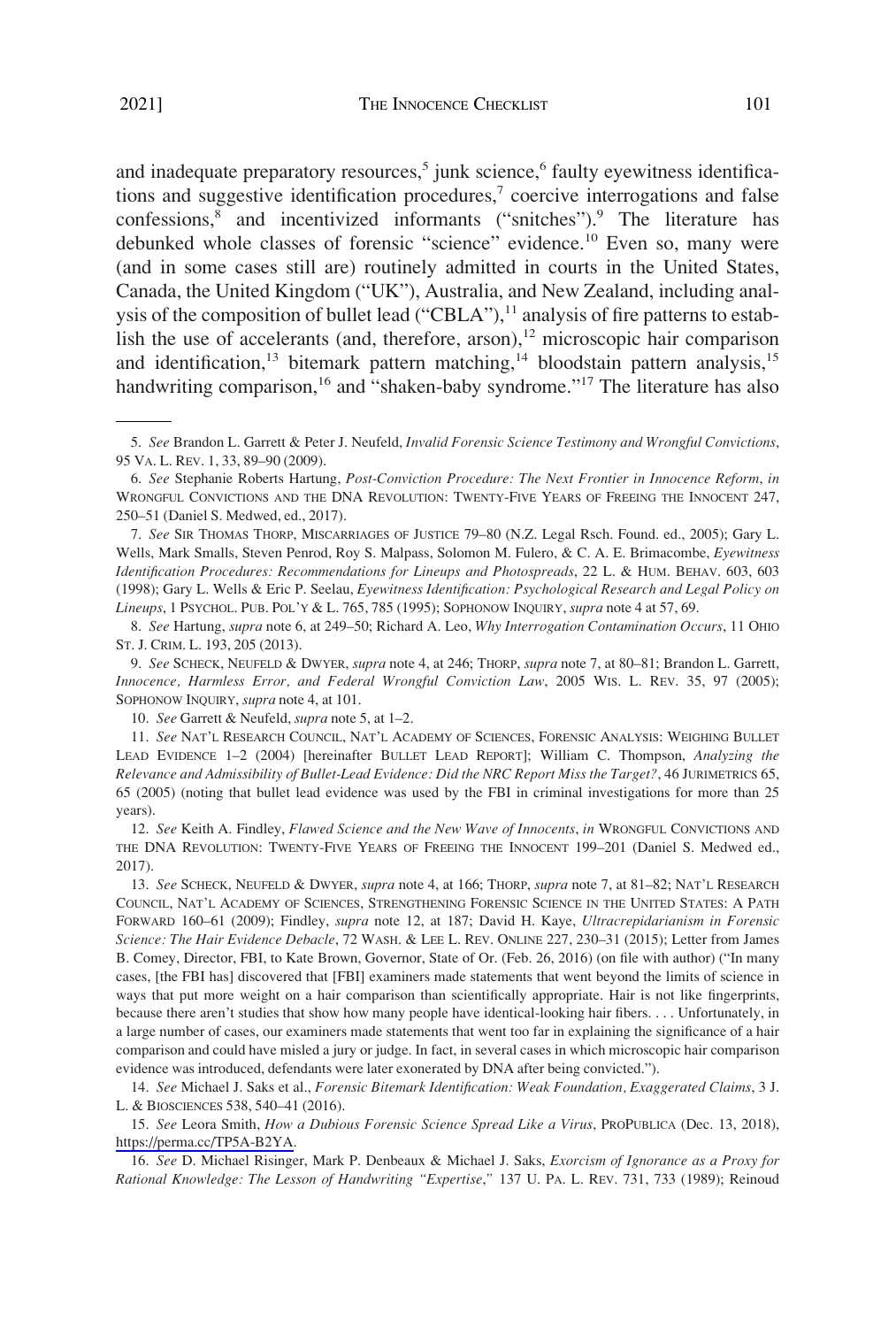<span id="page-5-0"></span>called into question standard investigative and prosecution techniques like the Reid Method of interrogation<sup>18</sup> and appellate courts have criticized the misuse of statistics at trial.<sup>19</sup> Wrongful convictions often fit patterns where many of these issues combine. For example, the prosecution introduced questionable scientific testimony (official misconduct  $+$  junk science) that the defense attorney failed adequately to challenge (IAC). Or perhaps the prosecution relied on the testimony of a stranger eyewitness (unreliable identification), and the defendant offered an alibi that defense counsel failed to corroborate (IAC).

# *B. Reliance on DNA Evidence*

The literature also documents the role that DNA-based exonerations played in the birth of the innocence movement in the United States.<sup>20</sup> This type of exoneration, however, is not contestable.<sup>21</sup> If the semen collected in a rape kit contains a DNA profile that excludes the defendant as its source, he has been undeniably exonerated.

Forensic DNA analysis has been widely used in criminal investigations for three decades, and DNA-retesting statutes have given inmates an opportunity for postconviction relief in many contested cases.<sup>22</sup> So those whom DNA could exonerate have, for the most part, been exonerated.<sup>23</sup> For cases in which biological evidence was not collected, stored, or preserved, however, there is no DNA to exonerate. Thus, despite DNA-based exonerations, many more inmates who have been wrongfully convicted may remain incarcerated.

As a procedural matter, DNA exonerations are fundamentally different than other types of exonerations because of the universal existence of DNA exoneration statutes in the United States. Ordinarily, the barriers to postconviction relief for

20. *See* GARRETT, *supra* note 2, at 5; THORP, *supra* note 7, at 11; Garrett & Neufeld, *supra* note 5, at 4–5; Samuel R. Gross, Kristen Jacoby, Daniel J. Matheson, Nicholas Montgomery & Sujata Patil, *Exonerations in the United States 1989 Through 2003*, 95 J. CRIM. L. & CRIMINOLOGY 523 (2005); Carissa Byrne Hessick, *DNA Exonerations and the Elusive Promise of Criminal Justice Reform*, 15 OHIO ST. J. CRIM. L. 271, 271 (2017).

21. *See* Findley, *supra* note 12, at 184; Richard Leo, *Has the Innocence Movement Become an Exoneration Movement?*, *in* WRONGFUL CONVICTIONS AND THE DNA REVOLUTION: TWENTY-FIVE YEARS OF FREEING THE INNOCENT 57, 61 (Daniel S. Medwed ed., 2017); Fred C. Zacharias, *The Role of Prosecutors in Serving Justice After Convictions*, 58 VAND. L. REV. 171, 192 (2005).

22. *See* Daniel S. Medwed, *Talking About a Revolution*, *in* WRONGFUL CONVICTIONS AND THE DNA REVOLUTION: TWENTY-FIVE YEARS OF FREEING THE INNOCENT 2, 13, 85 (Daniel S. Medwed ed., 2017).

23. *See* SCHECK, NEUFELD & DWYER, *supra* note 4, at 250; Hartung, *supra* note 6, at 252.

Stoel, Itiel E. Dror & Larry S. Miller, *Bias Among Forensic Document Examiners: Still a Need for Procedural Changes*, 46 AUSTL. J. FORENSIC SCI. 91, 93 (2014).

<sup>17.</sup> *See* Findley, *supra* note 12, at 197; Keith A. Findley, Patrick D. Barnes, David A. Moran & Waney Squier, *Shaken Baby Syndrome, Abusive Head Trauma, and Actual Innocence: Getting It Right*, 12 HOUS. J. HEALTH L. & POL'Y 209 (2012).

<sup>18.</sup> *See, e.g*., Brandon L. Garrett, *The Substance of False Confessions*, 62 STAN. L. REV. 1051, 1051 (2010); Leo, *supra* note 8, at 201–02.

<sup>19.</sup> *See, e.g*., R v. Clark [2003] EWCA Crim. 1020, [177]–[180] (appeal taken from Eng.) (reversing Clark's conviction for murdering her children because of the unreliability of statistical evidence given by the Crown expert regarding the likelihood of two children in one family dying by natural causes).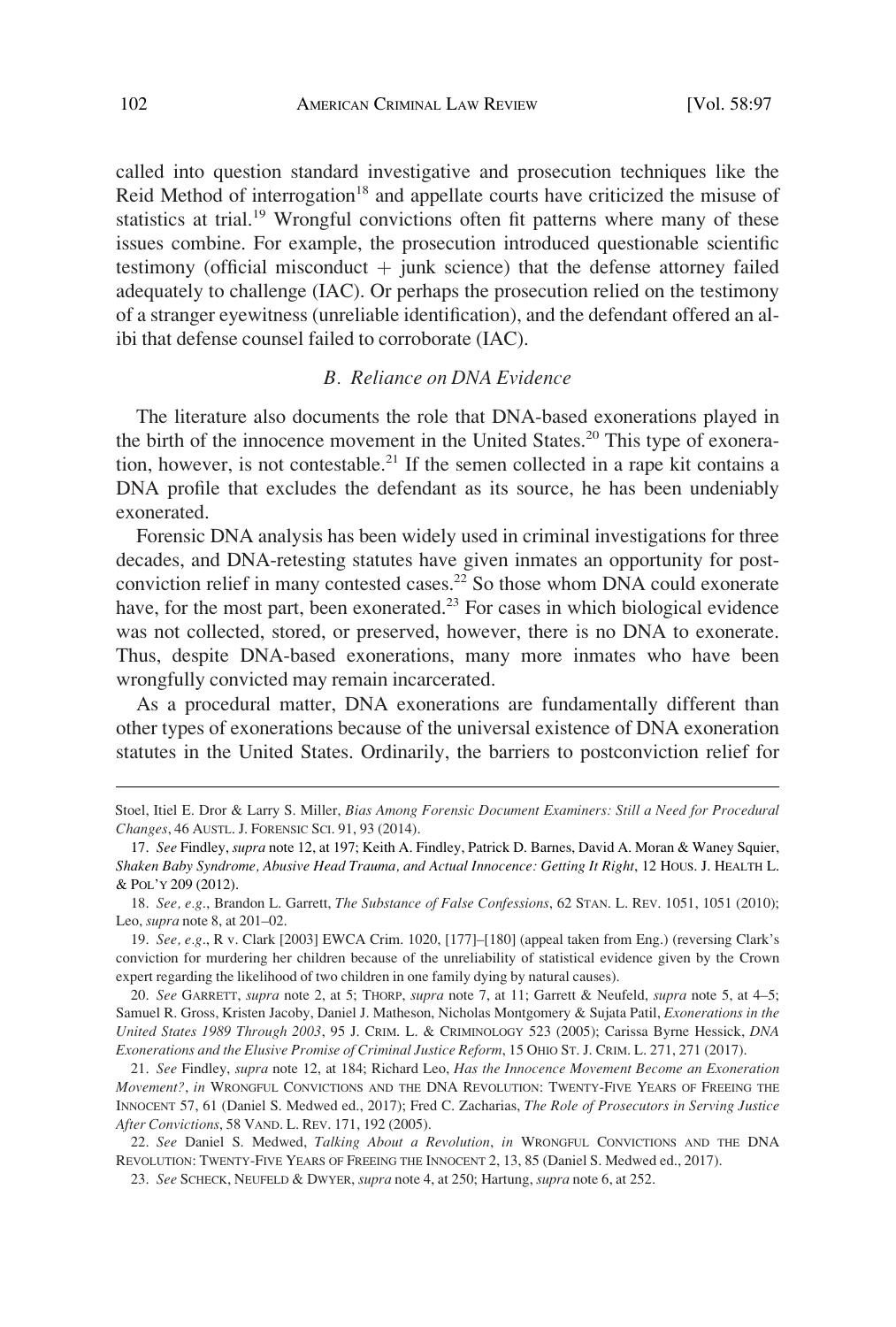most American defendants, even those who claim innocence, range from high to insurmountable.24 Appeals are organized around claims of procedural injustice rather than substantive innocence, which often does not exist as a freestanding claim.25 DNA-based claims of innocence are a singular exception to this general rule because the federal government and all of the states have statutes exempting prisoners seeking exculpatory DNA testing from ordinary procedural bars to postconviction relief.26 As Stephanie Hartung succinctly puts it: "Even with DNA evidence, undoing a wrongful conviction is no easy task; without it, the task is Herculean."<sup>27</sup>

These procedural barriers are relevant because there are whole categories of crimes for which DNA cannot exonerate—crimes like robbery, where the perpetrator is not likely to leave a damning biological sample behind, or conspiracy, where intent rather than identity is the disputed issue.<sup>28</sup> These DNA exonerations are concerning given the limited and serendipitous nature of their discovery. DNA-

#### 24. *See* 28 U.S.C § 2254(d). It states:

An application for a writ of habeas corpus on behalf of a person in custody pursuant to the judgment of a State court shall not be granted with respect to any claim that was adjudicated on the merits in State court proceedings unless the adjudication of the claim  $- (1)$  resulted in a decision that was contrary to, or involved an unreasonable application of, clearly established Federal law, as determined by the Supreme Court of the United States; or (2) resulted in a decision that was based on an unreasonable determination of the facts in light of the evidence presented in the State court proceeding.

*Id. See also* Harrington v. Richter, 562 U.S. 86, 102 (2011) ("If [§ 2254(d)'s] standard is difficult to meet, that is because it was meant to be."); Yarborough v. Alvarado, 541 U.S. 652, 665–66 (2004) (granting relief under § 2254(d) only if state court denial was "objectively unreasonable"); Williams v. Taylor, 529 U.S. 362, 409 (2000) (same); Schlup v. Delo, 513 U.S. 298, 314–15 (1995) (granting review of constitutional claim only when based on "fundamental miscarriage of justice"); Coleman v. Thompson, 501 U.S. 722, 729 (1991) (denying review of federal law questions if state court decision rested on state law that was adequate to support the judgement and was independent of the federal question); McCleskey v. Zant, 499 U.S. 467, 494 (1991) (requiring a "fundamental miscarriage of justice" to support a non-procedural habeas petition); Teague v. Lane, 489 U.S. 288, 308 (1989) (granting review of claim not raised at trial or on direct appeal only if defendant can show cause and actual prejudice); Murray v. Carrier, 477 U.S. 478, 495–96 (1986) (same); Wainwright v. Sykes, 433 U.S. 72, 90–91 (1977) (same).

25. *See* DANIEL S. MEDWED, PROSECUTION COMPLEX: AMERICA'S RACE TO CONVICT AND ITS IMPACT ON THE INNOCENT 125–26 (N.Y.U. Press ed., 2012); Lissa Griffin, *The Correction of Wrongful Convictions: A Comparative Perspective*, 16 AM. U. INT'L L. REV. 1241, 1297 (2001); David Hamer, *Wrongful Convictions, Appeals, and the Finality Principle: The Need for a Criminal Cases Review Commission*, 37 U. NEW S. WALES L.J. 270, 270–71 (2014).

26. *See, e.g*., 34 U.S.C. § 40727. Arizona's representative statute states:

Notwithstanding any other provision of law that would bar a hearing as untimely, if the results of the postconviction deoxyribonucleic acid testing are favorable to the petitioner, the court shall order a hearing and make any further orders that are required pursuant to this article or the Arizona rules of criminal procedure.

ARIZ. REV. STAT. ANN. § 13-4240(K) (2000). *See also* CAL. PENAL CODE § 1405(n) (West 2015); FLA. STAT. Ann. § 925.11 (West 2006); 725 ILL. COMP. STAT. 5/116-3 (West 2014); N.Y. CRIM. PROC. LAW § 440.30 (McKinney 2020); TEX. CODE CRIM. PROC. ANN. art. 64.01 (West 2017).

27. Hartung, *supra* note 6, at 252.

28. *See* Garrett, *supra* note 9, at 51; Hamer, *supra* note 25, at 293.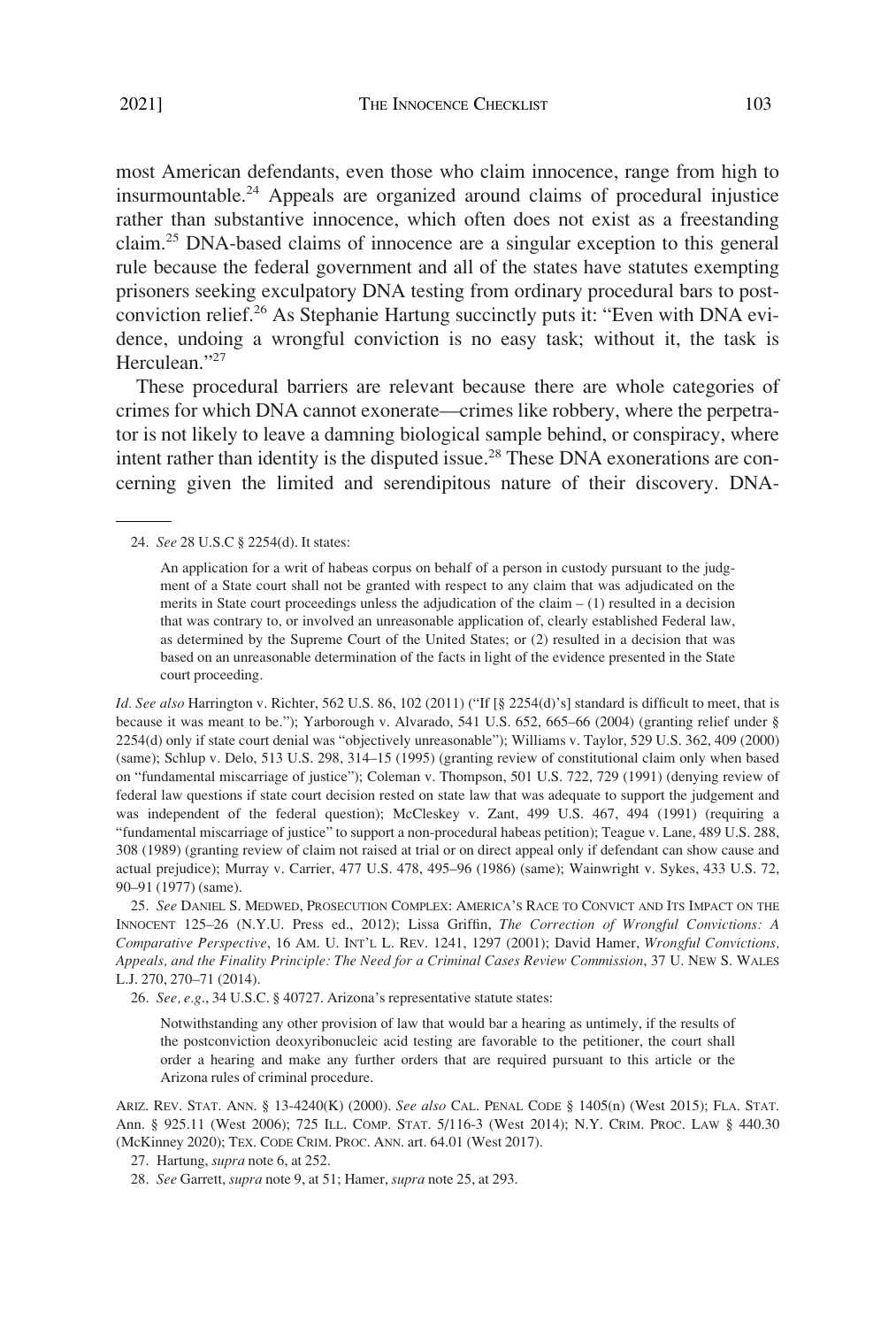exoneration cases tend to involve convictions for sexual assault or other violent crimes in which crucial biological evidence that could conclusively determine the identity of the perpetrator was preserved and available for testing. The fortuitous nature of this combination of events—crimes for which DNA could conclusively exclude a suspect and the availability of biological evidence for testing—suggests that other cases involving wrongful convictions, but without exculpatory biological evidence for testing, remain undetected. Often, patterns of questionable evidence that occur in DNA-exoneration cases are equally present in cases where DNA evidence cannot exonerate.<sup>29</sup>

Statistics from the National Registry of Exonerations ("the Registry") illustrate these similar patterns. The Registry tracks the contributing factors to wrongful convictions by crime.<sup>30</sup> Mistaken eyewitness identifications contributed to twentyeight percent of the total exonerations in the Registry.<sup>31</sup> When broken down by crime, however, they contributed to sixty-seven percent of wrongful convictions for sexual assault, but only twenty-two percent of "other crimes," defined as all crimes other than sexual assault, child sex abuse, and homicide.<sup>32</sup> This disparity gives rise to two obvious possible explanations. The first is that victims of sexual assault are more than three times more likely to misidentify their perpetrators than victims of other crimes like robbery or fraud. The second, more likely, explanation is that eyewitnesses to crimes like robbery and fraud are just as unreliable as witnesses to sexual assaults, but their misidentifications are discovered one third as often because there is no DNA evidence to disprove them. This second explanation seems particularly likely given that victims of sexual assaults tend to be exposed to the perpetrator for a longer duration of time than victims of robberies and have a better opportunity to view the perpetrator. Both exposure time and viewing opportunity are factors known to enhance the accuracy of identifications.<sup>33</sup> The second explanation also seems more likely given that studies of the first 321 DNA exonerations in the United States showed that seventy-two percent involved at least one misidentification, a number that is consistent with the statistics in the Registry for sexual assault but is much higher than the statistics for the "other" nonviolent crimes.34

One downside to the American innocence movement's historical reliance on DNA exonerations is that no cohesive definition of wrongful convictions has been developed for non-DNA cases. There is often disagreement among the parties to

<sup>29.</sup> *Cf*. GARRETT, *supra* note 2, at 7 (noting that the cases of the DNA exonerees that he studied "were not idiosyncratic. The same problems occurred again and again.").

*<sup>%</sup> Exonerations by Contributing Factor*, NAT'L REGISTRY OF EXONERATIONS, [http://www.law.umich.edu/](http://www.law.umich.edu/special/exoneration/Pages/ExonerationsContribFactorsByCrime.aspx) 30. [special/exoneration/Pages/ExonerationsContribFactorsByCrime.aspx](http://www.law.umich.edu/special/exoneration/Pages/ExonerationsContribFactorsByCrime.aspx) (last visited Oct. 13, 2020).

<sup>31.</sup> *Id*. 32. *Id*.

<sup>33.</sup> State v. Lawson, 291 P.3d 673, 701–02 (Or. 2012).

<sup>34.</sup> *See* Carrie Leonetti, *Showing Up: Eyewitness-Identification Requirements in Bosnia and Herzegovina: A Comparative Case Study*, 119 PENN ST. L. REV. 439, 451 (2014).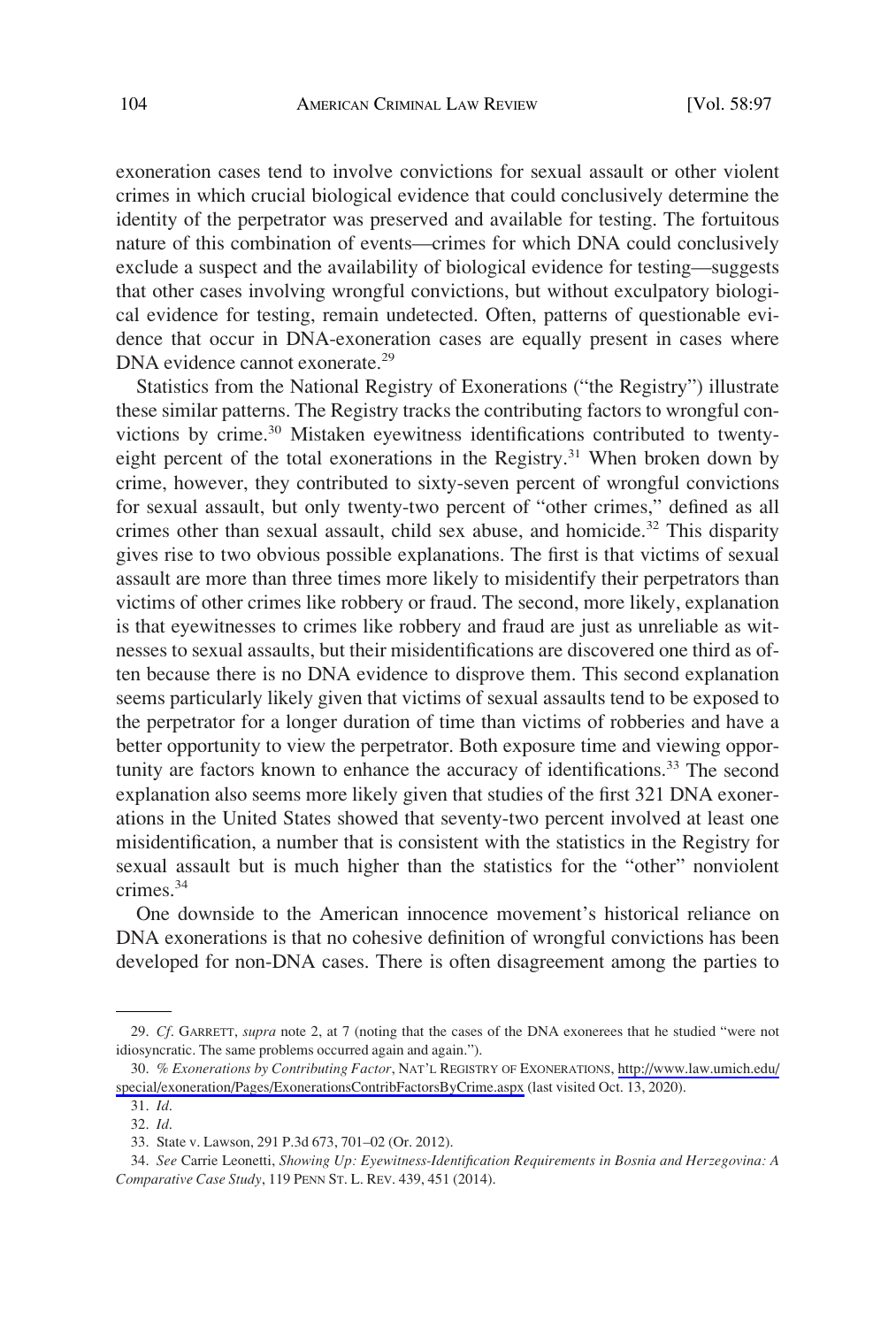<span id="page-8-0"></span>criminal cases (police, prosecutors, defense attorneys, judges, victims) about whether subsequent discoveries have truly exonerated a defendant, usually because the putatively exonerating evidence is not as conclusive as DNA.<sup>35</sup>

# *C. Innocence Commissions*

This lack of a cohesive conception of false convictions is particularly salient in the context of innocence commissions, which are slowly becoming more prevalent internationally.36 Innocence commissions exist currently in England and Wales, Scotland, and Norway, and one has just been created in New Zealand.<sup>37</sup> One of the first steps in establishing an innocence commission is determining the scope of cases for review and the standard of proof necessary to demonstrate an unsafe verdict.<sup>38</sup> Because a substantive definition of what a probable wrongful conviction looks like does not exist, excessive subjectivity and discretion by commission members will plague the implementation of innocence commissions where they exist.

# II. DEFINING WRONGFUL CONVICTIONS

In order to facilitate the work of innocence commissions and to capture wrongful convictions that are not conducive to DNA exoneration, it is necessary to define "innocence" for the purpose of identifying the wrongfully convicted. Section A of this Part discusses the meaning of "innocence" in light of the relationship between actual innocence, legal innocence, failures of procedural justice and the meaning of "innocence." Section B critiques the two current methodologies for defining innocence: official exoneration and conclusive proof of factual innocence. It describes the high price of these poor proxies for innocence, which are simultaneously over- and under-inclusive in identifying the wrongfully convicted, most notably the failure of wrongful-conviction databases to include individuals wrongfully incarcerated primarily due to barriers for postconviction review. It also critiques a purely legal conception of innocence. It concludes by proposing an alternate definition of likely innocence. Section C discusses the specific context of changing scientific evidence to demonstrate the shortcomings of existing definitions of innocence and methodologies for identifying the wrongfully convicted.

# *A. The Meaning of "Innocence"*

One of the most challenging issues for any database or systematic study of wrongful convictions is developing criteria to screen and evaluate cases. Debates

<sup>35.</sup> *See infra* Section III.B.

<sup>36.</sup> *See infra* Section II.B.3.

<sup>37.</sup> Criminal Cases Review Commission Bill 2018 (106-1) (explanatory note) (N.Z.).

<sup>38.</sup> For example, the Criminal Cases Review Commission for England, Wales, and Northern Ireland ("UK CCRC") refers cases for judicial review if they exhibit "a real possibility" of innocence. Criminal Appeal Act 1995, c. 35, § 13(1)(a) (UK).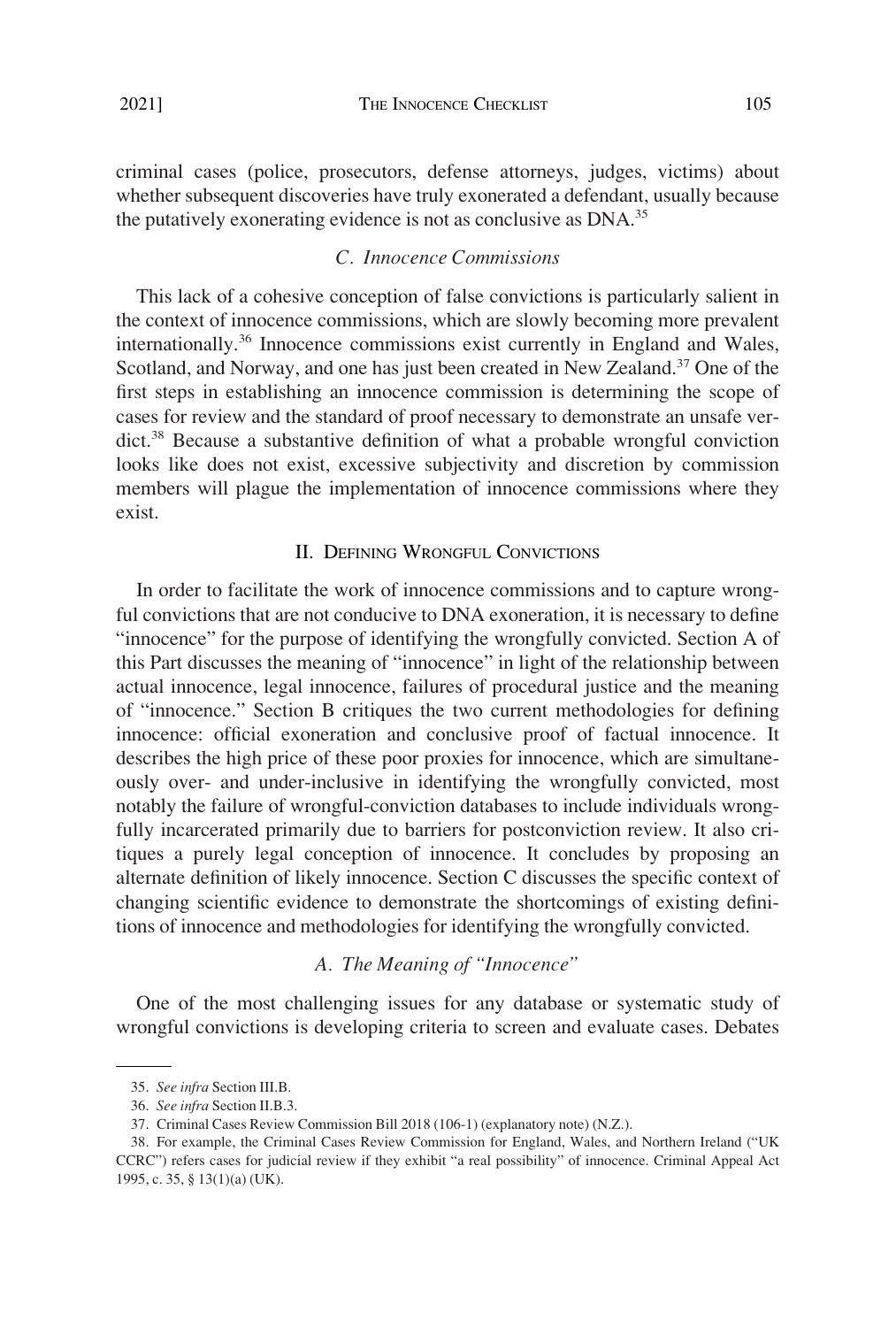<span id="page-9-0"></span>in academic literature about the meaning of "innocence" are often framed across one of two axes: (1) factual innocence (the defendant did not commit the crime) *versus* failures of procedural justice (there was significant legal error)<sup>39</sup> or (2) actual innocence (the defendant did not commit the crime) *versus* what innocence scholar Michael Naughton characterizes as "legal" innocence (there was insufficient evidence to prove guilt beyond a reasonable doubt).<sup>40</sup>

Based on these definitional disagreements, something of a continuum emerges to define profiles of potentially wrongfully convicted persons: (1) the individual who conclusively did not commit the crime; (2) the individual about whose guilt a reasonable doubt exists, often because of evidence discovered after trial; and (3) the individual whose trial was fundamentally unfair in some way, but about whose guilt there is no specific, fact-based concern other than an implicit assumption about the correlation between unfair process and inaccurate results. Typically, both of these pairings (factual innocence *versus* procedural failures and actual *versus* legal innocence) pit an *ex ante* and *ex post* definition against one another. A defendant is factually and actually innocent if all evidence currently known suggests innocence. Conversely, a defendant has suffered a failure of procedural justice when the trial, which has already occurred, was unfair or legally innocent when the proof adduced at the trial, which has already occurred, was insufficient. This forward *versus* backward looking quality of the competing conceptions, however, is not inherent.<sup>41</sup> This Section will explore each of these two debates in turn. First, it explores the relationship between legal and actual innocence. Second, it discusses the relationship between procedural failures and the meaning of "innocence."

# 1. The Relationship Between Legally Insufficient Proof & Actual Innocence

The first disagreement that scholars, judges, and practitioners have is about the significance of the difference between being "innocent" and merely not guilty in the technical sense—i.e., a reasonable but not conclusive doubt about guilt.<sup>42</sup> Factual innocence is the innocence on which innocence projects focus. It is ostensibly why Barry Scheck and his colleagues chose to name their landmark book *Actual Innocence*: to distinguish factual from mere technical innocence.<sup>43</sup>

<sup>39.</sup> *See infra* Section II.A.2.

<sup>40.</sup> MICHAEL NAUGHTON, THE INNOCENT AND THE CRIMINAL JUSTICE SYSTEM 20, 23 (2013); *see also* CRIM JUSTICE STDS. DEFENSE FUNCTION § 4-9.4(a) (AM. BAR ASS'N 2017) (describing "wrongful[] convict[ion]" and "actual[] innocen[ce]" distjunctively); Alessandro Corda, *Sentencing and Penal Policies in Italy, 1985-2015: The Tale of a Troubled Country*, 45 CRIME & JUST. 107, 119 (2016) (contrasting "substantive" and "merely evidentiary" innocence).

<sup>41.</sup> *See infra* Section II.B.4.

<sup>42.</sup> *See* ROSEMARY PATTENDEN, ENGLISH CRIMINAL APPEALS, 1844-1994: APPEALS AGAINST CONVICTION AND SENTENCE IN ENGLAND AND WALES 57 (1996) (distinguishing between insufficient evidence of guilt and innocence); DANIEL GIVELBER & AMY FARRELL, NOT GUILTY: ARE THE ACQUITTED INNOCENT? 1–2 (2012) (same).

<sup>43.</sup> *See* Leo, *supra* note 21, at 71 ("To most people, wrong person errors are far more morally troubling than legal exonerations and therefore merit greater concern and more significant consequences.").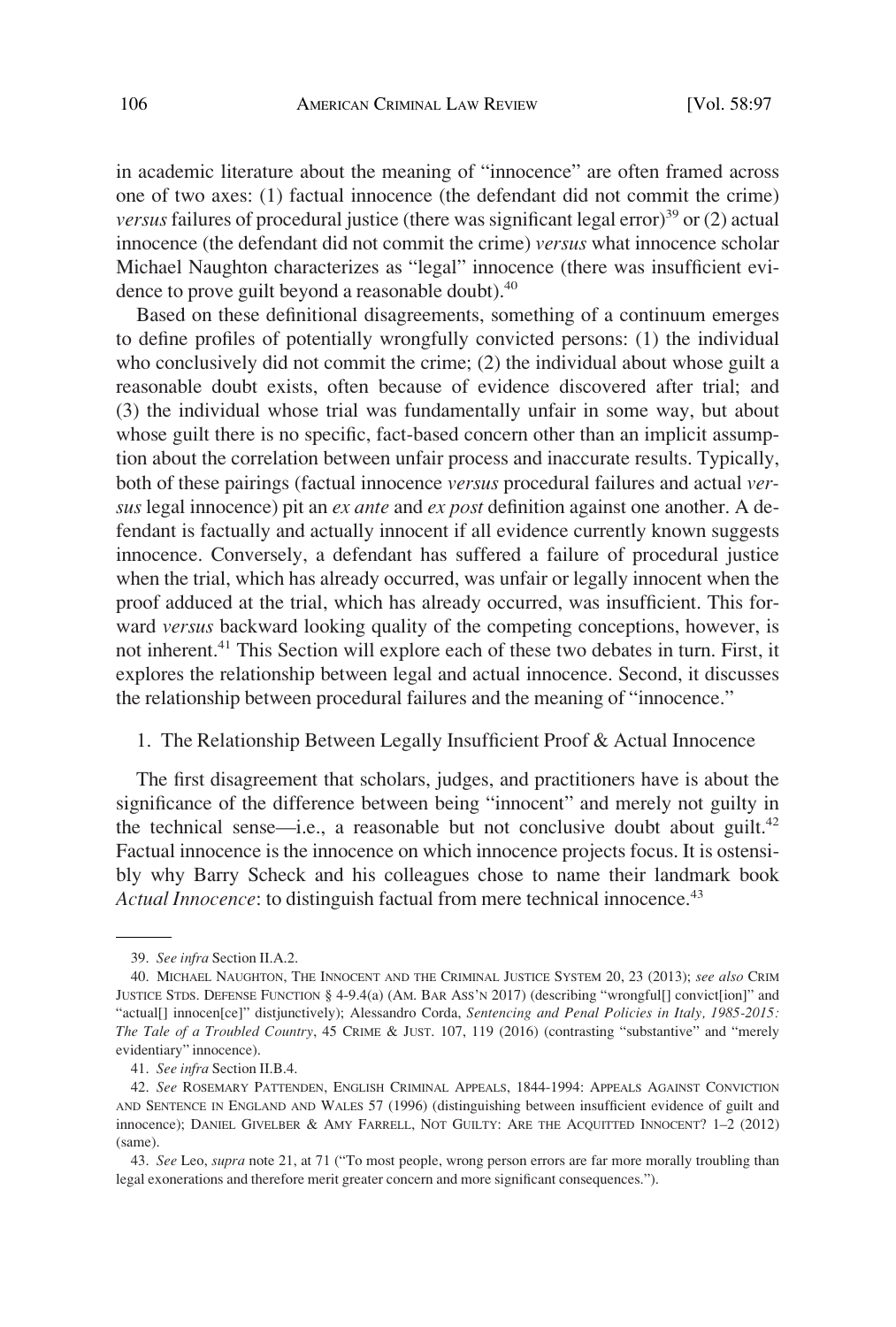<span id="page-10-0"></span>In contrast, the classical understanding of legal innocence was explicated by Baroness Hale for the UK Supreme Court:

Innocence as such is not a concept known to our criminal justice system. We distinguish between the guilty and the not guilty. A person is only guilty if the state can prove his guilt beyond reasonable doubt. . . . Otherwise he is not guilty, irrespective of whether he is in fact innocent.<sup>44</sup>

Even within a legal conception of innocence, there are variations about how large a doubt has to be to be deemed "reasonable" and arguments about how much doubt is enough to call into question the validity of an otherwise final conviction.<sup>45</sup> For example, in the UK, appellate courts review convictions in which there is a claim that the conviction is "unsafe," and the UK Criminal Cases Review Commission ("UK CCRC") can refer potentially meritorious miscarriage-of-justice claims directly for such review.46 British courts and the UK CCRC, however, disagree as to the standard of proof necessary to demonstrate an unsafe verdict. In *Regina v. Cooper*, 47 the Court of Criminal Appeal held that it could quash a conviction as unsafe whenever there was a "lurking doubt" about innocence.48 In contrast, the UK CCRC employs a higher "serious doubt" threshold before declaring a conviction unsafe.49 Neither "lurking" nor "serious" doubt have been defined.

2. Failures of Procedural Justice and "Innocence"

Scholars and courts also argue about whether one ought to parse factual innocence from failures of procedural justice, particularly given the difficulty of determining factual innocence.<sup>50</sup> Naughton divides wrongful convictions into two broad categories. The first, which he terms the "lay perspective," comprises "factually innocent victims of wrongful convictions."51 The second comprises procedural injustices, which occur in two categories: "breaches in prevailing rules and

<sup>44.</sup> R v. Secretary of State for Justice [2011] UKSC 18, [116] (appeal taken from EWCA).

<sup>45.</sup> *See* Medwed, *supra* note 22, at 3.

<sup>46.</sup> Criminal Appeal Act 1995, c. 35, § 2(1)(1)(a) (UK).

<sup>47. [1969]</sup> AC 53 (HL)82 86.

<sup>48.</sup> *Id*.

<sup>49.</sup> THORP, *supra* note 7, at 15, 40.

<sup>50.</sup> *Compare* Leo, *supra* note 21, at 61 (contrasting "actual innocence" with "procedural unfairness, legal erasures of existing convictions, or other types of mistakes and injustices of the system") *with* BIBI SANGHA, KENT ROACH & ROBERT MOLES., FORENSIC INVESTIGATIONS AND MISCARRIAGES OF JUSTICE 67 (2010) (defining "miscarriages of justice" as including both "unfair trials" and "wrongful convictions of the innocent") *and*  Marvin Zalman, *Wrongful Convictions: Comparative Perspectives*, *in* THE CAMBRIDGE HANDBOOK OF SOCIAL PROBLEMS, VOL. 2 449 (A. Javier Trevino, ed., 2018) (defining "wrongful conviction" to include both "procedurally flawed court convictions and the convictions of factually innocent defendants") *and* Sarah A. Crowley & Peter J. Neufeld, *Increasing the Accuracy of Criminal Justice Decision Making*, *in* COMPARATIVE DECISION MAKING 357 (Thomas R. Zentall & Philip H. Crowley, eds., 2013) ("An unjust conviction may be a conviction obtained in violation of a defendant's procedural rights or one that is factually inaccurate, whether or not these two phenomena occur together.").

<sup>51.</sup> NAUGHTON, *supra* note 40, at 8.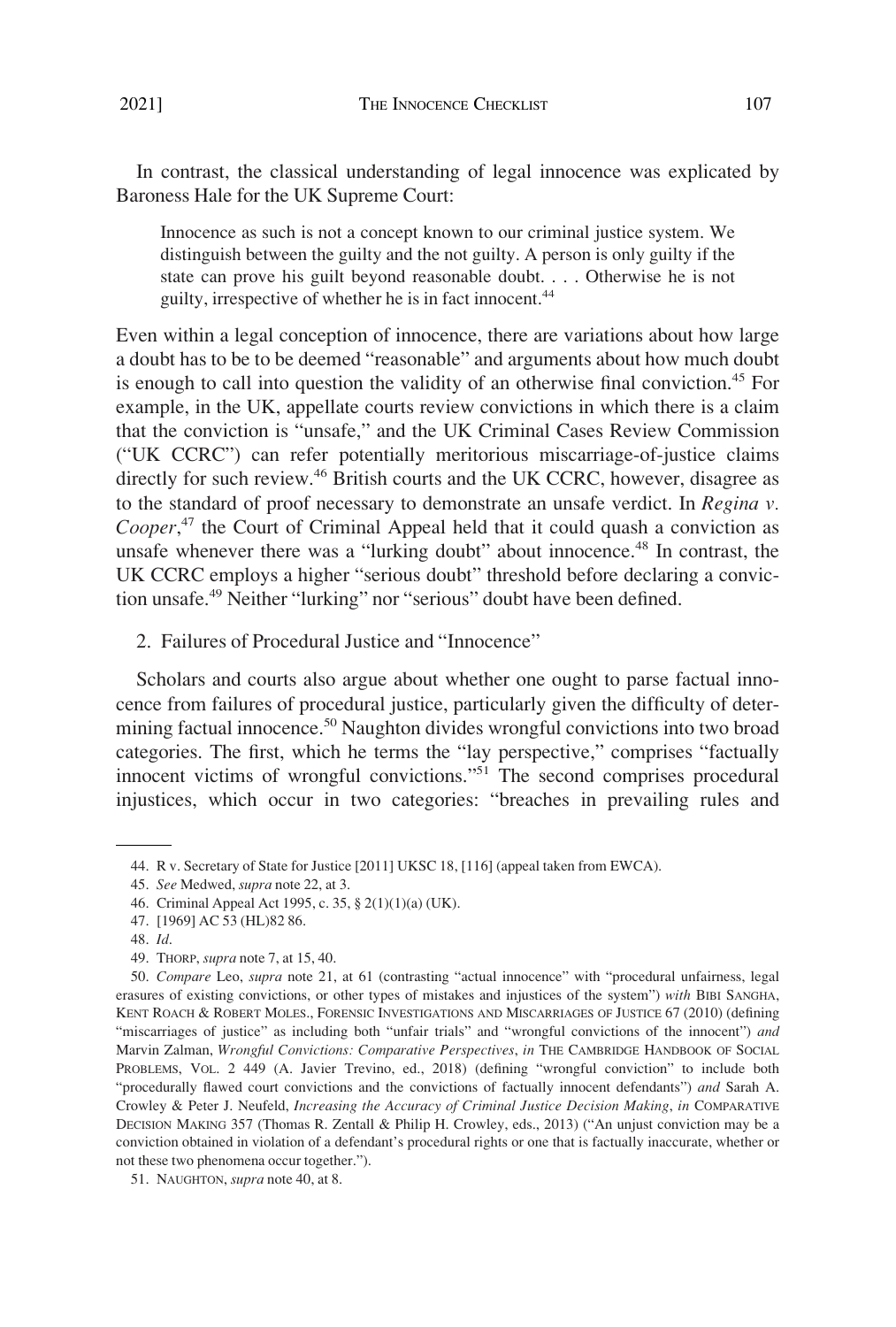procedures" and violations of due process and human rights.<sup>52</sup> In Australia, David Hamer has argued that courts and innocence commissions should focus on remedying cases of factual innocence rather than procedural injustice, reasoning: "The conviction of a factually innocent defendant is a searing injustice. It is also an injustice for a factually guilty defendant to be convicted in flawed proceedings, but this is an injustice of a different kind and degree."53

Courts also draw these distinctions. For example, the Kansas Supreme Court noted: "Exoneration requires the lifting of criminal liability by vacation or reversal of a conviction, regardless of whether the vacation or reversal is compelled by a successful assertion of actual innocence."<sup>54</sup> Similarly, the Florida District Court of Appeal noted:

[T]he reversal of a conviction on direct appeal or the entry of an order for postconviction relief does not necessarily result in the exoneration of a criminal defendant. To "exonerate" means "[t]o free from blame; to exculpate; also, to relieve from the blame or burden of; to relieve or set free *from* (blame, reproach)." The reversal of a conviction on direct appeal or the entry of an order for postconviction relief may occasionally — but will not generally exculpate or free a defendant in a criminal case from blame.<sup>55</sup>

In the United States, these categories (failure of procedural justice *versus* factual innocence) are not entirely distinct. The jurisprudential tests used for reviewing most claims of procedural errors entail an assessment not only of error but also of "prejudice." So an individual whose procedural rights have been found to be violated has, at least implicitly, also been found to have a significant likelihood of being legally innocent. For example, in order to establish ineffectiveness of counsel a prisoner has to show not only that counsel's performance was deficient but also that but for the deficiency, the verdict would have been different.<sup>56</sup> In order to establish prosecutorial misconduct, a prisoner has to establish not only that the prosecution failed to disclose favorable evidence, but also that the evidence was so favorable that, had it been available at trial, the jury would have acquitted.<sup>57</sup> Because of the stringency of these tests, therefore, an individual found to have suffered a denial of the right to effective counsel or due process has also implicitly been found to have been convicted on legally insufficient evidence (but for the procedural error).

Outside of the United States, courts tend not to be so pigeonholed into discrete doctrinal silos. Instead, they focus more broadly on "miscarriages of justice," a

<sup>52.</sup> *Id*.

<sup>53.</sup> Hamer, *supra* note 25, at 306.

<sup>54.</sup> Mashaney v. Bd. of Indigents' Def. Servs., 355 P.3d 667, 673–74 (Kan. 2015).

<sup>55.</sup> Cira v. Dillinger, 903 So. 2d 367, 371 (Fla. Dist. Ct. App. 2005) (internal citation omitted) (emphasis in original).

<sup>56.</sup> *See* Strickland v. Washington, 466 U.S. 668, 691–92 (1984).

<sup>57.</sup> *See infra* Section IV.G.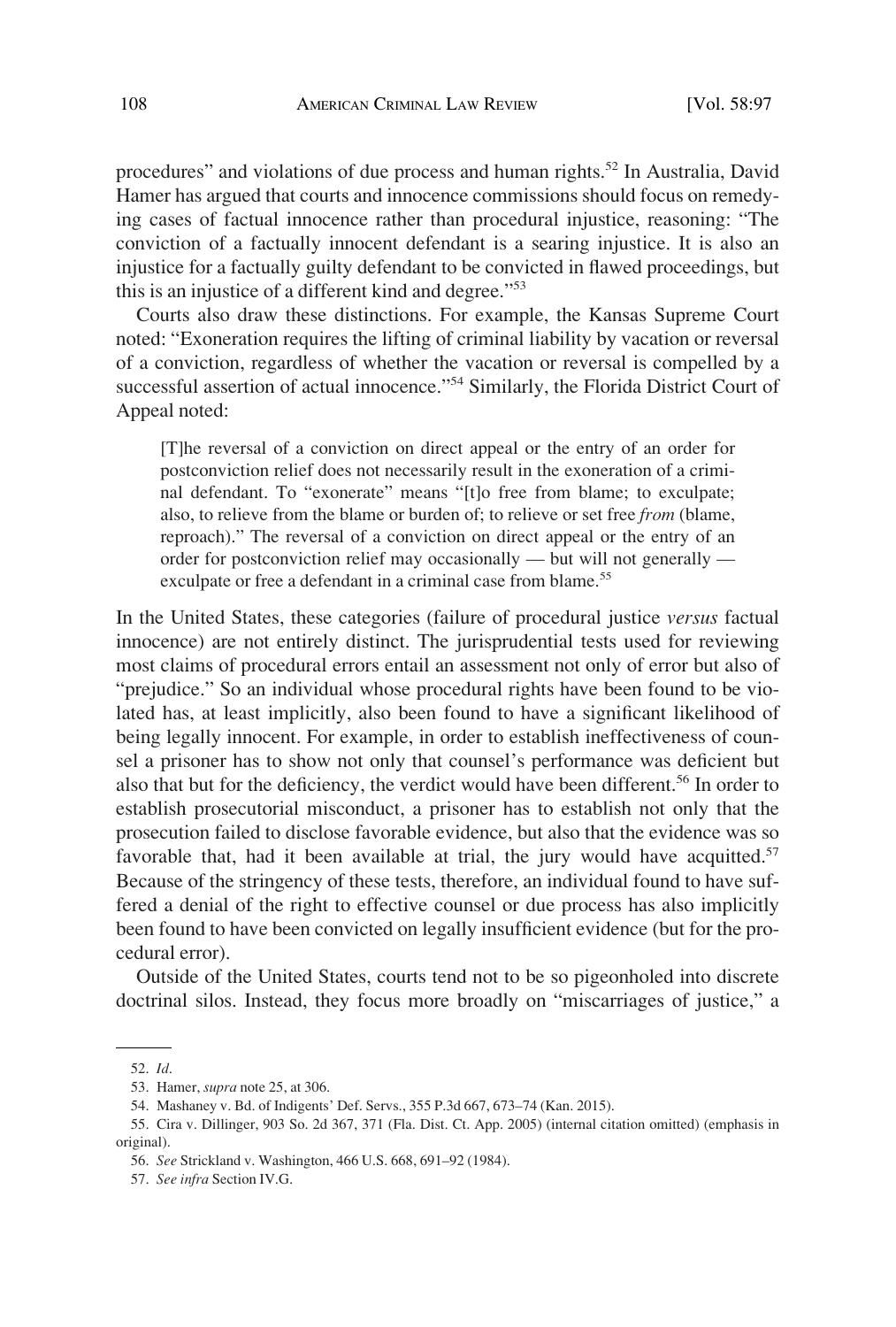phrase that encompasses wrongful convictions, as well as breakdowns in the system of adjudication that render trials fundamentally unfair, regardless of actual innocence—i.e., both of Naughton's categories. These courts tend not to distinguish clearly factual failures from procedural ones because both generally constitute "unsafe" convictions requiring reversal.58 For example, the UK Criminal Procedure Act authorizes the Court of Appeals to set aside a conviction if the verdict is unreasonable or unsupported, there was a mistake of law, or there was any other miscarriage of justice.59 The Canadian courts define miscarriages of justice as "virtually any kind of error that renders a trial unfair in a procedural or substantive way."60 In Scotland, "miscarriage of justice" is a unitary ground of appeal, which includes, but is not limited to, legal innocence. $61$ 

Nonetheless, at both a conceptual and jurisprudential level, a salient distinction between procedural and substantive failures still exists even outside of the United States. The New Zealand case of  $Regina v$ . Griffin<sup>62</sup> is evidence that even in a jurisdiction that conditions appellate relief on miscarriages of justice, definitional arguments still persist. Griffin was convicted of sex offenses stemming from his sexual relationship with a woman who suffered from intellectual disabilities.<sup>63</sup> To find Griffin guilty, the jury had to find that the victim was so "severely subnormal" in intelligence that she was "incapable of living an independent life or of guarding herself against serious exploitation. . . . "<sup>64</sup> The evidence at trial turned on whether she was intellectually disabled enough to meet the statutory definition.<sup>65</sup> To prove the severity of her disability, the Crown called two experts: a psychiatrist and a psychologist. Both experts opined that the victim's intellectual disability was severe enough to meet the statutory test, based in part on their interviews with her and, in the case of the psychologist, standardized intelligence and functioning

<sup>58.</sup> *See* Graham Zellick, *Facing up to Miscarriages of Justice*, 31 MANCHESTER L.J. 555, 566 (2005–06); *see, e.g*., R. v. Davis & Ors [2000] EWCA (Crim) 109 ("The Court is concerned with the safety of the conviction. A conviction can never be safe if there is a doubt about guilt. However, the converse is not true. A conviction may be unsafe even where there is no doubt about guilt but the trial process has been 'vitiated by serious unfairness or significant legal misdirection' . . . ." (internal citation omitted)).

<sup>59.</sup> *See* Criminal Appeal Act 1995, c. 35, § 4 (UK) (allowing the court to consider whether new evidence may afford "any ground for allowing the appeal").

<sup>60.</sup> Kent Roach, *More Procedure and Concern About Innocence but Less Justice? Remedies for Wrongful Convictions in the United States and Canada*, *in* WRONGFUL CONVICTIONS AND MISCARRIAGES OF JUSTICE: CAUSES AND REMEDIES IN NORTH AMERICAN AND EUROPEAN CRIMINAL JUSTICE SYSTEMS 288 (C. Ronald Huff & Martin Killias, eds., 2013) (quoting *R v. Truscott* (2009) O.A.C. 575, para 110).

<sup>61.</sup> *See* REPORT BY THE COMMITTEE APPOINTED BY THE SECRETARY OF STATE FOR SCOTLAND AND THE LORD ADVOCATE, CRIMINAL APPEALS AND MISCARRIAGES OF JUSTICE PROCEDURES ¶ 2.66 (1996) [hereinafter SUTHERLAND COMMITTEE REPORT] (explaining that conviction upon legally insufficient evidence is a miscarriage of justice); *see also* Crime and Punishment (Scotland) Act 1997, (ASP 46) § 194C (authorizing the SCCRC to refer cases to the Scottish Appeals Court for reconsideration whenever "a miscarriages of justice may have occurred").

<sup>62.</sup> *R v. Griffin* [2001] 3 NZLR 577 (CA).

<sup>63.</sup> *See id*. at [1].

<sup>64.</sup> Crimes Act 1961, ss 138(2), 142(2) (N.Z.) (repealed 2005).

<sup>65.</sup> *See* Griffin, 3 NZLR at [35].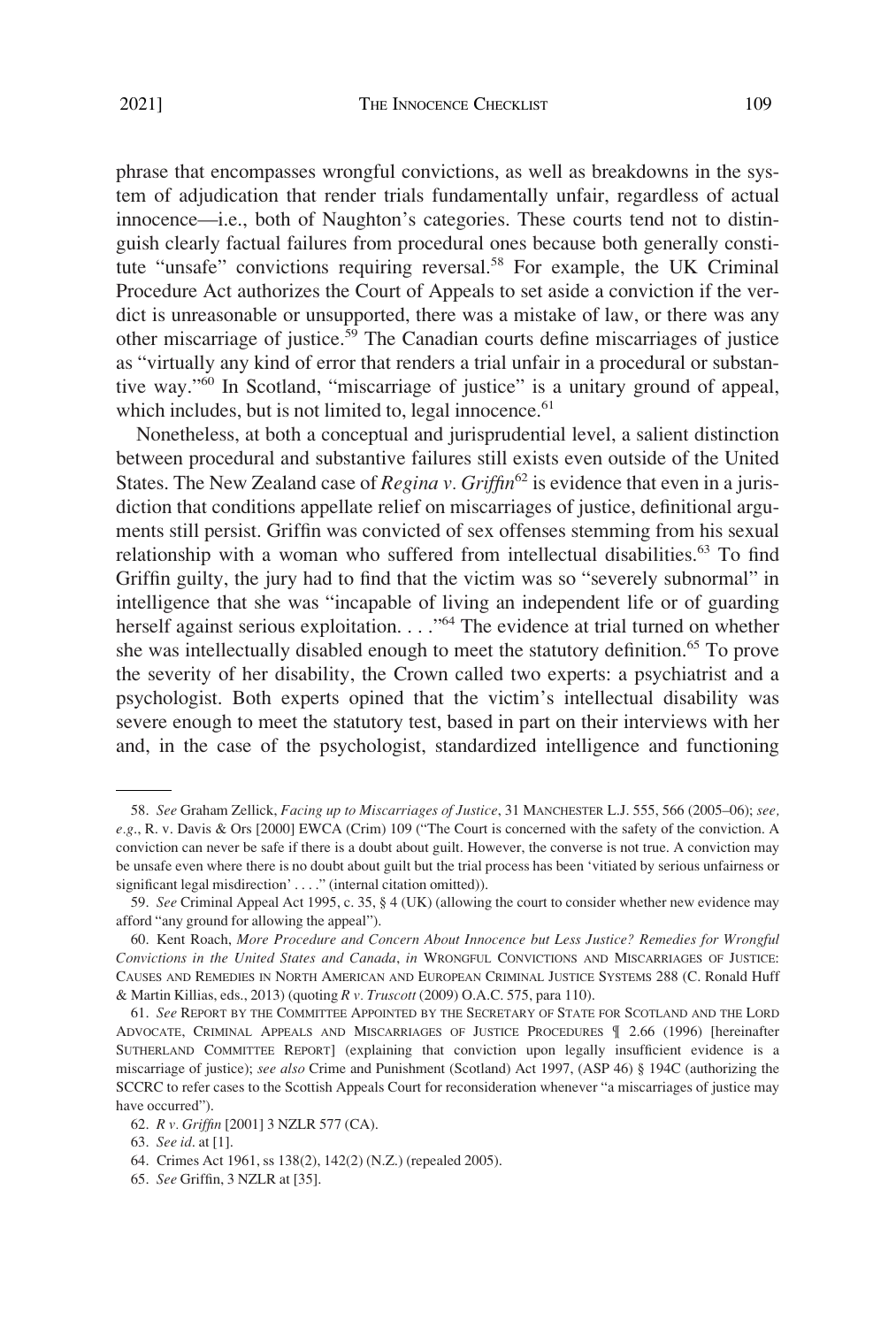<span id="page-13-0"></span>tests.<sup>66</sup> In response, Griffin sought to have the victim interviewed by a defense psychologist who wanted to administer different tests. The victim refused, and the court declined to order her to do so. $67$  The defense expert, who disagreed with the prosecution experts regarding the severity of the victim's intellectual disability, was only able to testify based on her review of the Crown witnesses' testimony and her concerns about their methodology.<sup>68</sup> Thus, the defense expert could not offer an opinion based on her personal interaction with the victim or based on alternative testing of the victim. $69$ 

The New Zealand Court of Appeal reversed Griffin's conviction, finding that his right to a fair trial and, specifically, his right to adequate facilities to prepare his defense had been violated.<sup>70</sup> The court recognized Griffin's "compelling need" to access crucial prosecution evidence (a psychological examination of the victim) and noted his inability to challenge the Crown psychologist's methodology and conclusions.<sup>71</sup> Notably, the defendant lacked equal access to the woman whose legal competency was the central issue at trial.<sup>72</sup> The majority characterized this inequality of arms as a "miscarriage of justice."<sup>73</sup>

In dissent, Judge Thomas took issue with the majority's characterization of "miscarriage of justice," arguing instead for a narrower definition. According to Judge Thomas, the error in admitting the one-sided expert testimony was an error in "procedural fairness" only and did not affect the "substance" of Griffin's right to a fair trial.<sup>74</sup> In Judge Thomas's view, Griffin's inability to examine the complaining witness did not mean that a "miscarriage of justice" had "*actually* occurred" because there was no reason to believe that Griffin's conviction was "unsafe."75 These precedents demonstrate how definitional disagreements are the result, in part, of the lack of a shared concept of innocence.

### *B. Methodologies for Defining Innocence*

In addition to defining innocence (did not do it *versus* was unfairly convicted), there is a second methodological choice that must be made by innocence scholars and courts: how to determine whether, and when, any given definition of innocence has been met. Even when sharing a definition of innocence, scholars, advocates, and courts must have a way to determine when actual innocence, legal innocence, or procedural miscarriage of justice has happened.

<sup>66.</sup> *See id*. at [18]–[21].

<sup>67.</sup> *See id*. at [10], [12], [15]–[16].

<sup>68.</sup> *See id*. at [10].

<sup>69.</sup> *See id*. at [23]–[27].

<sup>70.</sup> *See id*. at [29], [39].

<sup>71.</sup> *See id*. at [33]–[38].

<sup>72.</sup> *Id*. at [36]. 73. *Id*. at [36].

<sup>74.</sup> *Id*. at [60]–[62] (Thomas, J., dissenting).

<sup>75.</sup> *Id*. at [65]–[67] (Thomas, J., dissenting) (emphasis added).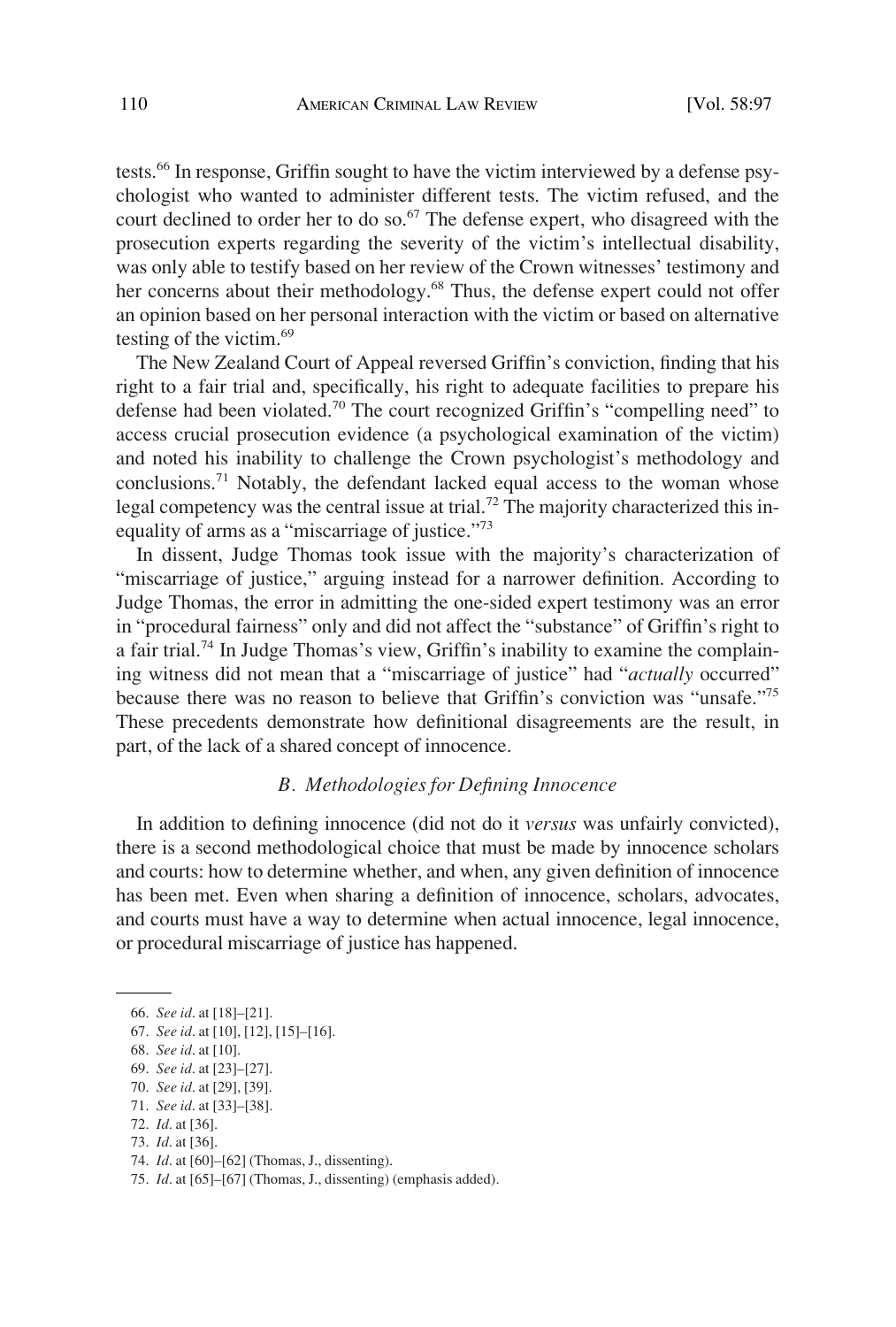<span id="page-14-0"></span>Like with the difference between actual innocence and other definitions of wrongful convictions, there is a temporal mismatch between legal and factual exoneration. Legal exoneration occurs *ex post*: an individual has been legally exonerated when an official process dictates that result (e.g., an appellate reversal without a retrial or a prosecutorial dismissal for insufficient evidence). Conversely, factual exoneration tends to occur in real time: an individual is factually exonerated when conclusive evidence emerges that proves the impossibility of agency (e.g., exculpatory DNA results or a credible confession by the real perpetrator). This Section describes the two prevalent methodologies for defining innocence for the purpose of databases, scholarly study, and legal reform work—official exoneration and conclusive factual exoneration—and critiques both. It also critiques a purely legal conception of innocence and identifies a more desirable alternative.

#### 1. Official Exoneration

The Registry purports to be a registry of "every [case] in the United States since 1989 . . . in which a person was wrongly convicted of a crime and later cleared of all the charges based on new evidence of innocence."<sup>76</sup> The important word in this description is "cleared." This is why Brendon Dassey is not in the Registry.<sup>77</sup> Neither is Troy Davis.<sup>78</sup> Neither is Cameron Willingham.<sup>79</sup> Neither are the Groveland Four.<sup>80</sup> More to the point, none of them ever can be. That is because the Registry defines "exoneration" procedurally: an individual has been exonerated if and only if they have been granted relief through official processes, usually either postconviction relief or official prosecutorial recognition of innocence.<sup>81</sup> In other

*About the Registry*, NAT'L REGISTRY OF EXONERATIONS, [https://www.law.umich.edu/special/exoneration/](https://www.law.umich.edu/special/exoneration/Pages/about.aspx) 76. [Pages/about.aspx](https://www.law.umich.edu/special/exoneration/Pages/about.aspx) (last visited Nov. 19, 2020).

<sup>77.</sup> *See infra* Section III.A.2.

<sup>78.</sup> *See infra* notes 129–32 & accompanying text.

<sup>79.</sup> *See* Rachel Dioso-Villa, *Scientific and Legal Developments in Fire and Arson Investigation Expertise in*  Texas v. Willingham, 14 MINN. J.L. SCI. & TECH. 817, 829 (2013) (noting that Willingham was executed although his conviction was undermined by new evidence); Findley, *supra* note 12, at 200 (same); Paul Giannelli, *Junk Science and the Execution of an Innocent Man*, 7 N.Y.U. J. L. & LIBERTY 221, 221–22 (2013) (same).

*See generally* Kyle Swenson, *Florida's 'Groveland Four' Case Was a Horrific Injustice. Gov. Rick Scott*  80. *Still Hasn't Pardoned the Falsely Accused*, WASH. POST (Dec. 4, 2018), [https://www.washingtonpost.com/](https://www.washingtonpost.com/nation/2018/12/04/floridas-groveland-four-case-was-horrific-injustice-gov-rick-scott-still-hasnt-pardoned-falsely-accused/?noredirect=on&utm_term=.984e343e4577) [nation/2018/12/04/floridas-groveland-four-case-was-horrific-injustice-gov-rick-scott-still-hasnt-pardoned-falsely](https://www.washingtonpost.com/nation/2018/12/04/floridas-groveland-four-case-was-horrific-injustice-gov-rick-scott-still-hasnt-pardoned-falsely-accused/?noredirect=on&utm_term=.984e343e4577)[accused/?noredirect=on&utm\\_term=.984e343e4577](https://www.washingtonpost.com/nation/2018/12/04/floridas-groveland-four-case-was-horrific-injustice-gov-rick-scott-still-hasnt-pardoned-falsely-accused/?noredirect=on&utm_term=.984e343e4577) (discussing Governor Rick Scott's failure to pardon the falsely accused "Groveland Four").

<sup>81.</sup> Our Mission, NAT'L REGISTRY OF EXONERATIONS, https://www.law.umich.edu/special/exoneration/ [Pages/mission.aspx](https://www.law.umich.edu/special/exoneration/Pages/mission.aspx) (last visited Nov. 19, 2020) ("We do not make our own judgments about the guilt or innocence of convicted defendants. Our criteria for classifying cases as exonerations are based on official actions by courts and other government agencies."); *Exoneration*, *Glossary*, NAT'L REGISTRY OF EXONERATIONS, [https://](https://www.law.umich.edu/special/exoneration/Pages/glossary.aspx) [www.law.umich.edu/special/exoneration/Pages/glossary.aspx](https://www.law.umich.edu/special/exoneration/Pages/glossary.aspx) (last visited Nov. 19, 2020). Other countries' registries do the same. For example, Errorigiudiziari.com, the Italian archive of wrongful convictions and unjust pretrial detention, includes in its databases only defendants for whom courts have issued a declaration of entitlement to compensation for wrongful imprisonment. *See L'archivio degli Innocenti* [Archive of the Innocent], ERRORI GIUDIZIARI, [http://www.errorigiudiziari.com/?post\\_type=innocenti](http://www.errorigiudiziari.com/?post_type=innocenti) (last visited Nov. 19,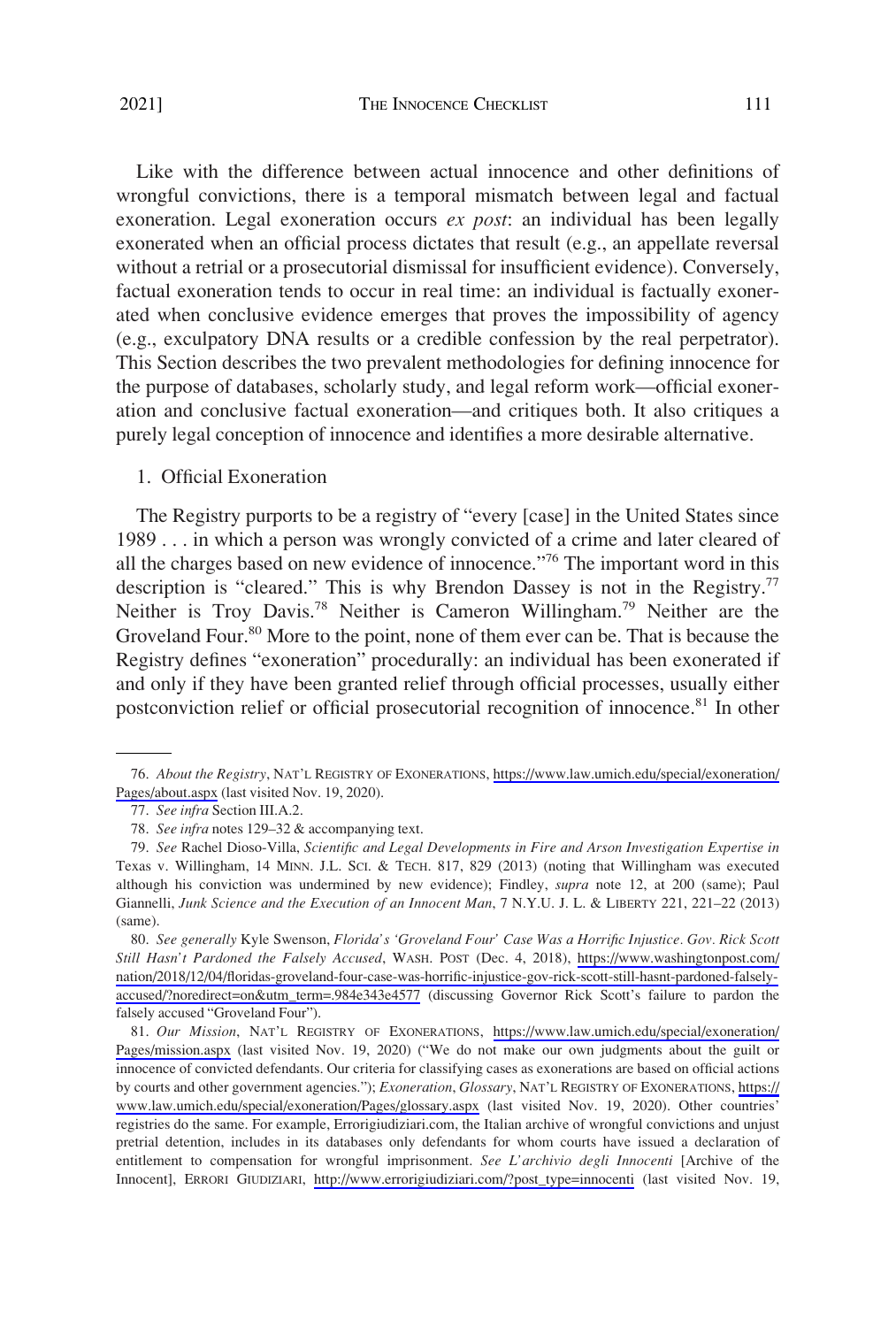words, a defendant has been exonerated if a court vacates their conviction or a prosecutor agrees to dismiss.

Prior to the inception of the Registry in 2012, most scholars appeared to define innocence consistent with the Innocence Project's conception of actual innocence.82 Since the inception of the Registry, however, most scholars have, without critical reflection, shifted their conception of innocence to align with the Registry's poorly conceptualized, external, procedural definition of exoneration. Brandon Garrett's definition of legal innocence evidences this shift: "One knows that a trial did not result in a 'verdict worthy of confidence' despite the suppression of evidence, once the conviction is vacated."83 The Death Penalty Information Center and many scholars of wrongful convictions employ similar definitions.<sup>84</sup>

Courts also link actual innocence with official exoneration. For example, in the context of malpractice claims against defense attorneys, courts require defendants suing their attorneys to establish actual innocence by way of exoneration as an element of their malpractice claims.<sup>85</sup>

The problem with a legal-decision definition of exoneration is that it generates an intolerable level of both Type I and Type II errors—i.e., it is both under- and over-inclusive. It is under-inclusive because it does not include individuals who are likely innocent but lack a legal mechanism for demonstrating it. There are a host of procedural postconviction barriers to establishing innocence, including bars on successive petitions,<sup>86</sup>

85. Coscia v. McKenna & Cuneo, 25 P.3d 670, 671 (Cal. 2001); Stevens v. Bispham, 851 P.2d 556, 566 (Or. 1993) (en banc); Peeler v. Hughes & Luce, 909 S.W.2d 494, 497–98 (Tex. 1995); *see also* Britt v. Legal Aid Soc'y, Inc., 741 N.E.2d 109, 110 (N.Y. 2000) (requiring that criminal defendant is "free" of the conviction); Glaze v. Larsen, 83 P.3d 26, 33 (Ariz. 2004) (requiring "any lawful means" of post-conviction relief); *cf*. Shaw v. Pub. Def. Agency, 816 P.2d 1358, 1360–61 (Alaska 1991) (holding that the grant of post-conviction relief due to IAC constituted exoneration for the purpose of the statute of limitations for a malpractice claim); Griffin v. Goldenhersh, 752 N.E.2d 1232, 1240 (Ill. App. Ct. 2001) (holding that legal malpractice claims accrued upon issuance of the mandate reversing a conviction for IAC); Noske v. Friedberg, 656 N.W.2d 409, 414 (Minn. Ct. App. 2003) (holding that a malpractice action accrued on the date on which post-conviction relief was granted); Clark v. Robison, 944 P.2d 788, 790 (Nev. 1997) (same); Humphries v. Detch, 712 S.E.2d 795, 801 (W. Va. 2011) (holding that a defendant had to prove actual innocence of both the crime charged and any lesser included offenses as an element of malpractice). *But see* Mashaney v. Bd. of Indigents' Def. Servs., 355 P.3d 667, 677 (Kan. 2015) (rejecting actual innocence requirement for legal malpractice suit).

<sup>2020) (</sup>noting that many other men are likely wrongfully imprisoned but not listing them); *see also* Interview with Valentino Maimone & Benedetto Latanzi, co-founders of Errorigiudiziari.com (June 10, 2018) (on file with author).

<sup>82.</sup> *See* Leo, *supra* note 21, at 74.

<sup>83.</sup> Garrett, *supra* note 9, at 72 n.182.

*See* Gross et al., *supra* note 20, at 524 (defining "exoneration" as "an official act declaring a defendant not 84. guilty of a crime for which he or she had previously been convicted," including clemency, prosecutorial dismissal of charges, and acquittal on retrial); NAUGHTON, *supra* note 40, at 7 (noting innocence within the criminal justice system deals with lack of guilt at trial); *Criteria for Inclusion on DPIC's Innocence List*, DEATH PENALTY INFORMATION CENTER, [https://deathpenaltyinfo.org/stories/criteria-for-inclusion-on-dpics-innocence](https://deathpenaltyinfo.org/stories/criteria-for-inclusion-on-dpics-innocence-list)[list](https://deathpenaltyinfo.org/stories/criteria-for-inclusion-on-dpics-innocence-list) (last visited Sep. 11, 2020) (defining "innocent" death-row inmates as those who had been subsequently acquitted, had their charges dismissed, or had been pardoned on factual-innocence grounds).

<sup>86.</sup> *See* 28 U.S.C. § 2254.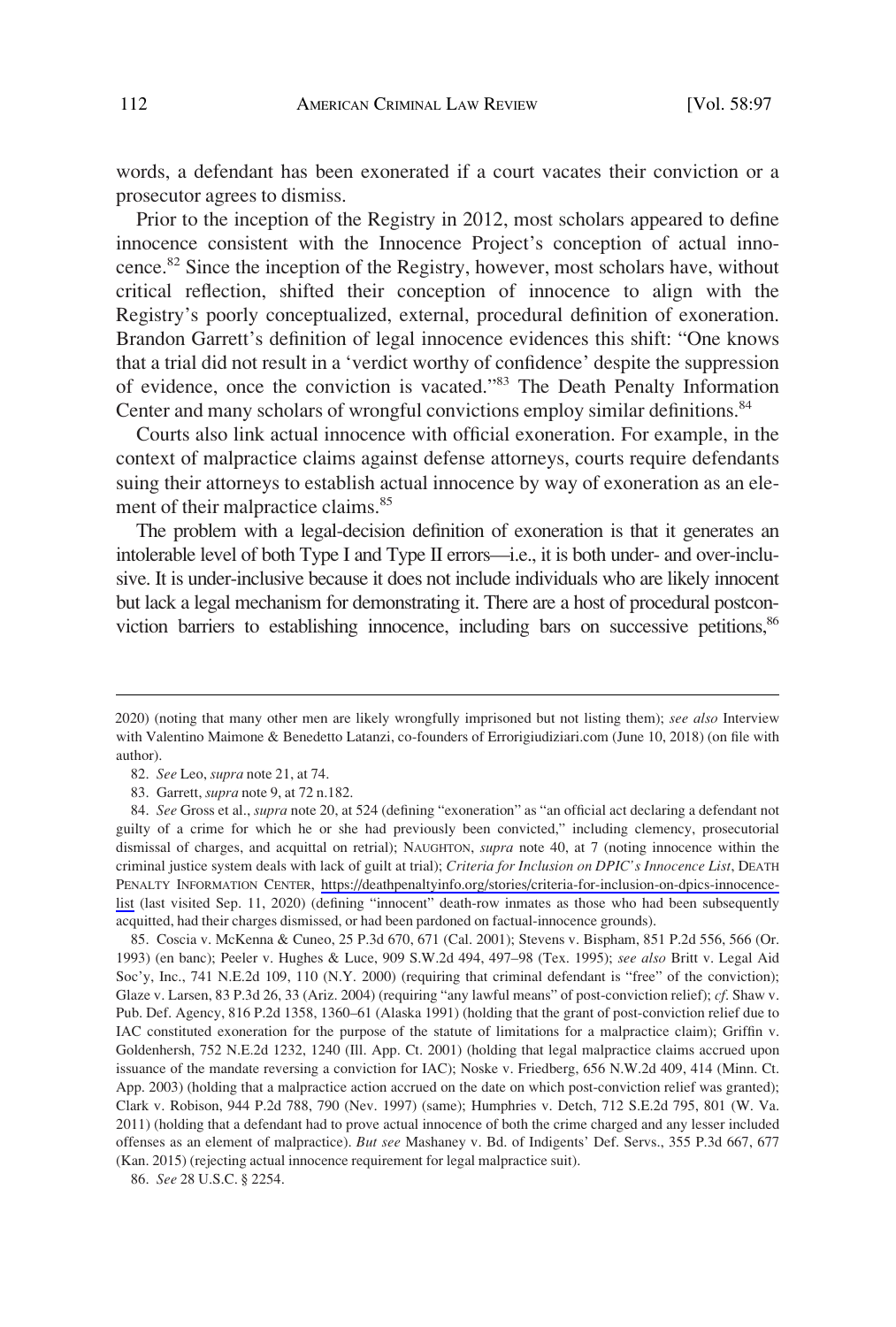<span id="page-16-0"></span>procedural-default rules,<sup>87</sup> exhaustion requirements,<sup>88</sup> statutes of limitations,<sup>89</sup> or unrelenting prejudice and harmless-error requirements.<sup>90</sup> In addition, the U.S. Supreme Court has refused to recognize wrongful conviction as a categorical constitutional violation.<sup>91</sup> The role that judicial discretion and prosecutorial cooperation play in the legal processes of exoneration also pose barriers to establishing actual innocence.

At the same time, a process-based definition of exoneration is over-inclusive because registries do not distinguish appellate reversals or acquittals from actual, factual innocence. Some scholars may welcome a broader definition of wrongful conviction, and these phenomena (reversal, acquittal, actual innocence) would almost certainly overlap in a Venn diagram. Nonetheless, there is a meaningful difference between factual innocence and unreliable process.<sup>92</sup> Blurring the two concepts results in individuals being declared "exonerated" solely because, for example, they have had an appellate victory followed by a procedural windfall (e.g., if resource constraints or witness availability frustrate retrial).  $93$ 

2. Conclusive Proof of Factual Innocence

In contrast to the legal-decision definition, the Innocence Project and a few scholars tend to define wrongful convictions more narrowly as having occurred when a convicted individual is conclusively proven to be factually innocent.<sup>94</sup> They do so using a valid methodology of research design: a conservative sampling methodology intended to eliminate confounding variables and enhance the generalizability of their results.<sup>95</sup> For this reason, the definition of "wrongful conviction" that these studies employ is, at least to some extent, an artificial one, contrived to

<sup>87.</sup> *See, e.g*., Bradshaw v. Richey, 546 U.S. 74, 79 (2005) (noting procedural defaults must be excused by "a showing of cause and prejudice or by the need to avoid a miscarriage of justice"); Estelle v. Williams, 425 U.S. 501, 512–13 (1976) (noting that failure to raise issue at trial requires "sufficient reason to excuse" that failure).

<sup>88.</sup> *See* Bennett L. Gershman, *Litigating* Brady v. Maryland: *Games Prosecutors Play*, 57 CASE W. RSRV. L. REV. 531, 562–63 (2007).

<sup>89.</sup> *See infra* Section IV.F.

<sup>90.</sup> *See infra* Section IV.G.

<sup>91.</sup> *See* Herrera v. Collins, 506 U.S. 390, 417 (1993) (recognizing the theoretical possibility of federal *habeas*  relief in a capital case involving actual innocence if there were no other avenue for relief, but holding that Herrera had failed to meet that "extraordinarily high" burden).

<sup>92.</sup> *See* NAUGHTON, *supra* note 40, at 22 (citation omitted).

<sup>93.</sup> *See infra* Section III.A.1.

<sup>94.</sup> *See* Leo, *supra* note 21, at 61–62 (synonomizing wrongful conviction with "actual innocence"); Medwed, *supra* note 22, at 3 (same).

<sup>95.</sup> Richard Leo notes that:

By relying on an innocence-based definition of exoneration, researchers are able to empirically study patterns and variation in the wrongful conviction of the innocent more quantitatively and thus more systematically, moving away from the qualitatively based explanations that have dominated much of the research literature on wrongful convictions to date and inevitably present problems of generalizability.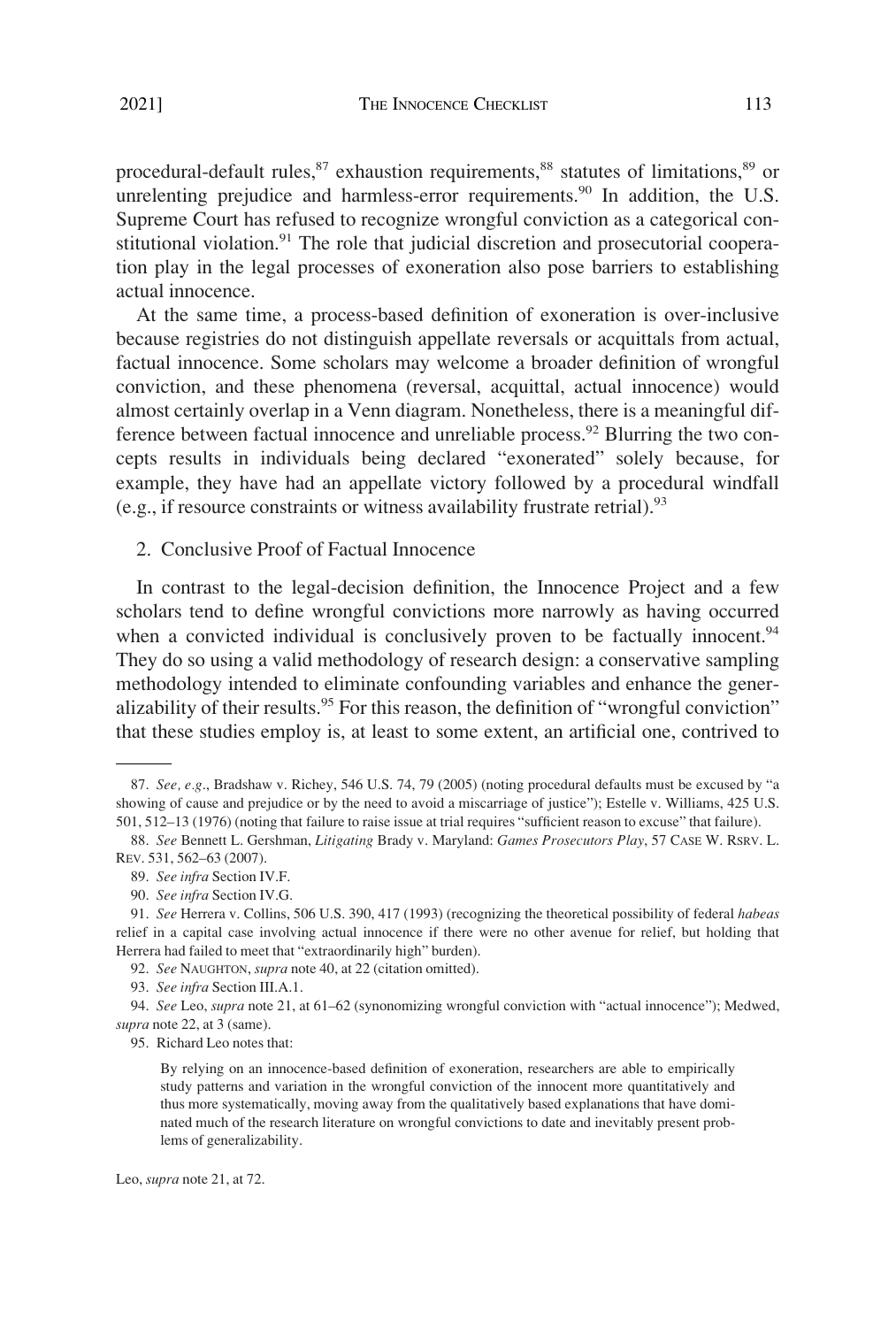<span id="page-17-0"></span>create a database for research question(s). In constructing this definition, however, these databases fail to engage the crucial predicate questions necessary for a systematic study of wrongful convictions. Other than DNA exoneration, how does one *know* when a likely factually innocent defendant has been convicted?

# 3. The High Price of Poor Proxies for Innocence

These definitional inconsistencies have three significant costs. The first, which stems from over-inclusiveness, is societal "buy-in."96 When postconviction reversals that the public, judges, or prosecutors perceive as technicalities get labeled "exonerations," the credibility of the claims of the innocence movement about the scope and magnitude of wrongful convictions can suffer.<sup>97</sup> This over-inclusiveness detracts from what Marvin Zalman has termed "innocence consciousness"98 and feeds into the cognitive dissonance among judges and prosecutors who argue against wrongful conviction as a widespread, systemic problem.<sup>99</sup> Without the cooperation of prosecutors, judges, and ultimately the public, innocence reforms will not be implemented. $100$ 

The second and third sets of costs of definitional uncertainty stem from underinclusiveness. The second is the failure accurately to identify and catalogue wrongful convictions.<sup>101</sup> The number of wrongful convictions in the United States likely greatly exceeds the number of exonerations in the Registry. The Salem witches can never be exonerated of witchcraft if the operative definition of exoneration is a legal-process one. This under-inclusiveness will only become dearer as the availability of DNA to exonerate (and provide access to postconviction relief) dissipates.

The third, and perhaps greatest, cost of defining exonerations only as those cases in which a court has granted postconviction relief is that such a definition

<sup>96.</sup> *See infra* Section III.C.2.

<sup>97.</sup> *See* Daniel S. Medwed, *Innocentrism*, 2008 U. ILL. L. REV. 1549, 1552 (2008) ("[A] handful of wellknown scholars, judges, and lawyers have accused the innocence movement of inflating the actual number of wrongful convictions by including factually ambiguous cases in the innocence ledger.").

<sup>98.</sup> Marvin Zalman, *An Integrated Justice Model of Wrongful Convictions*, 74 ALB. L. REV. 1465, 1468 (2010).

<sup>99.</sup> *See* Leo, *supra* note 21, at 58 (citing judges, prosecutors, and scholars who deny the prevalence of wrongful convictions). Scholars have also denied that wrongful convictions are a problem. *See* Morris Hoffman, *The Myth of Actual Innocence*, 82 CHI.-KENT L. REV. 663, 664 (2007) (arguing that wrongful conviction is not even a "very common exception"); Stephen J. Markman & Paul G. Cassell, *Protecting the Innocent: A Response to the Bedau-Radelet Study*, 41 STAN. L. REV. 121, 121 (1988) (arguing that the risk of wrongful conviction is "too small" to consider in the context of the death penalty debate); Adam Vangrack, *Serious Error with 'Serious Error': Repairing a Broken System of Capital Punishment*, 79 WASH. U. L.Q. 973, 1005 (2001) (arguing that the current judicial system catches any "serious error," such as a wrongful conviction).

<sup>100.</sup> *See, e.g*., JON B. GOULD, THE INNOCENCE COMMISSION: PREVENTING WRONGFUL CONVICTIONS AND RESTORING THE CRIMINAL JUSTICE SYSTEM 71–72 (N.Y.U. Press. 2008) (noting public attention and support is often necessary for innocence reform).

<sup>101.</sup> *See* Keith Findley, *Defining Innocence*, 74 ALB. L. REV. 1157, 1162–63 (2010) (discussing inability to perfectly define innocence).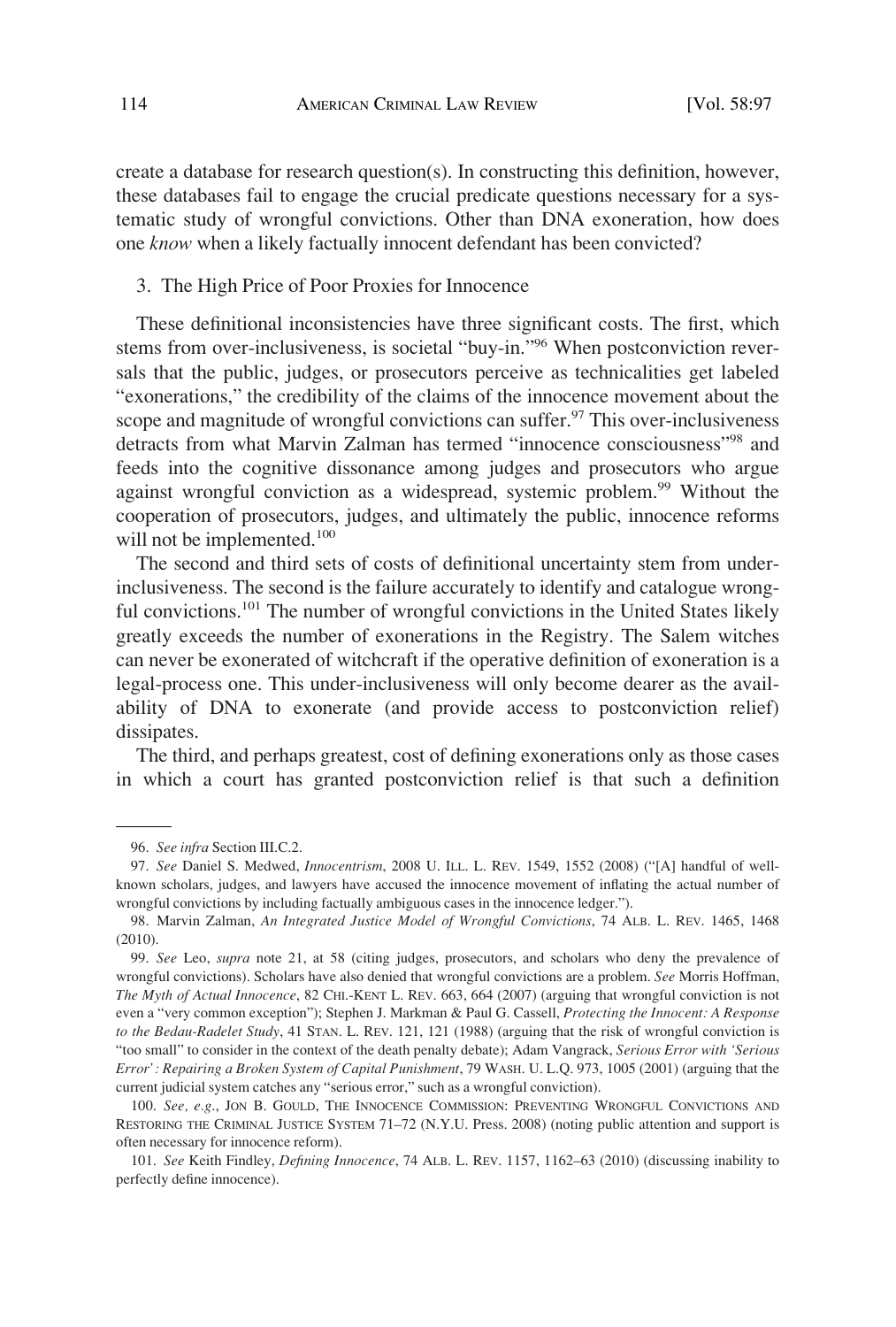2021]

obliterates an important role that exonerations play in root-cause analyses of the criminal-justice system.<sup>102</sup> In many countries, especially the United States, the leading cause of wrongful conviction may very well be the high procedural barriers to exoneration of likely innocent defendants.

In the UK, the first wave of DNA exonerations, in cases like those of the Birmingham Six and the Guildford Four, caused public outrage and a systemic examination of postconviction remedies (or lack thereof).<sup>103</sup> In discussing the exonerations that led to sweeping criminal justice reforms in the UK, Naughton notes that they led to an awareness that "the . . . notorious miscarriages of justice and momentous reforms that have shaped the [British] criminal justice system were not overturned by the normal machinations of the criminal justice system."104

Canadian criminal justice reforms were similarly driven by a recognition of the role that postconviction barriers and finality concerns played in wrongful convictions. After DNA testing exonerated Guy Paul Morin of the murder of a nine-yearold girl for which he was convicted in 1995, the Province of Ontario formed a Commission of Inquiry into his wrongful conviction.<sup>105</sup> The Inquiry affirmed many of the common causes of wrongful conviction known to scholars and advocates in other cases and countries, including misleading scientific evidence, the use of jailhouse informants, and prosecutorial discovery failures.<sup>106</sup> The Inquiry also drew attention to a cause of Morin's wrongful conviction not often discussed in the American context: the need for more liberal acceptance of new evidence by appellate courts and for less reluctance to disturb jury verdicts by way of a lower threshold showing required to establish a miscarriage of justice.<sup>107</sup>

The same pattern also played out in South Australia, where the South Australian Parliament enacted the State Amendment (Appeals) Act 2013 in response to concerns that the limited nature of the right to appeal in Australia violated international human rights law.<sup>108</sup> The Act created a new appeals process specifically to address the inadequacy of the prior processes for individuals who had been wrongfully convicted to challenge their convictions.<sup>109</sup> The new process authorizes successive appeals in any case in which there is "fresh and compelling" evidence of a "substantial miscarriage of justice."<sup>110</sup>

<sup>102.</sup> See generally NAT'L COMM'N ON FORENSIC SCI., RECOMMENDATION TO THE ATTORNEY GENERAL: ROOT CAUSE ANALYSIS IN FORENSIC SCIENCE (2015), <https://www.justice.gov/archives/ncfs/file/786581/download> (recommending the adoption of root cause analysis protocols that address "when a mistake or non-conforming event" occurs).

<sup>103.</sup> THORP, *supra* note 7, at 9.

<sup>104.</sup> NAUGHTON, *supra* note 40, at 2.

<sup>105.</sup> THORP, *supra* note 7, at 22.

<sup>106.</sup> *Id*.

<sup>107.</sup> *Id*. at 22–23, 26.

<sup>108.</sup> Biba Sangha & Robert Moles, *MacCormick's Theory of Law, Miscarriages of Justice, and the Statutory Basis for Appeals in Australian Criminal Cases*, 37 U.N.S.W. L.J. 243, 248 (2014).

<sup>109.</sup> *Id*.

<sup>110.</sup> *Id*.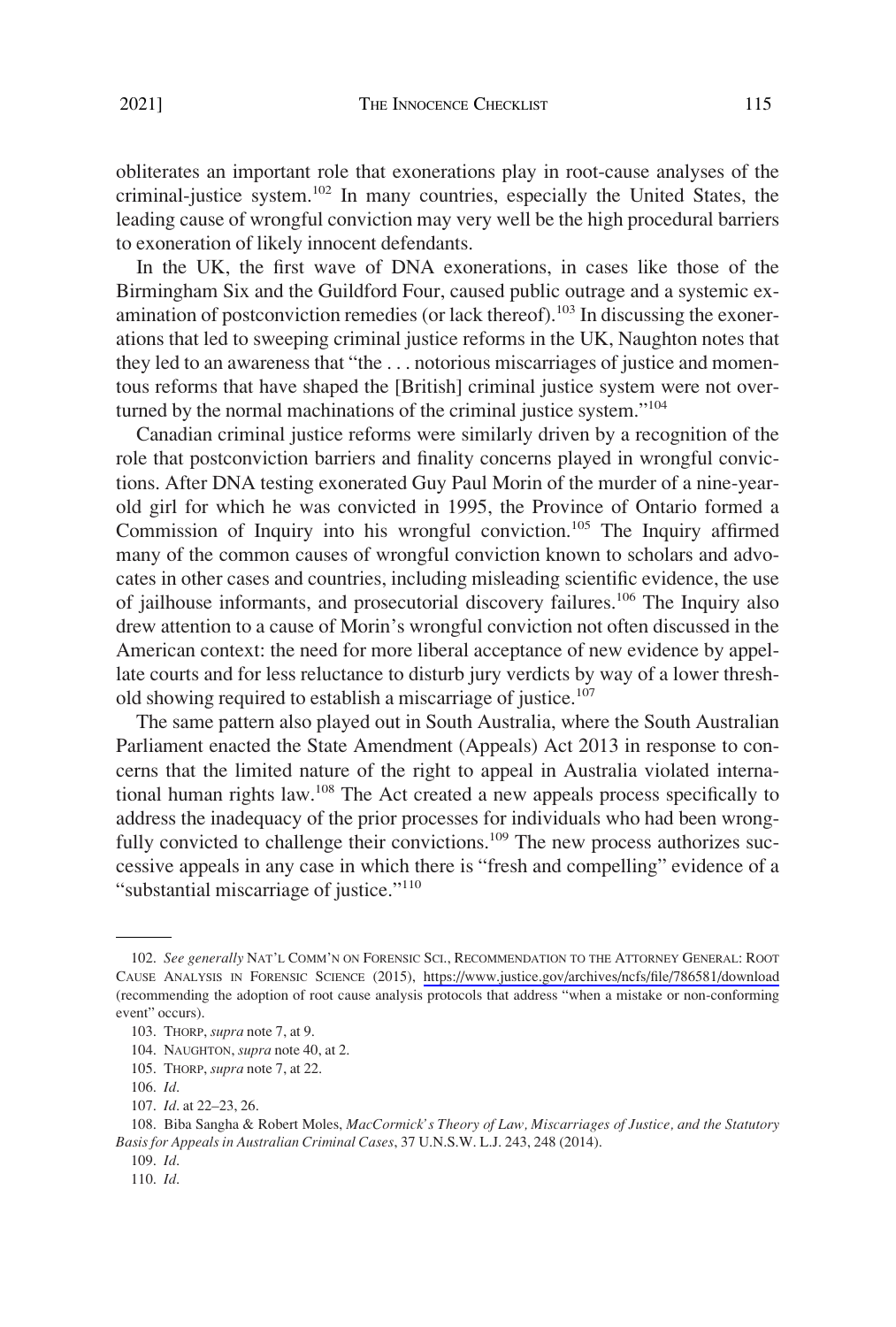Scholars often refer to exonerees—those whose convictions have been proven false through legal processes—as failures of the criminal justice system,<sup>111</sup> but this is incorrect. If wrongful convictions are the system failures that highlight broader areas in need of reform, individuals who are exonerated by court processes are actually the "near misses." As Lara Bazelon explains, most exonerees "fall into the category of the 'lucky' ones — lucky because cheating, lying, laziness, or negligence made their legal proceedings grossly unfair."112 The real system failures are the undetected, and undetectable, innocent defendants who are never officially exonerated, often because they have no legal mechanism for vindication.<sup>113</sup> Studying those who are wrongfully convicted and then eventually exonerated through legal processes to divine the systemic failures of the criminal justice system is the equivalent of testing the efficacy of a cancer drug in a study in which everyone in the experimental group is in remission. Individuals who are "exonerated" through postconviction processes—DNA testing statutes, rules authorizing courts to grant new trials based on fresh evidence, *habeas* relief—have successfully overcome, at least eventually, the serious procedural hurdles in the system. Their cases cannot shed light on the wrongfully convicted who are stymied by those hurdles. Nor can those who are "exonerated" serve as an effective critique of the hurdles themselves.

A wave of exonerations in the 1990s inspired the creation of the UK CCRC. The UK CCRC was the first independent public body in the world responsible for reviewing alleged miscarriages of justice in England, Wales, and Northern Ireland and sending meritorious claims back to the Court of Appeal for further review.<sup>114</sup> As Naughton notes: "[A] salient feature of [the high-profile wrongful convictions in the UK] is that they were able to generate national and even international campaigns which were able to induce widespread public crises of confidence in the workings of the criminal justice systems at the time."<sup>115</sup> The statute creating the UK CCRC has no statute of limitations for claims of wrongful conviction, and only allows review and referral of cases to the Court of Appeal if fresh evidence or a new argument comes to light *after* the defendant has already exhausted all appeals.<sup>116</sup>

<sup>111.</sup> *See, e.g*., Barry C. Scheck & Peter J. Neufeld, *Toward the Formation of "Innocence Commissions" in America*, 86 JUDICATURE 98, 100 (2002) (characterizing exonerations as "cases where the system fails"); GOULD, *supra* note 100, at 75 (characterizing exonerations as "unfortunate errors").

Lara Bazelon, *Scalia's Embarrassing Question*, SLATE (Mar. 11, 2015, 9:37 AM), [https://slate.com/](https://slate.com/news-and-politics/2015/03/innocence-is-not-cause-for-exoneration-scalias-embarrassing-question-is-a-scandal-of-injustice.html) 112. [news-and-politics/2015/03/innocence-is-not-cause-for-exoneration-scalias-embarrassing-question-is-a-scandal-of](https://slate.com/news-and-politics/2015/03/innocence-is-not-cause-for-exoneration-scalias-embarrassing-question-is-a-scandal-of-injustice.html)[injustice.html.](https://slate.com/news-and-politics/2015/03/innocence-is-not-cause-for-exoneration-scalias-embarrassing-question-is-a-scandal-of-injustice.html)

<sup>113.</sup> *See* SANGHA, ROACH & MOLES, *supra* note 50, at 55 (defining "miscarriages of justice" as those cases in which a putatively innocent defendant has exhausted all available appeals and is afforded no relief).

<sup>114.</sup> *See id*. at 3 (describing the role of the UK CCRC); THORP, *supra* note 40, at 11 (same); Lissa Griffin, *International Perspective on Correcting Wrongful Convictions: The Scottish Criminal Cases Review Commission*, 21 WM. & MARY BILL RTS. J. 1153, 1154 (2013).

<sup>115.</sup> NAUGHTON, *supra* note 40, at 2.

<sup>116.</sup> *See* Criminal Appeal Act 1995, c. 35, § 13 (UK).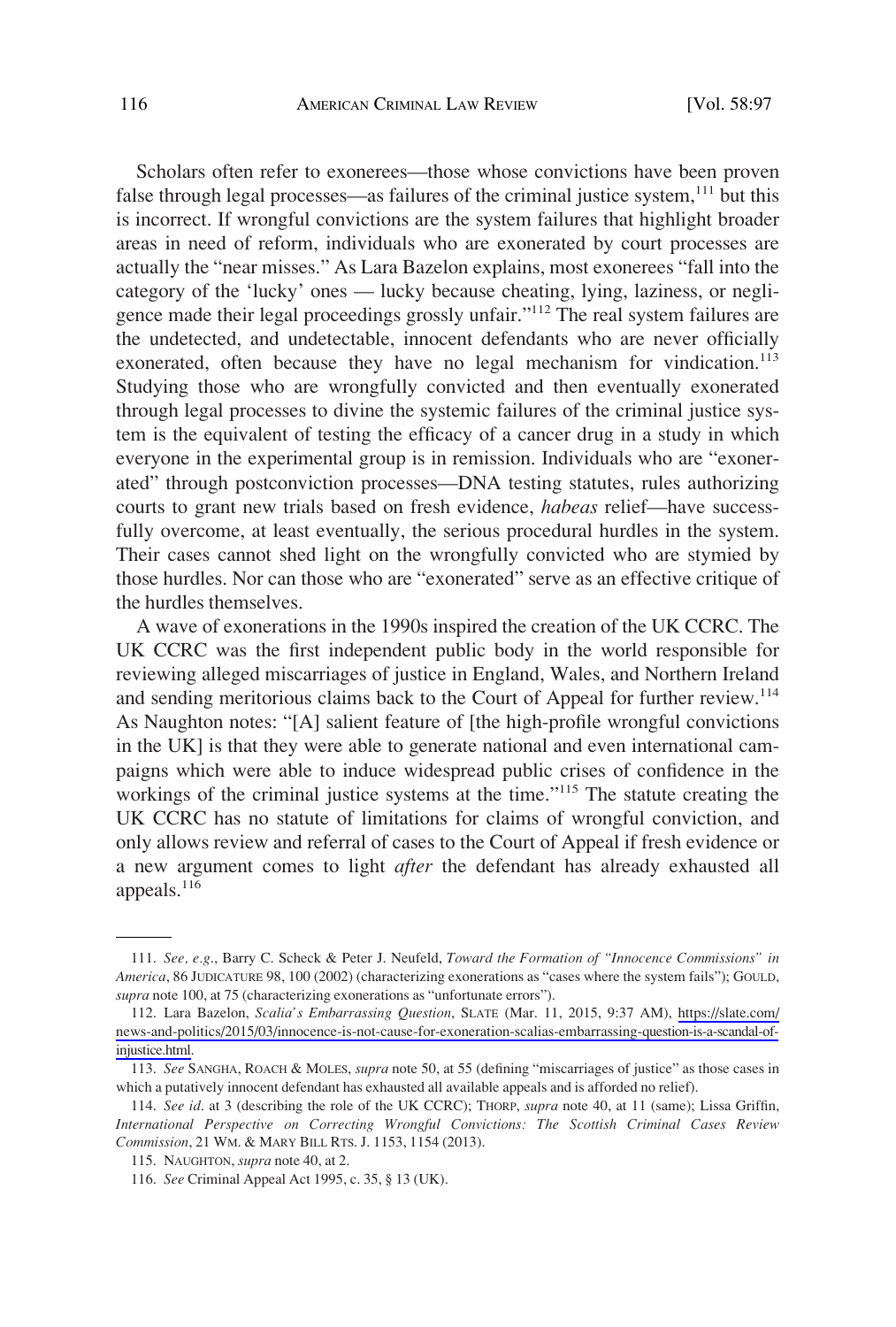Similarly, in Canada, the Government inquiries into the wrongful convictions of Donald Marshall and Guy Paul Morin led to the creation of an independent review mechanism for postconviction claims of wrongful conviction (although not an independent commission), which enlarged the scope of review power of the Minister of Justice.117 The Canadian Government also sanctioned broader fresh-evidence rules and a lower threshold for calling a conviction into question: "a reasonable basis to conclude that a miscarriage of justice likely occurred."<sup>118</sup>

New South Wales and South Australia, Australia's two most populous States, also adopted reforms to their postconviction-review mechanisms in response to rising awareness of the inadequacy of traditional appellate processes for challenging wrongful convictions. These reforms included mechanisms for Supreme Court inquiries into potential wrongful convictions (New South Wales) $119$  and mechanisms for successive appeals in cases involving claims of substantial miscarriage of justice (South Australia).120 Nonetheless, scholarly criticism of the adequacy of these reforms continues.<sup>121</sup>

American scholars have called for innocence commissions in the United States,<sup>122</sup> but they cannot make a compelling case for additional layers of review without wrongful-conviction databases that include innocent defendants who do not have a formal mechanism for relief—i.e., those still in prison.<sup>123</sup> That is because procedural barriers to postconviction relief,<sup>124</sup> which are routinely decried in other areas of legal scholarship as unnecessarily cumbersome and unjust, $125$  are

<sup>117.</sup> *See* THORP, *supra* note 7, at 10 (describing the creation of the Marshall and Morin inquiries); Criminal Code, R.S.C. 1985, c C-46, § 696.1(1) (Can.) (allowing for applications of ministerial review to the Minister of Justice).

<sup>118.</sup> Criminal Code, R.S.C. 1985, c C-46, § 696.3(3)(a) (Can.).

<sup>119.</sup> *See* Application of Holland under s 78 Crimes (Appeal and Review) Act 2001, [2008] NSWSC 251, ¶ 5 (Johnson, J.) (characterizing the Act as "remedial legislation designed to overcome injustices"); *Crimes (Appeal and Review) Act 2001* (NSW) s 77(1)(a) (authorizing the Governor to refer cases involving possible wrongful convictions to a court of criminal appeal for a judicial inquiry on an *ad-hoc* basis); *id*. s 78 (authorizing applications for judicial inquiries or successive appeals to be made to the New South Wales Supreme Court in cases in which there are questions about the defendant's guilt). *See generally* Hamer, *supra* note 25, at 287 (describing reforms to address wrongful convictions). Prior to 2001, the New South Wales Supreme Court had the power to order these remedies on its own initiative; the 2001 reforms created a mechanism for an inmate to petition for the court to exercise its power. *Id*. at 288 n.117.

<sup>120.</sup> *Statutes Amendment (Appeals) Act 2013* (SASR) § 353A(3) (Austl.).

<sup>121.</sup> *See, e.g*., Hamer, *supra* note 25, at 298 (characterizing the ability for defendants to access relief as "illusionary").

<sup>122.</sup> *See* GOULD, *supra* note 100, at 5; MEDWED, *supra* note 25, at 141–42; Lissa Griffin, *Correcting Injustice: Studying How the United Kingdom and the United States Review Claims of Innocence*, 41 TOLEDO L. REV. 107, 110 (2009); Kent Roach, *The Role of Innocence Commissions: Error Discovery, Systemic Reform or Both?*, 85 CHI.-KENT L. REV. 89, 89–90 (2010).

<sup>123.</sup> Of the fifty-two criminal-justice systems in the United States, only North Carolina and Virginia have created review commissions. *See* N.C. GEN. STAT. ANN. § 15A-1462(a) (West 2020); GOULD, *supra* note 100, at 5 (describing the North Carolina commission's establishment).

<sup>124.</sup> *See supra* note 24 & accompanying text.

<sup>125.</sup> *See, e.g*., Griffin, *supra* note 122, at 134–35, 37 (outlining the barriers and arguing that they prevent the "broad corrective function" found in the UK); Donald P. Lay, *The Writ of Habeas Corpus A Complex Procedure for a Simple Process*, 77 MINN. L. REV. 1015, 1018–19 (1993) (describing habeas review as a system that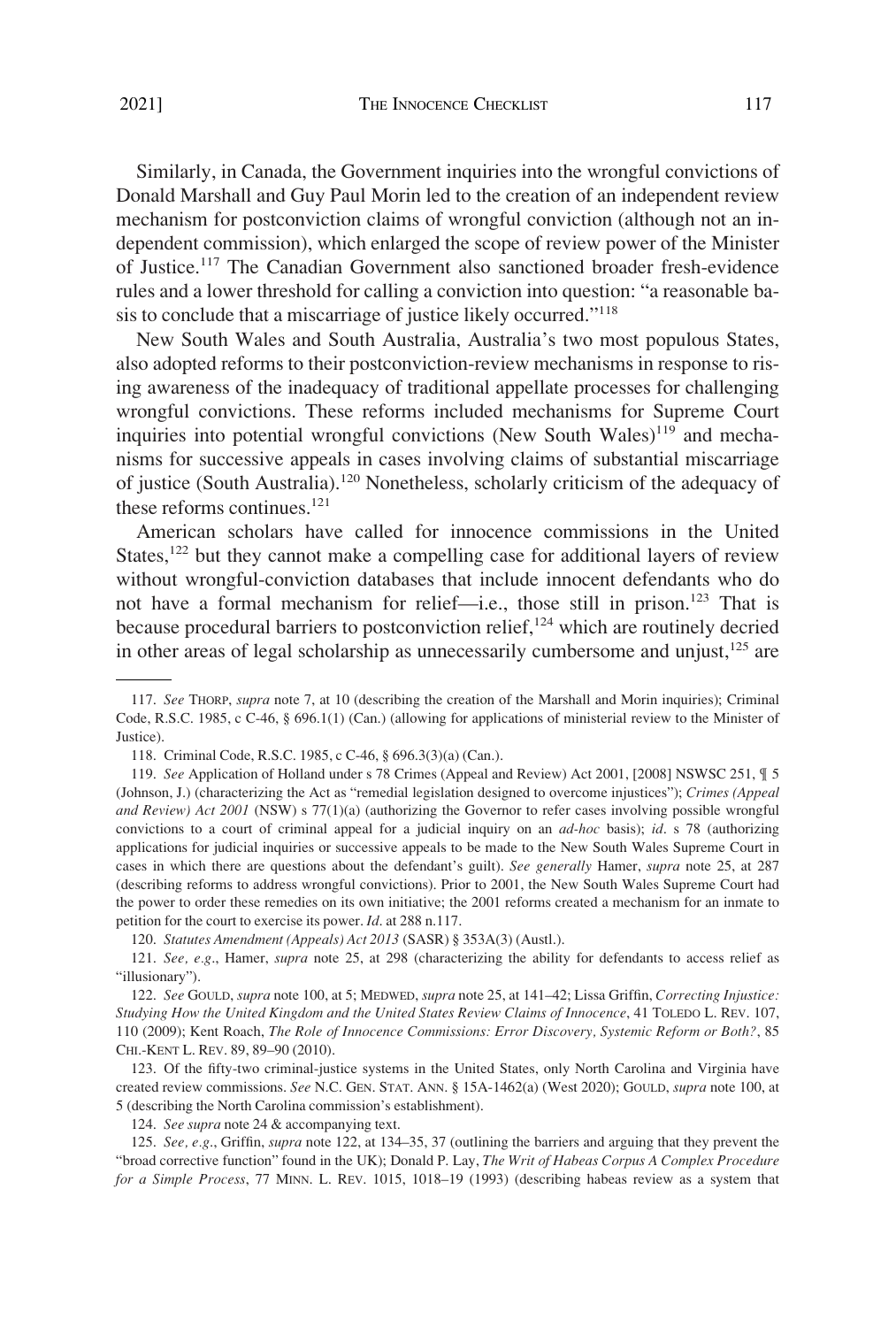notably missing from the common catalogue of known *causes* of wrongful convictions in the United States.<sup>126</sup> That, in turn, is because the scholars who study the common causes of wrongful conviction have been studying only the convictions of those who have been legally exonerated. Scholars write about the injustice of postconviction barriers for putatively innocent prisoners.<sup>127</sup> They do not generally conceive of the barriers themselves as a *cause* of wrongful convictions because of the disconnect between the catalogued exonerees and the unexonerated but wrongfully convicted.128 The lack of an accurate count of wrongful convictions, caused by the under-inclusiveness of a process-based definition of exoneration, masks the scope of this problem and makes postconviction access-to-justice reforms less likely.

The highly publicized case of Troy Davis in Georgia exemplifies this problem. Davis was convicted, sentenced to death, and executed for shooting and killing an off-duty police officer.<sup>129</sup> The primary evidence against Davis at trial was identification testimony by eyewitnesses who later recanted their identifications and claimed that the police had coerced them.<sup>130</sup> Unfortunately, the recantations

<sup>&</sup>quot;breeds judicial inefficiency, delay, public misunderstanding, and fundamental unfairness"); Michael Naughton, *The Importance of Innocence for the Criminal Justice System*, *in* THE CRIMINAL CASES REVIEW COMMISSION: HOPE FOR THE INNOCENT? 21 (Michael Naughton, ed., 2010) (characterizing appeals process as containing "insurmountable barriers"); Eve Brensike Primus, *Federal Review of State Criminal Convictions: A Structural Approach to Adequacy Doctrine*, 116 MICH. L. REV. 75, 75 (2017) (describing postconviction review systems as "procedural labyrinths"); Mark Tushnet & Larry Yackle, *Symbolic Statutes and Real Laws: the Pathologies of the Antiterrorism and Effective Death Penalty Act*, 47 DUKE L.J. 1, 36 (1997) (arguing that rules and procedures are likely to "bring about the dismissal of almost all successive applications for federal review" in death penalty cases).

<sup>126.</sup> *See, e.g*., Sandra Guerra Thompson & Robert Wicoff, *Outbreaks of Injustice: Responding to Systemic Irregularities in the Criminal Justice System*, *in* WRONGFUL CONVICTIONS AND THE DNA REVOLUTION: TWENTY-FIVE YEARS OF FREEING THE INNOCENT 314 (Daniel S. Medwed ed., 2017) (listing "typical" causes of wrongful convictions, which do not include procedural barriers). *But see* GOULD, *supra* note 100, at 78 (categorizing "unavailability of adequate postconviction remedies to address wrongful covictions" as a factor linked to erroneous convictions); Stephanie Roberts Hartung, *Missing the Forest for the Trees: Federal Habeas Corpus and the Piecemeal Problem in Actual Innocence Cases*, 10 STAN. J. CIV. RTS. & CIV. LIBERTIES 55, 58 (2014) (describing review process as failing to "successfully identify and grant relief to the factually innocent"); Hartung, *supra* note 6, at 247 (stating procedural relief offers "little more than a facade of protection").

<sup>127.</sup> *See, e.g*., Daniel Medwed, *Up the River Without a Procedure: Innocent Prisoners and Newly Discovered Non-DNA Evidence in State Courts*, 47 ARIZ. L. REV. 655, 660 (2005) (examining prisoners exonerated with DNA evidence).

<sup>128.</sup> One noteworthy exception to this disconnect is Hartung's work. *See* Stephanie Roberts Hartung, *Habeas Corpus for the Innocent*, 19 U. PA. J. LAW & SOC. CHANGE 1, 39 (2016) (calling for a "revisit" of federal habeas procedures as part of the innocence movement); Hartung, *supra* note 126, at 75 (criticizing additional procedural barriers to "factually innocent prisoners seeking" relief). In her recent book chapter, "Post-Conviction Procedure," she notes that the innocence reforms that have been implemented to date are "primarily prospective," seeking to prevent future wrongful convictions, but offering no remedy for innocent prisoners whose trials occurred before the reforms took effect. Hartung, *supra* note 6, at 248. She advocates retrospective reforms in postconviction procedure to facilitate remedying past injustices. *Id*.

*See* Ross Douthat, *Justice After Troy Davis*, N.Y. TIMES (Sept. 25, 2011), [https://www.nytimes.com/](https://www.nytimes.com/2011/09/25/opinion/sunday/douthat-justice-after-troy-davis.html) 129. [2011/09/25/opinion/sunday/douthat-justice-after-troy-davis.html;](https://www.nytimes.com/2011/09/25/opinion/sunday/douthat-justice-after-troy-davis.html) Kim Severson, *Georgia Inmate Executed; Raised Racial Issues in Death Penalty*, N.Y. TIMES, (Sept. 22, 2011), [https://www.nytimes.com/2011/09/22/us/](https://www.nytimes.com/2011/09/22/us/final-pleas-and-vigils-in-troy-davis-execution.html)  [final-pleas-and-vigils-in-troy-davis-execution.html](https://www.nytimes.com/2011/09/22/us/final-pleas-and-vigils-in-troy-davis-execution.html).

<sup>130.</sup> *See* Douthat, *supra* note 129; Severson, *supra* note 129.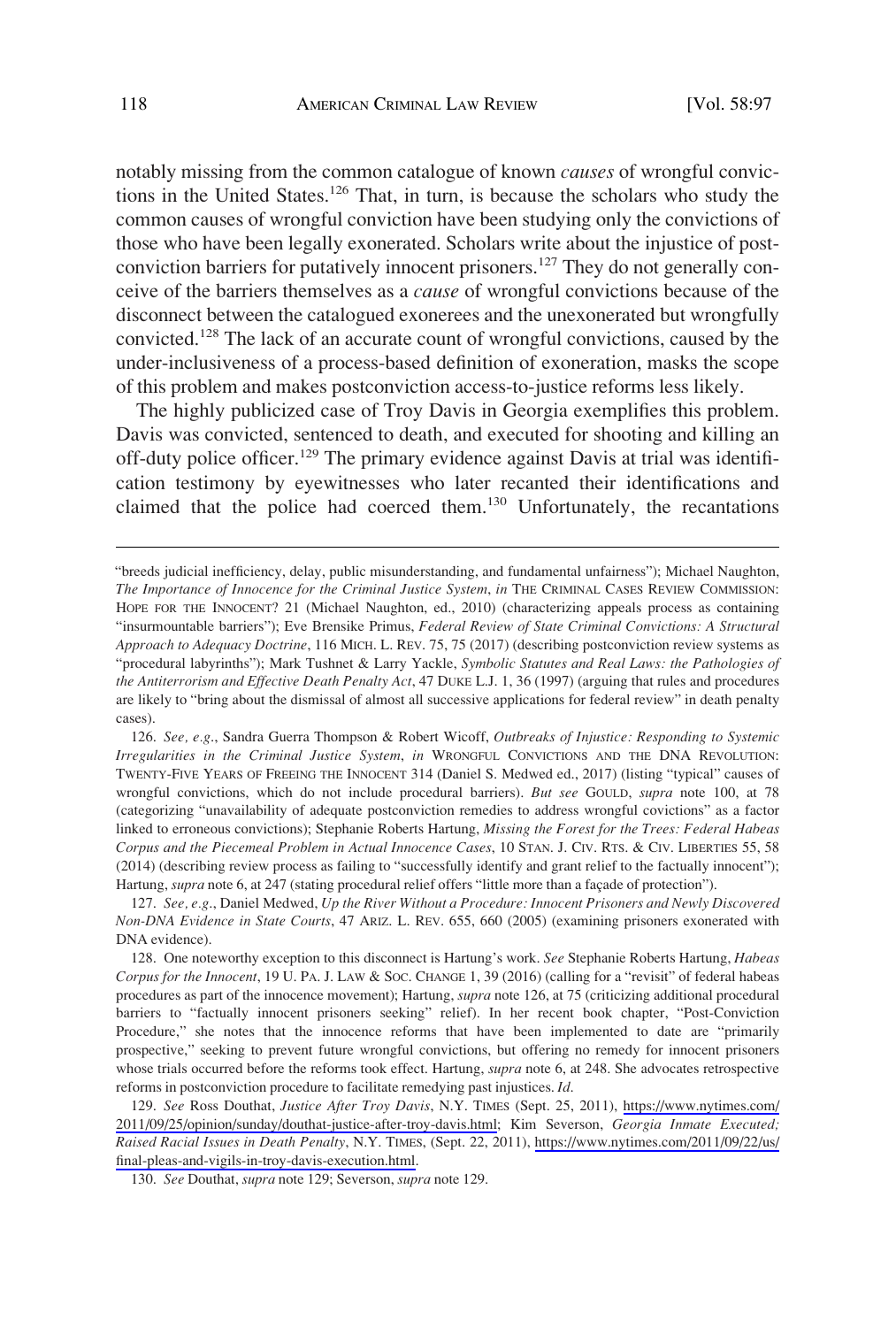<span id="page-22-0"></span>surfaced only after Davis had exhausted his state appeals, state postconviction relief ("PCR"), and federal *habeas* processes. Davis filed again for state PCR, on the basis of signed affidavits from the recanting witnesses, but the Georgia state courts refused to hear the merits of his new evidence claim.<sup>131</sup> The federal courts declined to grant him *habeas* relief on harmlessness grounds.<sup>132</sup> He was executed because no court would grant him a new trial on the complete evidence.

Davis is viewed by many scholars, journalists, and other commentators as the first known innocent person to have been executed, but, precisely because no court exonerated him, he is not eligible for inclusion in the Registry. Because he is not in the Registry, the procedural barriers that precluded his demonstration of his likely innocence are not included in scholarly analyses of causes of wrongful conviction.

# 4. The Problem with a Legal Innocence Standard

In his 2011 article, "Defining Innocence," Keith Findley identified many of the same definitional problems and costs that this Article does, but he concluded something quite different: that a definition based on legal evidentiary insufficiency is the only "workable" definition of innocence.<sup>133</sup> While the definition of wrongful conviction that this Article advances overlaps to some extent with the concept of reasonable doubt, albeit one that is forward-looking (is there enough evidence now?) rather than backward-looking (was there enough evidence at trial?), it is not coextensive with legal sufficiency of the evidence.<sup>134</sup>

One problem with a test of legal innocence based on reasonable doubt is that it cannot account for the existence of affirmative defenses like insanity or justification. The evidence against an individual whom we now know (but whose trial jury did not) was probably not guilty due to insanity or self-defense was and still is legally sufficient because the individual unquestionably committed all elements of the offense. The law has no conception of a legally sufficient showing of an affirmative defense that is analogous to summary judgment for the defendant in civil cases.135 It also cannot account for extra-legal concerns that are independent of the weight of the evidence, such as the role that a defendant's intellectual disability or pretrial publicity may have played in a questionable conviction.

A bigger problem with legal innocence is that the test for legal sufficiency of the evidence is lenient enough to uphold the convictions of individuals who are likely

<sup>131.</sup> *See* Douthat, *supra* note 129.

<sup>132.</sup> Colleen Curry & Michael S. James, *Troy Davis Executed After Stay Denied by Supreme Court*, ABCNEWS, (Sept. 21, 2011), [https://abcnews.go.com/US/troy-davis-executed-stay-denied-supreme-court/story?](https://abcnews.go.com/US/troy-davis-executed-stay-denied-supreme-court/story?id=14571862)  [id=14571862.](https://abcnews.go.com/US/troy-davis-executed-stay-denied-supreme-court/story?id=14571862)

<sup>133.</sup> Findley, *supra* note 101, at 1184.

<sup>134.</sup> *See* Herrera v. Collins, 506 U.S. 390, 434–35 (1993) (Blackmun, J., dissenting) (requiring a prisoner to prove not that there is "a reasonable doubt about his guilt" but that he is "probably actually innocent" based on new evidence).

<sup>135.</sup> *E.g*., Carrie Leonetti, *When the Emperor Has No Clothes: A Proposal for Defensive Summary Judgment in Criminal Cases*, 84 S. CAL. L. REV. 661, 676 (2011).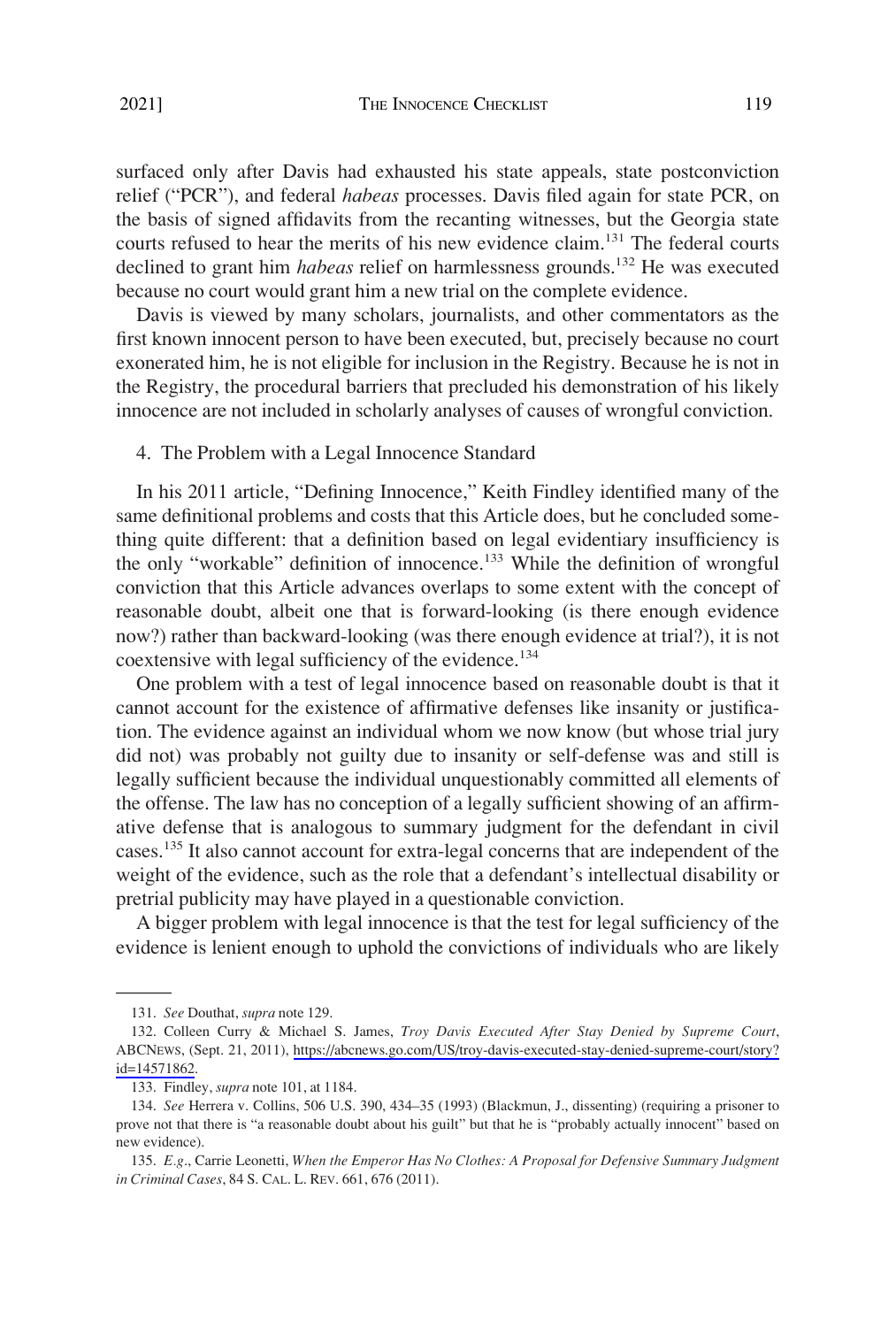<span id="page-23-0"></span>actually innocent, particularly in light of what is known about the common causes of wrongful convictions. A confession or eyewitness identification, standing alone, is legally sufficient to overcome a motion for judgment of acquittal or appeal based on the sufficiency of the evidence (or even reasonable doubt for many judges and jurors). This is true even if there are serious concerns about the reliability of the confession or the eyewitness.

#### 5. Defining Likely Actual Innocence

This Article takes issue with the claims of proponents of other innocence proxies that there is a not a workable alternative to a process-based or purely legal definition of innocence. It proposes a hybrid definition of wrongful conviction that draws on aspects of both factual and legal innocence: a defendant has been wrongfully convicted when a reasonable doubt about factual guilt should exist, based on all that is now known about the facts of the case specifically and the causes of miscarriages of justice generally.136 This definition is substantive, not procedural. It is not based on official exoneration, but rather a real-time qualitative assessment of the weight of the evidence, as it currently exists, based on an empirically and jurisprudentially derived definition of reasonable doubt. It is not the same as legal innocence, which focuses on the sufficiency of case-specific evidence that *was* adduced at trial. Instead, it attempts to describe the factual circumstances under which the risk of error is intolerably high such that a conviction should be deemed false for the purpose of scholarly study of wrongful convictions (or, in the context of trial, such that a court ought to direct a verdict of not guilty, even if the evidence is technically legally sufficient).

# *C. Changing Science as a Specific Context for the Meaning of "Innocence"*

To some extent, these arguments (legal *versus* factual innocence, actual innocence *versus* failure of procedural justice) may seem theoretical, but they have significant jurisprudential consequences. For example, the distinctions influence whether a court excuses procedural default on *habeas* review<sup>137</sup> or grants entitlement to compensation.<sup>138</sup> Another context in which these theoretical differences become concrete is that of changing scientific evidence. As discussed *supra*, there are categories of evidence that have recently been debunked, including evidence surrounding, for example, shaken-baby syndrome or fire-pattern analysis. Today, there is consensus that the existence of petechial hemorrhages or V-shaped burn patterns is simply not conclusively indicative of child abuse or arson.<sup>139</sup> These shifting scientific consensuses, however, have been gradual, and they are generally

<sup>136.</sup> *See infra* Part III.

<sup>137.</sup> *See* 28 U.S.C. §§ 2254(e)–(f).

<sup>138.</sup> *See, e.g*., FLA. STAT. ANN. § 961.03 (West 2020).

<sup>139.</sup> *See, e.g*., Findley, *supra* note 12, at 209–10 (discussing shaken-baby syndrome); *id*. at 199–201 (discussing fire-pattern analysis).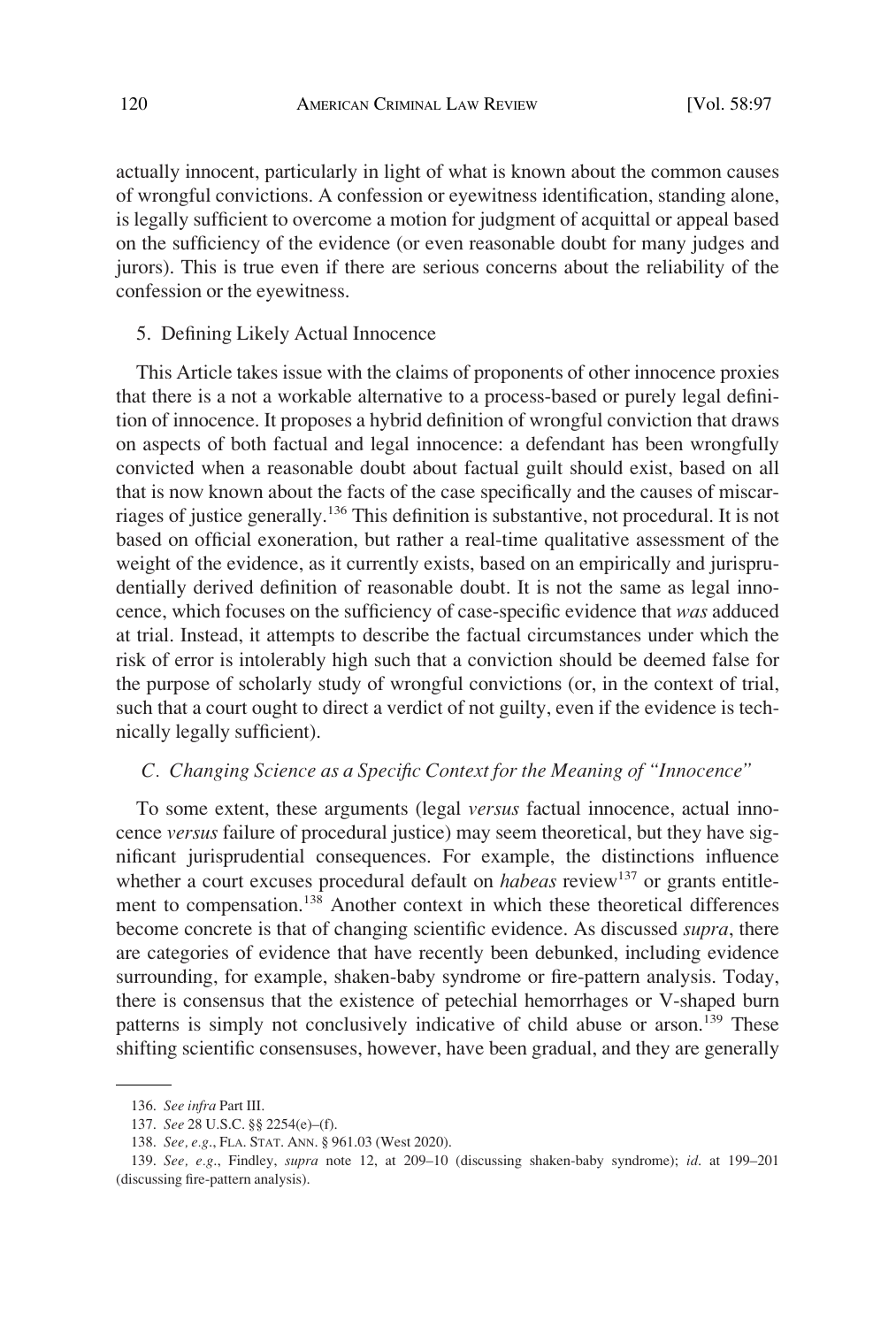not conclusive with respect to a single defendant convicted on the basis of a collection of circumstantial evidence. As a result, individuals convicted, at least in part, on the basis of this evidence now known to be unreliable and oversold often remain convicted and incarcerated.

In the United States, this is true because postconviction claims of significant procedural error exist in jurisprudential silos. The most common are newly discovered evidence, prosecutorial misconduct, IAC, and evidentiary insufficiency. Actual innocence is neither necessary nor sufficient for success with any of these claims. Conversely, a claim of actual innocence in the absence of one of these (or other cognizable) procedural errors often lacks a jurisdictional vehicle for merits review. As a practical matter, convicted individuals maintaining their innocence tend to use innocence as a plea of last resort, instead using the weakness of the evidence to buttress claims of materiality or prejudice within these other, more navigable postconviction claims.

When a defendant's claim of wrongful conviction is based on evolving scientific evidence, however, it does not fit neatly into any of these jurisprudential silos. The fact that a consensus of scientific experts in a particular field once agreed on a principle but, based on new scientific data, no longer does is not the type of newly discovered evidence that most fresh-evidence doctrines contemplate. There was no misconduct by the prosecutors in presenting the evidence prior to the change in consensus precisely because, at the time of trial, the testimony represented the consensus of the field. Similarly, there was no IAC for failing to investigate "shoddy" science because the science was not deemed shoddy at the time; any independent expert contacted by defense counsel would have agreed with the prosecution's expert. Finally, the evidence at trial was legally sufficient to convict the defendant, even though, today, under the same factual circumstances in a new case, it would not be.

The recent case of *Maryland v. Kulbicki*<sup>140</sup> illustrates this problem. In 1995, James Kulbicki was convicted of murdering the mother of his child.<sup>141</sup> At the time, Kulbicki was embroiled in a child-support dispute with the victim, who had been shot in the head at point-blank range.<sup>142</sup> He was convicted, in part, based on CBLA testimony from a forensic analyst at the Federal Bureau of Investigation  $("FBI")$ .<sup>143</sup> At the time of Kulbicki's trial, the theory behind CBLA, which has subsequently been abandoned by the FBI as unreliable, was that the lead composition of bullets manufactured by a particular company varied across production batches enough that a comparison could indicate whether a bullet linked to a suspect (e.g., bullets remaining in a box of bullets in a suspect's possession) was part of the same

<sup>140. 136</sup> S. Ct. 2 (2015) (per curiam).

<sup>141.</sup> *Id*. at 3.

<sup>142.</sup> *Id*.

<sup>143.</sup> *Id*.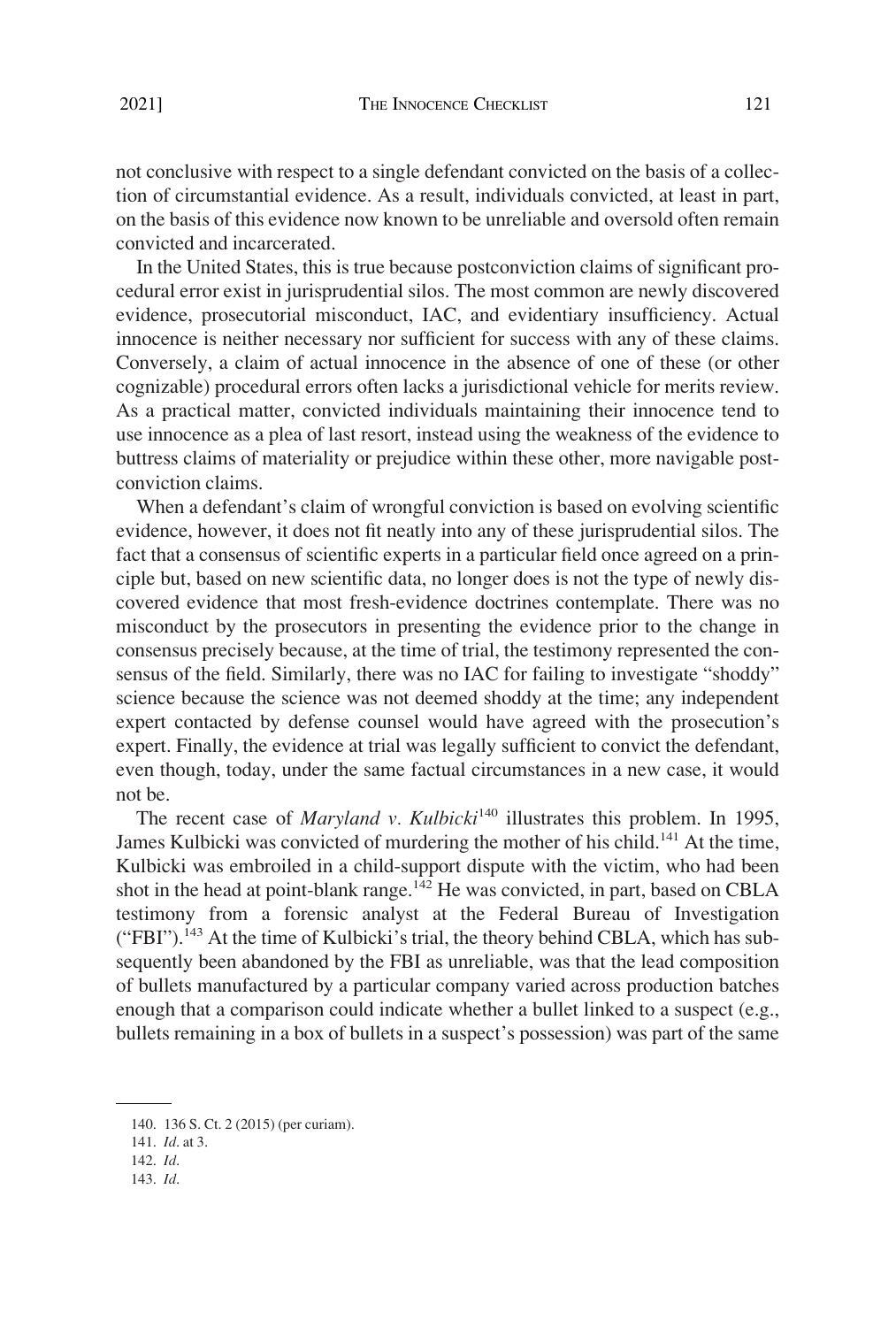small production unit of bullets as a bullet from the crime scene.<sup>144</sup> This premise, if scientifically reliable, would be statistically very unlikely unless the two bullets came from the same source. The FBI analyst testified that the lead composition of a bullet fragment found in Kulbicki's truck matched that of the bullet taken from the victim's skull, making it likely that the two bullets came from the same box.<sup>145</sup>

In 2006, in a different case, the Maryland Court of Appeals held that CBLA evidence was so unreliable that it was inadmissible under the Maryland Rules of Evidence.146 Shortly thereafter, Kulbicki sought *habeas* relief in the Maryland state courts, arguing that his trial attorneys had been constitutionally ineffective for failing to challenge the unreliable CBLA pseudo-science.<sup>147</sup> The Maryland Court of Appeals agreed with Kulbicki, finding that there was enough evidence of the unreliability of CBLA at the time of Kulbicki's trial that his attorneys should have realized its methodological flaws and challenged its reliability.<sup>148</sup>

The State appealed to the U.S. Supreme Court which reversed the grant of *habeas* relief to Kulbicki.<sup>149</sup> The Court reasoned that Kulbicki's attorneys' failure to "predict the demise of CBLA" did not constitute IAC.<sup>150</sup> The Court concluded: "Counsel did not perform deficiently by dedicating their time and focus to elements of the defense that did not involve poking methodological holes in a thenuncontroversial mode of ballistics analysis."151 In essence, Kulbicki's trial was too soon, and his *habeas* challenge was too late because he was tried before the key evidence on which he convicted was shown conclusively to be nonsense.

This is the type of jurisprudential neverland into which defendants fall when wrongful conviction is defined with reference to legal (rather than factual) innocence and in which they remain when it is catalogued by official exoneration. It is one of the reasons why the UK CCRC is authorized to receive evidence relating to scientific development: to ensure that convictions obtained on the basis of science that is no longer considered valid can be revisited.<sup>152</sup> For example, in *Regina v. Friend*, 153 the CCRC provided the Court of Appeal new psychological evidence

*See* BULLET LEAD REPORT, *supra* note 11, at 1–2 (describing bullet lead analysis process); Press Release, 144. FBI National Press Office, FBI Laboratory Announces Discontinuation of Bullet Lead Examinations (Sept. 1, 2005), [https://archives.fbi.gov/archives/news/pressrel/press-releases/fbi-laboratory-announces-discontinuation](https://archives.fbi.gov/archives/news/pressrel/press-releases/fbi-laboratory-announces-discontinuation-of-bullet-lead-examinations)[of-bullet-lead-examinations](https://archives.fbi.gov/archives/news/pressrel/press-releases/fbi-laboratory-announces-discontinuation-of-bullet-lead-examinations) (abandoning bullet lead examination because of lack of "relative probative value").

<sup>145.</sup> *Kulbicki*, 136 S. Ct. at 3.

<sup>146.</sup> *See* Clemons v. State, 896 A.2d 1059, 1078 (Md. 2006) ("[W]e determine that the trial court erred in admitting expert testimony based on CBLA because of the lack of general acceptance of the process in the scientific community.").

<sup>147.</sup> *Kulbicki*, 136 S. Ct. at 3.

<sup>148.</sup> *Id*. at 3–4.

<sup>149.</sup> *Id*. at 4.

<sup>150.</sup> *Id*.

<sup>151.</sup> *Id*.

<sup>152.</sup> *See* Griffin, *supra* note 25, at 1286–87 (authorizing the court to consider new evidence and determine whether, had the jury had access to this evidence, it would have arrived at the same conclusion).

<sup>153. [2004]</sup> EWCA (Crim) 266 (Eng.).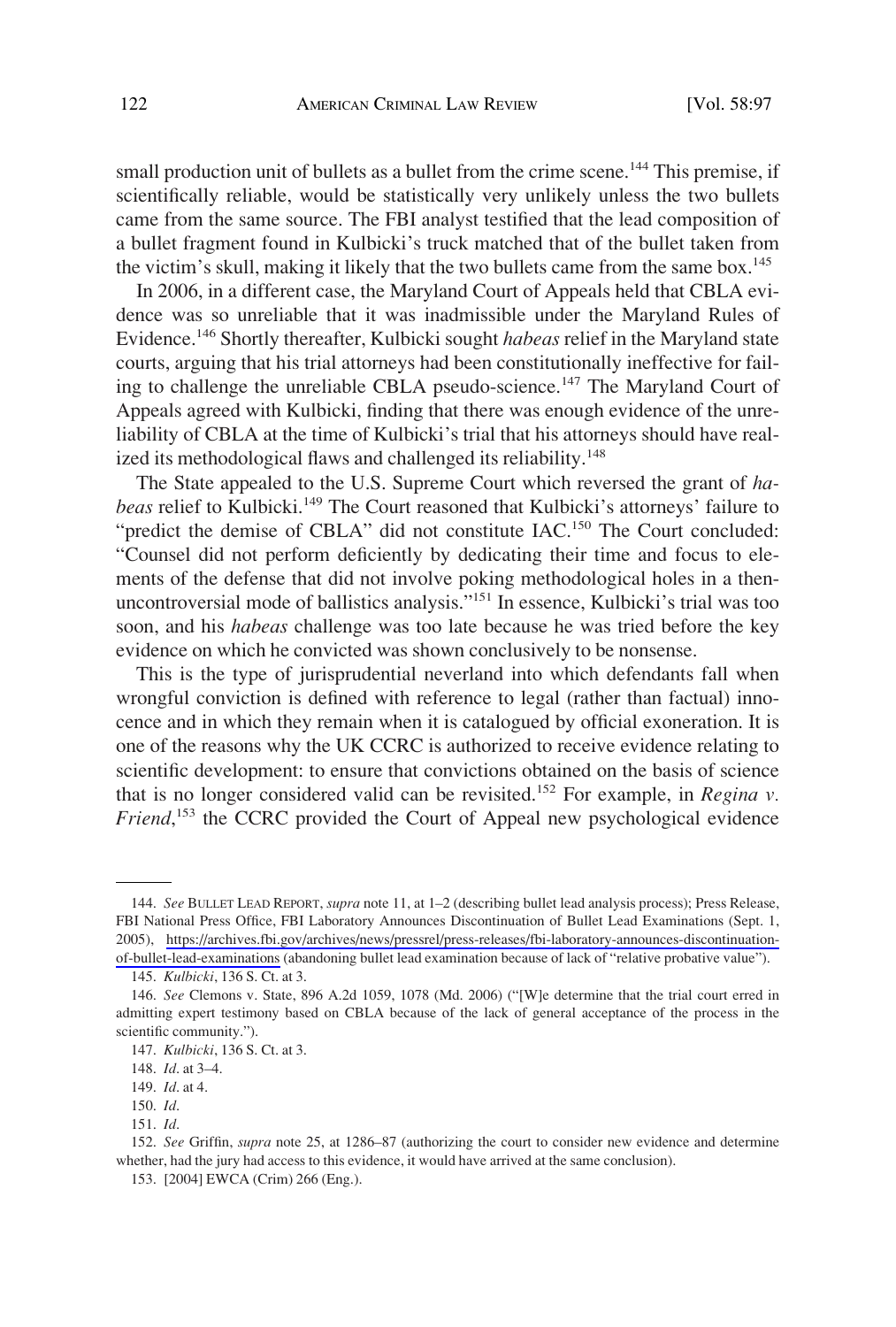<span id="page-26-0"></span>relating to Attention Deficit Hyperactivity Disorder.<sup>154</sup> At the time of the trial, the scientific evidence did not exist, but, on appeal, it was fresh evidence suggesting that Friend's confession was unreliable. Upon review, the Court quashed Friend's conviction on the basis of the new evidence.<sup>155</sup>

Because individuals in similar situations in the United States have no legal doctrine through which to challenge a conviction that was fair at the time that it was obtained, they never become exonerees. This under-inclusiveness of the definition of exoneree then obscures a significant cause of wrongful conviction. While databases and studies of the wrongfully convicted often categorize "invalid science" as a common cause, the invalidity that these databases contemplate is an *ex post* one. The "junk science" cases in the wrongful conviction canon are cases in which the scientific evidence, *at the time that it was presented at trial*, was some combination of: (1) insufficiently validated or communicated by the expert; (2) unethically presented by the prosecutor; or (3) inadequately challenged by defense counsel, either by the failure to engage an independent expert (who would have given a different, more reliable opinion) or the failure adequately to utilize existing legal claims under discovery rules or rules governing expert evidence. A database of exonerees cannot include those who were convicted by the best science available at the time that has now been debunked by the evolving nature of the scientific method, because they have no legal mechanism for exoneration. The shaken-baby defendants, most of whom remain unexonerated unless they are able to find an alternative jurisprudential hook for their claims of injustice, are a good example of this.<sup>156</sup>

# III. CASE STUDIES IN DEFINITIONAL DISAGREEMENTS

Sometimes prosecutors will concede that a conviction was, in retrospect, erroneous or a judge will take the extraordinary step of not only vacating a questionably obtained conviction, but affirmatively declaring the defendant's innocence. The remainder of the time, however, the parties to a putative exoneration often disagree about its nature.

Section A of this Part critiques the over- and under-inclusiveness that result from the definitional methodology deployed by the Registry. Section B offers case studies of the competing narratives that surround putative exonerations, when there is no baseline agreement on how to identify and define innocence. Section C

<sup>154.</sup> *Id*.

<sup>155.</sup> *Id*.

<sup>156.</sup> *See* Findley, *supra* note 12, at 198 (noting that "hundreds, if not thousands of potentially innocent defendants remain convicted); Deborah Tuerkheimer, *Science-Dependent Prosecution and the Problem of Epistemic Contingency: A Study of Shaken Baby Syndrome*, 62 ALA. L. REV. 513, 559–60 (2011). *See generally*  DEBORAH TUERKHEIMER, FLAWED CONVICTIONS: "SHAKEN BABY SYNDROME" AND THE INERTIA OF INJUSTICE 173–93 (2014) (discussing options for appealing "shaken baby syndrome" convictions); Jennifer E. Laurin, *Criminal Law's Science Lag: How Criminal Justice Meets Changed Scientific Understanding*, 93 TEX. L. REV. 1751 (2015) (describing how lag in scientific understanding is systemic and contributes to inability to undo final judgments).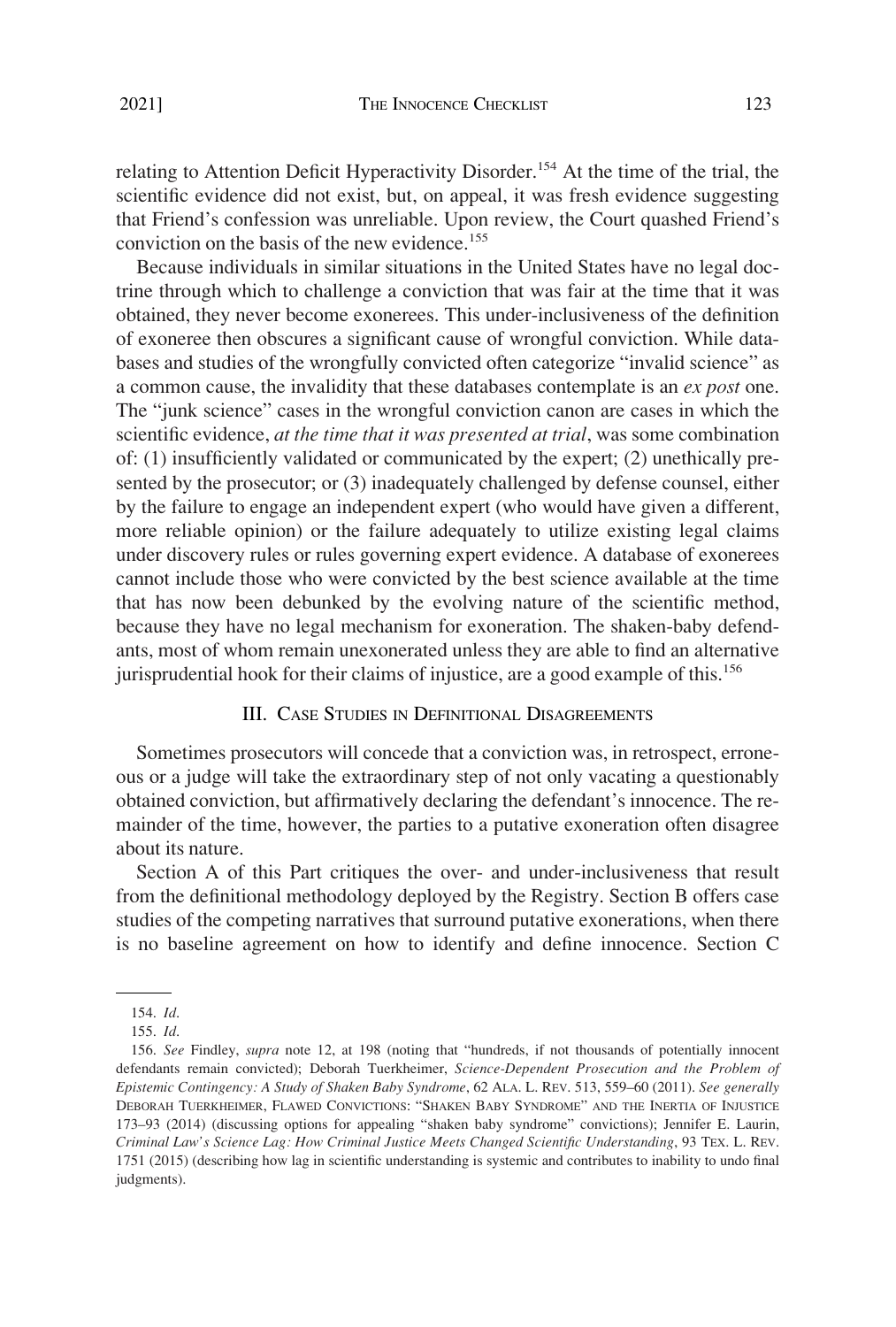<span id="page-27-0"></span>discusses the social psychology of cognitive biases and explains how competing narratives around exoneration feed into prosecutorial resistance to claims of innocence and frustrate widespread innocence consciousness.

# *A. The Registry*

Beyond ensuring that a referred case meets the definition of exoneration, the administrators of the Registry do not qualitatively vet the exonerations that they catalogue. This results in both over- and under-inclusion of likely innocent individuals in the Registry.

1. Over-Inclusion: Questionable "Exonerations"

Some cases in the Registry are still contested by police, prosecutors, and victims, as a result of the over-inclusiveness problem with the Registry's processbased definition of exoneration. The case of Sandra Adams is one example of this over-inclusiveness. Adams, an off-duty police officer, was convicted of menacing after allegedly pointing her pistol at another driver, William Cross, with whom she had a traffic altercation.<sup>157</sup> Her defense was that she had made an obscene gesture rather than pointing a gun, and that the windows of her vehicle were so darkly tinted that Cross could not have seen a pistol through them.158 The trial court granted Adams a new trial after she discovered that the prosecution had withheld information relating to Cross's extensive history of traffic violations and license suspensions.<sup>159</sup> The prosecution retried Adams, and the court acquitted her primarily on the basis of doubt about Cross's credibility.<sup>160</sup> Regardless of whether Adams pointed her pistol at Cross, a not-guilty verdict in a he-said/she-said trial is evidence, at best, of legal innocence (the second judge harbored a reasonable doubt about her guilt), not of factual innocence. The Registry characterizes the cause of Adams's (wrongful) conviction as "perjury,"161 but, of course, a not-guilty verdict does not mean that the factfinder decided that the prosecution witness was lying. The case is also an example of the system working rather than failing. Adams's retrial was granted before she was even sentenced, and her attorney was able to secure a not-guilty verdict despite the legally sufficient evidence of Cross's testimony on retrial.

The case of Don Adams, Jr. is another example. Adams was a barber/drug dealer.<sup>162</sup> In 1991, Donna Benjamin identified Adams as the man she witnessed

<sup>157.</sup> Sandra Adams, NAT. REGISTRY OF EXONERATIONS, http://www.law.umich.edu/special/exoneration/ [Pages/casedetail.aspx?caseid=4130](http://www.law.umich.edu/special/exoneration/Pages/casedetail.aspx?caseid=4130) (last visited Nov. 19, 2020).

<sup>158.</sup> *Id*.

<sup>159.</sup> *Id*.

<sup>160.</sup> *Id*. 161. *Id*.

<sup>162.</sup> Claudia Vargas, *Accuser: I Was Pressured to Blame Wrong Man*, PHILA. INQUIRER (Aug. 31, 2015), [http://www.philly.com/philly/news/20150830\\_Ex-inmate\\_and\\_accuser\\_reconcile.html?arc404=true.](http://www.philly.com/philly/news/20150830_Ex-inmate_and_accuser_reconcile.html?arc404=true)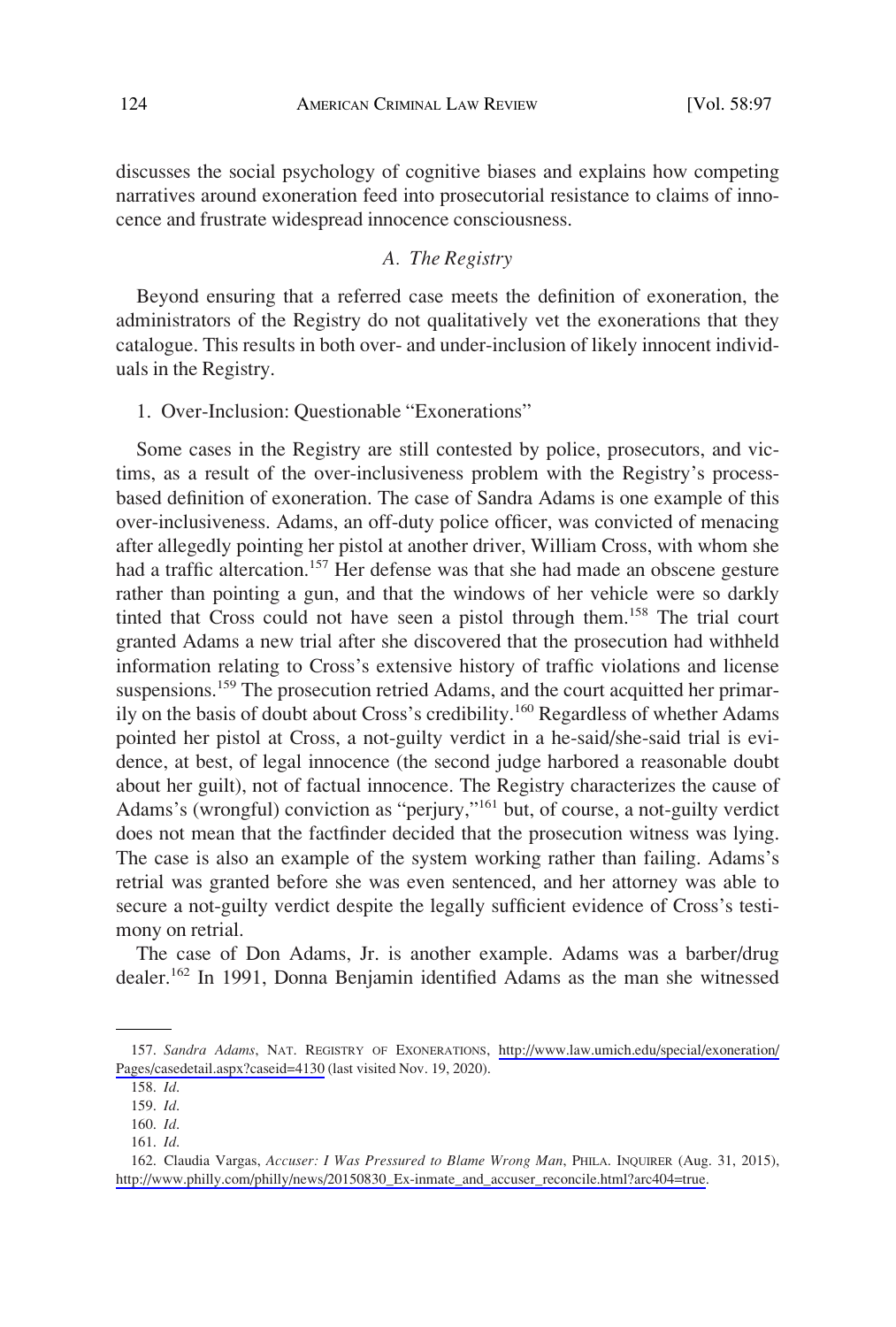killing two other drug dealers six months earlier.<sup>163</sup> Adams did not match the description given by several eyewitnesses.164 He was nonetheless convicted primarily based on his visual identification by Benjamin and two others, in addition to his lack of alibi witnesses.<sup>165</sup> Twenty years later, Benjamin recanted her identifica-

tion, claimed that the police had pressured her to pick Adams, and identified a different man as the shooter.<sup>166</sup> The court granted Adams a new trial.<sup>167</sup> The Commonwealth of Pennsylvania retried Adams, and his second jury acquitted him. $168$ 

Adams's case now appears in the Registry,<sup>169</sup> but police and prosecutors still maintain that he was the shooter, and they have not charged the alternate suspect that Benjamin accused.170 Benjamin claims that she changed her identification out of conscience.171 Prosecutors claim that she changed it as a result of remorse or neighborhood pressure.172 On the one hand, proof beyond a reasonable doubt is a high standard, and the failure of the Commonwealth to meet it to the second jury's satisfaction does not necessarily mean that Adams is innocent. In fact, jurors who believe that a defendant *probably* committed a crime must acquit because they are not absolutely certain of guilt. On the other hand, the police and prosecutors in Adams' case were subject to a multimillion-dollar lawsuit for malicious prosecution, a powerful incentive to pronounce a disingenuous persisting belief in his guilt. The City of Philadelphia ultimately settled Adams's lawsuit for one million dollars.173

Was Adams the victim of a corrupt police investigation and subsequent dishonest refusal to acknowledge wrongdoing? Or was he the beneficiary of a lucky but untrue recantation, in conjunction with the stringency of the reasonable-doubt standard? Perhaps more to the point, is Adams an "exoneree" because he was acquitted on retrial or because the City's insurance company settled his case, likely over the objection of the accused wrongdoers? Or is he an exoneree because the curators of the Registry *sub silentio* determined subjectively that Benjamin's recantation was more credible than her original testimony, particularly in light of the discrepancies between descriptions of the perpetrator and Adams's appearance? If it is the former (acquittal or lawsuit settlement without admission of guilt), then there are a lot of "exonerees" who have been left out of the Registry. If it is the

<sup>163.</sup> *Id*.

<sup>164.</sup> *Id*.

<sup>165.</sup> *Id*.

<sup>166.</sup> *Id*.

<sup>167.</sup> *Id*.

<sup>168.</sup> *Id*.

*Don Ray Adams*, NAT. REGISTRY OF EXONERATIONS, [http://www.law.umich.edu/special/exoneration/](http://www.law.umich.edu/special/exoneration/Pages/casedetail.aspx?caseid=3880) 169. [Pages/casedetail.aspx?caseid=3880](http://www.law.umich.edu/special/exoneration/Pages/casedetail.aspx?caseid=3880) (last visited Nov. 19, 2020).

<sup>170.</sup> Vargas, *supra* note 162.

<sup>171.</sup> *See id*. (citing her desire to "right her wrongs").

<sup>172.</sup> *Id*.

<sup>173.</sup> *Id*.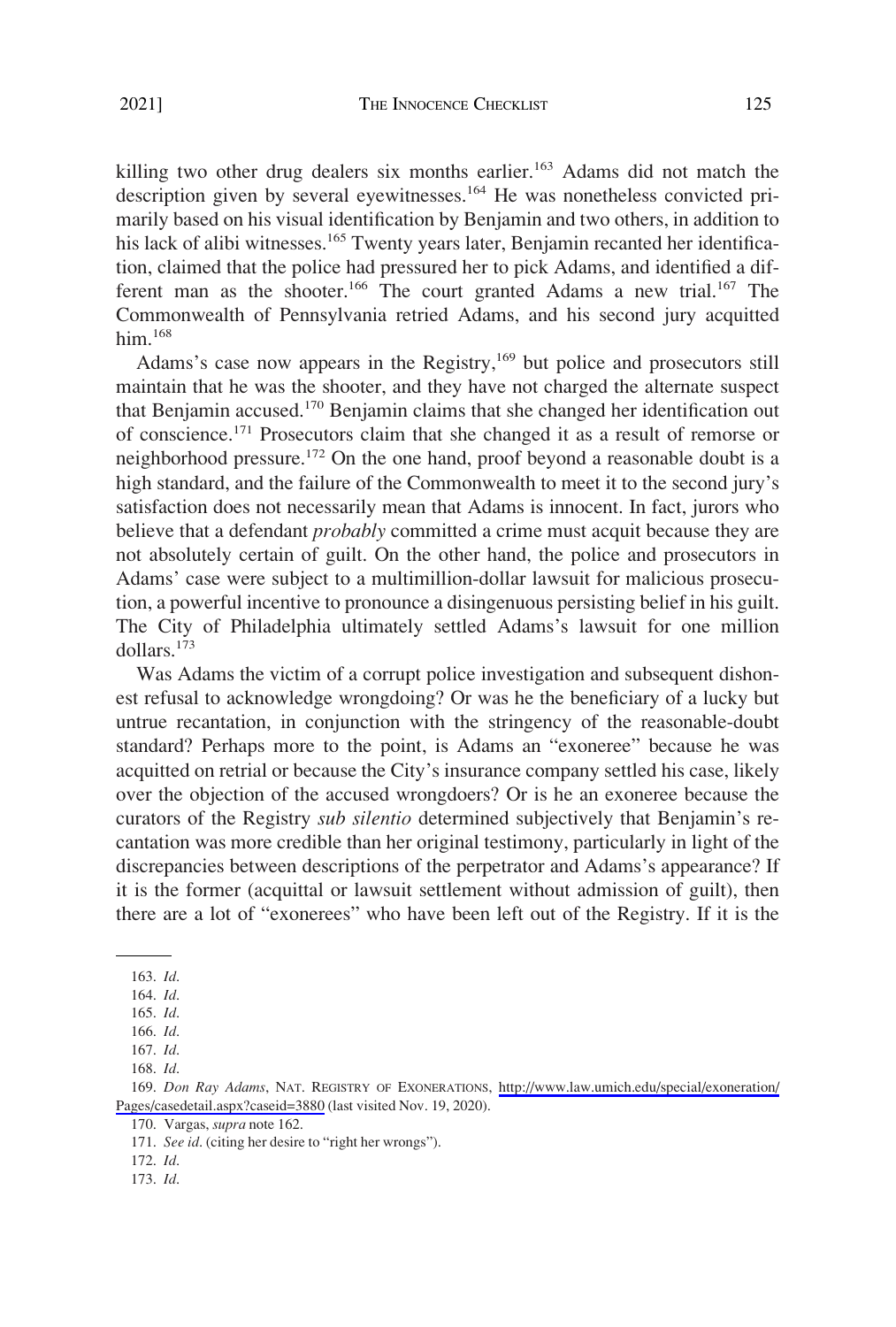<span id="page-29-0"></span>latter (qualitative judgment about the reliability of the eyewitness identifications), then it is disingenuous to include Adams in a registry that purports to catalogue only those who have "objectively" prevailed in official court processes of exoneration. Designating Adams an exoneree because he got a not-guilty verdict the second time obscures rather than helps to elucidate the total number of convicted individuals—most of whom never get a retrial—imprisoned because they were identified by shaky eyewitnesses whose identifications, after pressure from overworked police detectives looking to close a case, mismatched the description of the suspect.

#### 2. Under-Inclusion: Missing Innocents

More concerning is the fact that the under-inclusiveness of a process-based definition of exoneration means that innocent defendants who remain falsely convicted are not included in the Registry. At the same time that the Registry includes defendants whose "exonerations" are debatable, it also excludes individuals who are generally regarded as wrongfully convicted.174 The now infamous *Dassey* case, from the Netflix series *Making a Murderer*, 175 demonstrates the cost of an underinclusive process-based definition of exoneration. Dassey was convicted for his role in the rape and murder of Teresa Halbach in rural Wisconsin. He became a suspect when Halbach's car and remains were discovered on the farm of his uncle, Steven Avery.<sup>176</sup> The State's theory was that Avery had raped and killed Halbach and sixteen-year-old Dassey had been his accomplice. After initially maintaining his innocence, Dassey confessed to participating in the rape and murder after several rounds of lengthy police interrogation.<sup>177</sup> Dassey's interrogation involved techniques that social scientists deem unacceptably suggestive, even for adult suspects.<sup>178</sup> After the police extracted his confession, Dassey nonetheless maintained his innocence and claimed that he had confessed because of police pressure and suggestion. He was convicted on the basis of his confession in the absence of extrinsic corroborating evidence.<sup>179</sup> In 2016, the U.S. District Court for the Eastern District of Wisconsin granted Dassey *habeas* relief on the ground that police had involuntary extracted his confession in violation of the Due Process Clause of the Fourteenth Amendment.180 The U.S. Court of Appeals for

179. *Dassey*, 201 F. Supp. 3d at 984–85.

180. *Id*. at 1006.

<sup>174.</sup> *See supra* Section II.B.1.

<sup>175.</sup> Making a Murderer (Netflix television series Dec. 18, 2015),<https://www.netflix.com/title/80000770>.

<sup>176.</sup> *See* Dassey v. Dittmann, 201 F. Supp. 3d 963, 967–69 (E.D. Wis. 2016), *rev'd*, 877 F.3d 297 (7th Cir. 2017).

<sup>177.</sup> *See id*. at 970 (stating four rounds of interrogations within 48 hours).

*See* Ashley Louszko, Ignacio Torres, Lauren Effron & Ben Newman, *"Making a Murderer": The*  178. *Complicated Argument over Brendan Dassey's Confession*, ABC NEWS (Mar. 8, 2016), [http://abcnews.go.com/](http://abcnews.go.com/US/making-murderer-complicated-argument-brendan-dasseys-confession/story?id=37353929) [US/making-murderer-complicated-argument-brendan-dasseys-confession/story?id=37353929.](http://abcnews.go.com/US/making-murderer-complicated-argument-brendan-dasseys-confession/story?id=37353929)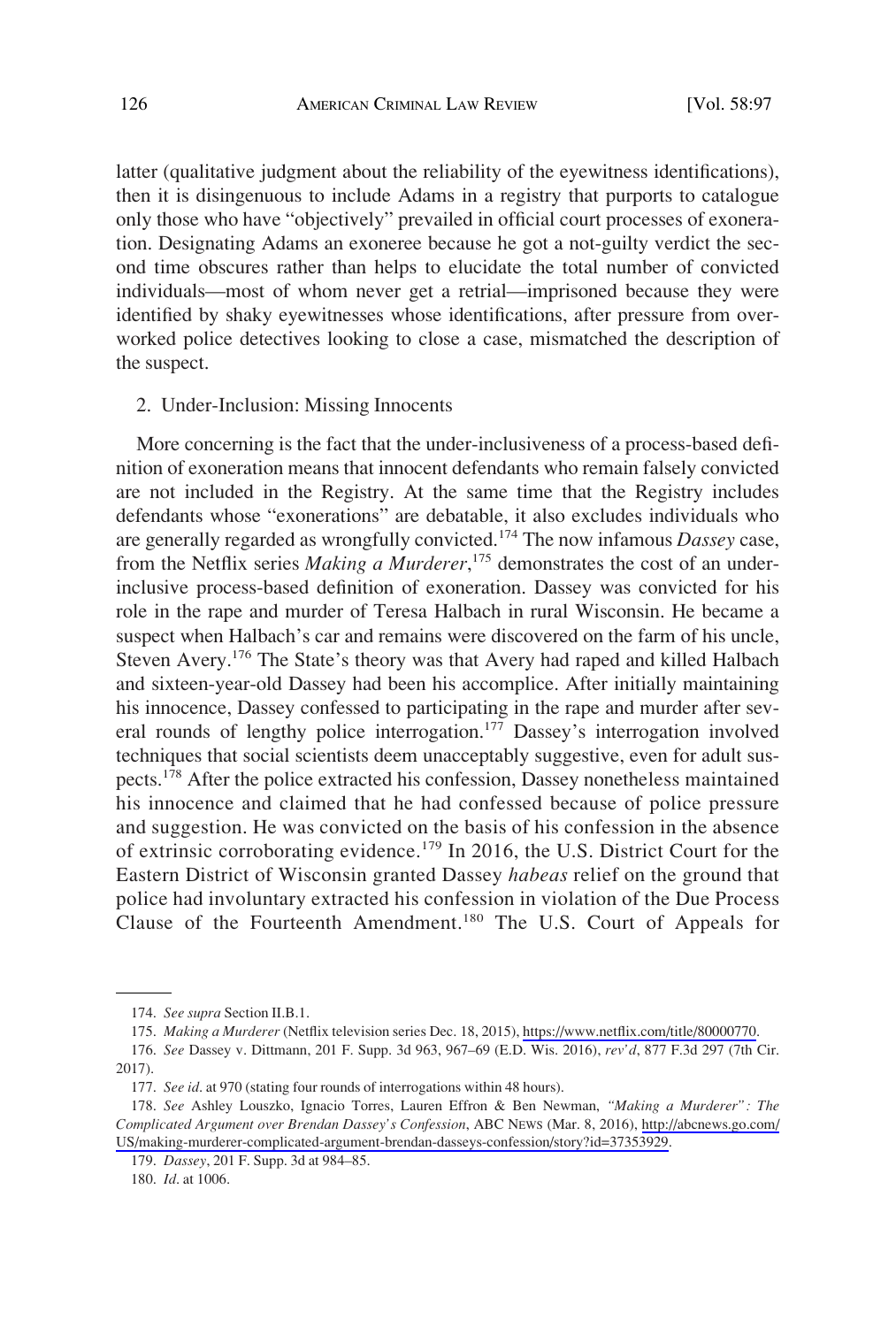the Seventh Circuit disagreed, reinstating Dassey's conviction.181 *Dassey* demonstrates one of the tragic, circular consequences of the under-inclusiveness of "exoneration." Americans believe that Dassey is innocent.<sup>182</sup> Dassey remains in prison because he cannot overcome the draconian procedural hurdles required for federal *habeas* relief.183 The profound unfairness of those hurdles is not included on official lists of causes of wrongful conviction because, since Dassey has not been procedurally exonerated, his case is not in the Registry.

Another, lower-profile example of under-inclusion is the case of Edward Elmore in South Carolina. Elmore, a Black man, was convicted in 1982 of the sexual assault and murder of an elderly white woman.<sup>184</sup> Elmore's case had many hallmarks of a wrongful conviction: racism, poverty, developmental disability, a rushed police investigation and trial, $185$  junk science, $186$  flagrant prosecutorial $187$ and police misconduct, $188$  a jailhouse informant, and IAC.<sup>189</sup> His conviction was affirmed on appeal and state PCR review.190 A federal appellate court finally granted him *habeas* relief and ordered a new trial.<sup>191</sup> On remand, after thirty years in prison, Edward entered an *Alford* plea,<sup>192</sup> pleading guilty without admitting factual guilt, in exchange for a sentence of time served which allowed him to be released from prison immediately.<sup>193</sup> Implicitly, the State's decision to allow Edward to plead *nolo contendere* on remand and be sentenced to time served for a rape-murder, in conjunction with the facts of the case, strongly suggests not only

<sup>181.</sup> Dassey v. Dittmann, 877 F.3d 297, 318 (7th Cir. 2017).

*See* Brandon Garrett, *Brendan Dassey's False Confession Shows We Need to Be More Careful When*  182. *Interrogating Juveniles*, USA TODAY (June 9, 2018), [https://www.usatoday.com/story/opinion/policing/2018/06/09/](https://www.usatoday.com/story/opinion/policing/2018/06/09/brendan-dasseys-false-confession-supreme-court-column/652915002/)  [brendan-dasseys-false-confession-supreme-court-column/652915002/;](https://www.usatoday.com/story/opinion/policing/2018/06/09/brendan-dasseys-false-confession-supreme-court-column/652915002/) Tom Nicholson, *How the US Midterms Could Help 'Making a Murderer' Convicts Steven Avery and Brendan Dassey*, ESQUIRE (Dec. 11, 2018), [https://www.](https://www.esquire.com/uk/latest-news/a25001162/how-the-us-midterms-could-help-making-a-murderer-convicts-steven-avery-and-brendan-dassey/)  [esquire.com/uk/latest-news/a25001162/how-the-us-midterms-could-help-making-a-murderer-convicts-steven-avery](https://www.esquire.com/uk/latest-news/a25001162/how-the-us-midterms-could-help-making-a-murderer-convicts-steven-avery-and-brendan-dassey/)[and-brendan-dassey/;](https://www.esquire.com/uk/latest-news/a25001162/how-the-us-midterms-could-help-making-a-murderer-convicts-steven-avery-and-brendan-dassey/) Kelly Wynne, *Who Is Bobby Dassey? "Making a Murderer" Fans Think He's Guilty of Teresa Halbach's Murder*, NEWSWEEK (Oct. 25, 2018), [https://www.newsweek.com/who-bobby-dassey-making-murderer](https://www.newsweek.com/who-bobby-dassey-making-murderer-fans-think-hes-guilty-teresa-halbachs-murder-1188325)[fans-think-hes-guilty-teresa-halbachs-murder-1188325.](https://www.newsweek.com/who-bobby-dassey-making-murderer-fans-think-hes-guilty-teresa-halbachs-murder-1188325)

<sup>183.</sup> *See* Thompson & Wicoff, *supra* note 126, at 315 (noting that procedural barrier waiver is often necessary for judicial review).

<sup>184.</sup> Raymond Bonner, *When Innocence Isn't Enough*, N.Y. TIMES, Mar. 4, 2012, at SR8.

<sup>185.</sup> *See id*. (describing a trial lasting only eight days, with two for jury selection).

<sup>186.</sup> The only physical evidence linking Elmore to the crime was a microscopic hair "match," *see id*., a forensic discipline that has since be debunked. *See supra* Section I.A.

<sup>187.</sup> Prosecutors withheld exculpatory physical evidence from Elmore, in violation of *Brady v. Maryland*, a Supreme Court case requiring the prosecution to turn over "all potentially exonerating evidence." Bonner, *supra*  note 184, at SR8.

<sup>188.</sup> The police appeared to have planted evidence framing Elmore and the judge found evidence of "police ineptitude and deceit." *Id*.

<sup>189.</sup> *Id*.

<sup>190.</sup> *Id*.

<sup>191.</sup> *Id*.

<sup>192.</sup> *See* North Carolina v. Alford, 400 U.S. 25, 37 (1970) (holding that an "express admission of guilt . . . is not a constitutional requisite to the imposition of criminal penalty").

<sup>193.</sup> *See* Bonner, *supra* note 184, at SR8.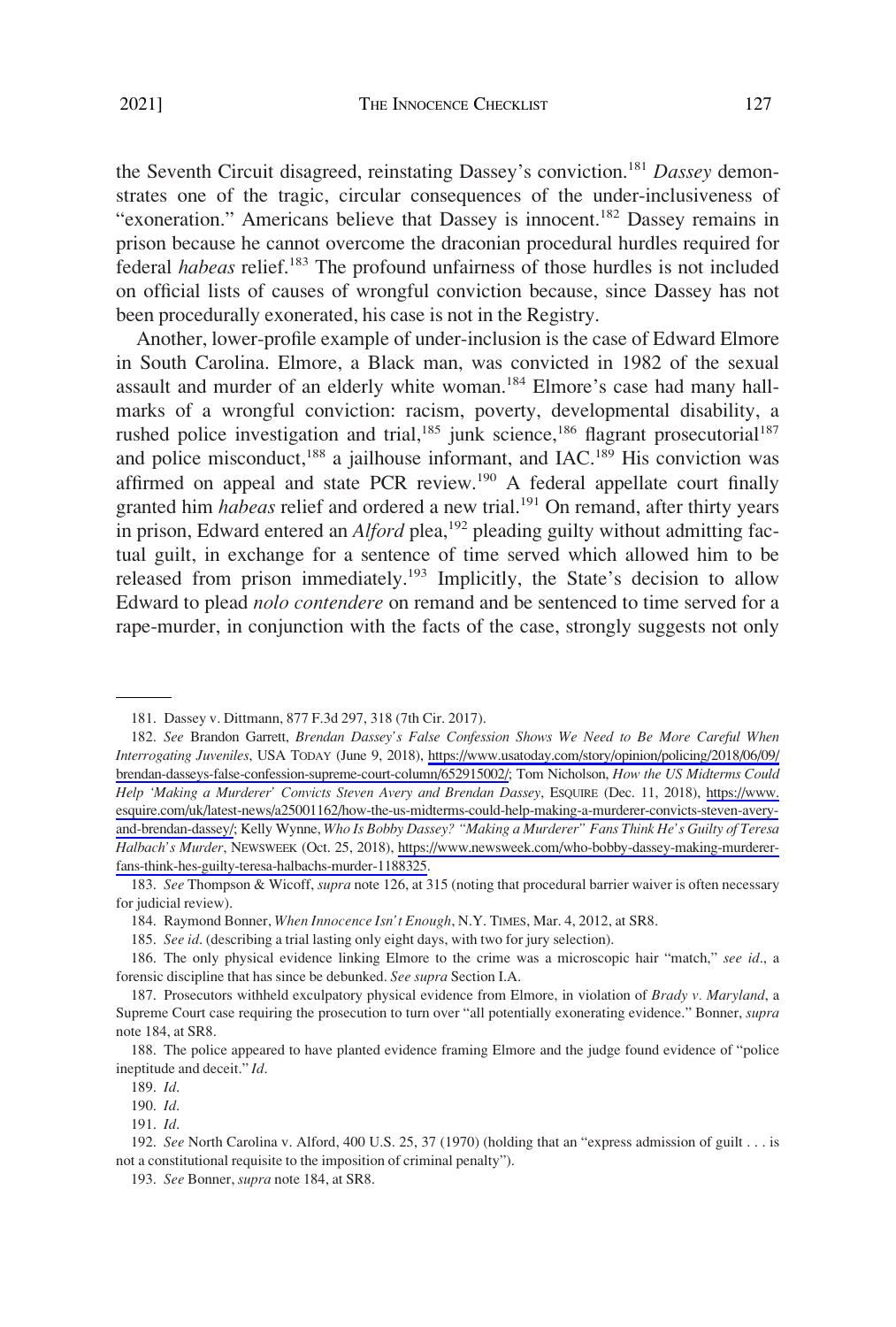<span id="page-31-0"></span>that Edward is innocent but that prosecutors acknowledged as much. Nonetheless, because Edward pleaded guilty, he is not an "exoneree."

#### *B. Competing Narratives*

As Daniel Medwed has extensively documented: "It is not uncommon for prosecutors and innocence project lawyers to battle over terminology, with prosecutors rejecting the notion that the dismissal is premised on 'actual innocence.'"194 It is easy to find examples of putative exonerations, or cases in which defense supporters seek and/or celebrate the vindication of innocent people while prosecution supporters seek to prevent and/or decry triumphs of procedure over justice. In addition to exemplifying the over- and under-inclusiveness of a process-based definition of exoneration, these cases also highlight the diverging societal narratives that result from hinging claims of innocence on highly technical court processes rather than a uniform, substantive definition.

One example of the divergent narratives that can result from contested claims of innocence arising out of a process-based definition of exoneration is the infamous Amanda Knox case. In 2007, Knox was a twenty-year old American exchange student when her British roommate, Meredith Kercher, was murdered in their flat in Perugia, Italy.195 Knox became a suspect when she gave a series of inconsistent statements to police about her whereabouts at the time of the crime during several successive days of interrogation.<sup>196</sup> The prosecution's theory was that Kercher's murder occurred during a sex game with Knox, Knox's boyfriend Raffaele Sollecito, and an acquaintance, Rudy Guede.<sup>197</sup> Forensic analysts claimed to have found Guede's DNA inside Kercher's body.<sup>198</sup> Knox, Sollecito, and Guede were convicted in 2009.199 In 2015, the Italian Corte Supreme di Cassazione (Supreme Court) reversed their convictions on the ground that the evidence was legally insufficient: the DNA evidence used to link them to the crime was unreliable.<sup>200</sup> The Court's opinion, however, did not take into account Knox's inconsistent, incriminating statements to police because they had been suppressed prior to trial.

<sup>194.</sup> Medwed, *supra* note 22, at 13 n.4.

<sup>195.</sup> NINA BURLEIGH, THE FATAL GIFT OF BEAUTY xxiii–xxv (2012).

<sup>196.</sup> Under Italian law, Knox's incriminating statements were inadmissible because she was interrogated without an attorney, CODICE DI PROCEDURA PENALE [C.P.P.] arts. 63–64 (It.), but they were the reason why she became the prime suspect, *see* Julia Grace Mirabella, *Scales of Justice: Assessing Italian Criminal Procedure Through the Amanda Knox Trial*, 30 B.U. INT'L. L.J. 229, 240–42 (2012).

*See* Danielle Lenth, *Life, Liberty, and the Pursuit of Justice: A Comparative Legal Study of the Amanda*  197. *Knox Case*, 45 MCGEORGE L. REV. 347, 352 (2013); Michael Vitiello, *Bargained-for-Justice: Lessons from the Italians?*, 48 U. PAC. L. REV. 247, 249 (2017); David Harrison & Philip Sherwell, *Amanda Knox: "Foxy Knoxy" Was an Innocent Abroad, Say U.S. Supporters*, TELEGRAPH (Dec. 5, 2009), [http://www.telegraph.co.uk/news/](http://www.telegraph.co.uk/news/6736512/Amanda-Knox-Foxy-Knoxy-was-an-innocent-abroad-say-US-supporters.html) [6736512/Amanda-Knox-Foxy-Knoxy-was-an-innocent-abroad-say-US-supporters.html;](http://www.telegraph.co.uk/news/6736512/Amanda-Knox-Foxy-Knoxy-was-an-innocent-abroad-say-US-supporters.html) Barbie Nadeau, *Sex Murder Prison Diaries*, NEWSWEEK (Jan. 16, 2008), [http://www.newsweek.com/sex-murder-prison-diaries-](http://www.newsweek.com/sex-murder-prison-diaries-87481)[87481.](http://www.newsweek.com/sex-murder-prison-diaries-87481)

<sup>198.</sup> Nadeau, *supra* note 197.

<sup>199.</sup> BURLEIGH, *supra* note 195, at xxiii.

<sup>200.</sup> *See* Lenth, *supra* note 197, at 373.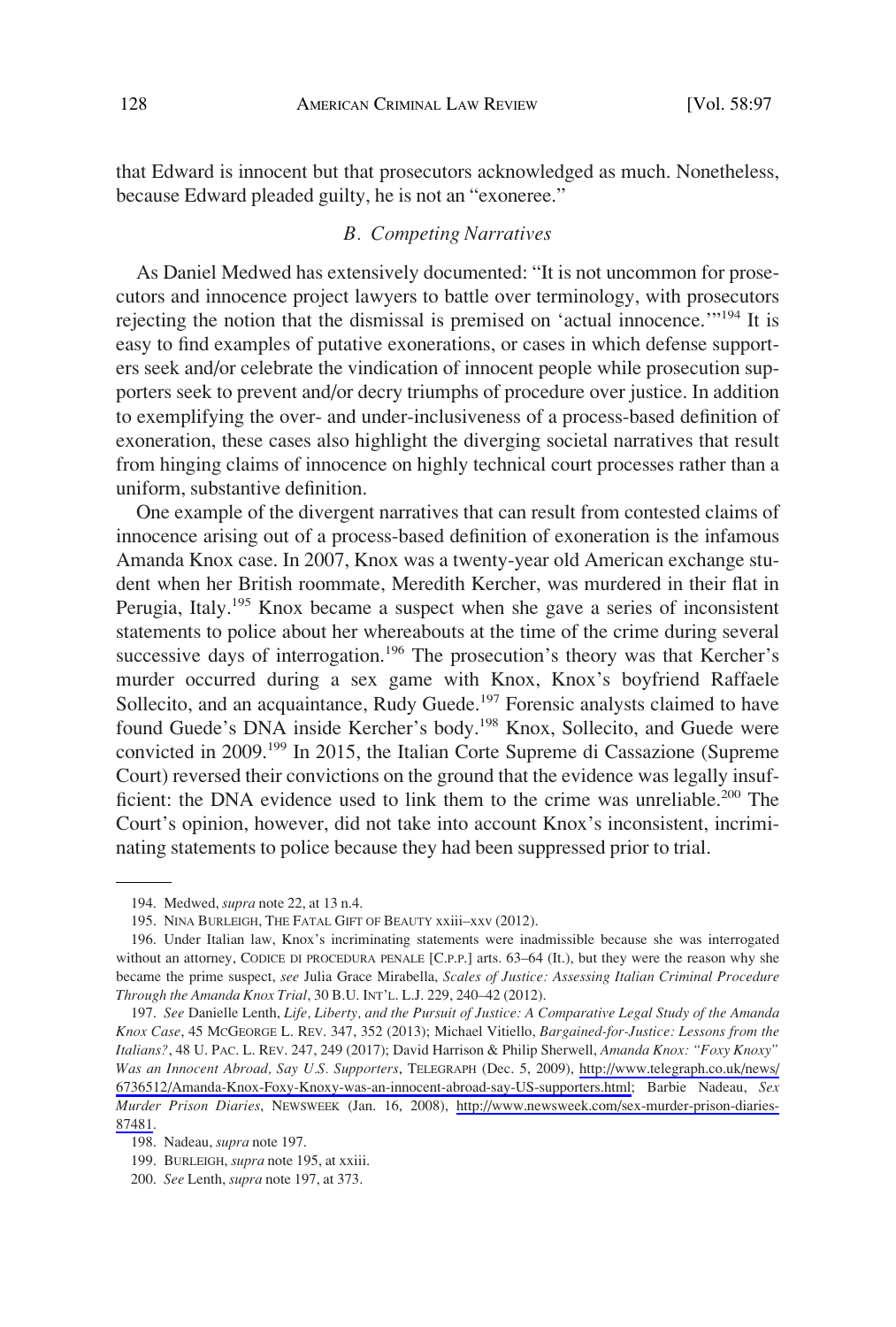Scholars and the American media nonetheless described the Court's opinion as "exonerating" Knox.201 Knox's parents publicly alleged that Italian police coerced her into a false confession.<sup>202</sup> As a result, they were charged in Italy with criminal defamation.203 James Whitman has described the fallout from the *Knox* trial as "an intense public-relations battle over her guilt."204 Knox supporters describe the Italian Supreme Court decision as vindicating her innocence,  $205$  while her condemners characterize her as a rich American who escaped justice.<sup>206</sup> The case presents the question that this Article aspires to answer: was Knox's conviction a miscarriage of justice, or was her release, if not a miscarriage of justice, at least a victory of mere procedural technicality (Italy's *per se* exclusionary rule prohibiting the admission of Knox's uncounseled confession, which likely would have been admissible in an American court), resulting in "wrongful acquittal"? More importantly, how, if at all, can the difference be defined?

Another example of the divergent narratives that arise from the lack of a shared, objective definition of innocence is the case of Rob Will in Texas. Will was convicted and sentenced to death for shooting a sheriff's deputy.<sup>207</sup> Will maintains his innocence and claims that his trial attorneys failed to investigate and present evidence relating to an alternate suspect.208 His federal *habeas* lawyers presented evidence that this other man confessed repeatedly to the murder.<sup>209</sup> The State claimed that the witnesses' statements about the confession were not credible.<sup>210</sup> Despite expressing concerns about his potential innocence, the district court denied *habeas*  relief, finding that Will had failed to prove that his trial attorneys' deficiencies were severe enough to warrant relief.211 Will's failed quest for *habeas* relief means that his case cannot go into the Registry. Nonetheless, Will's supporters continue to maintain his innocence.<sup>212</sup> Again, this case demonstrates both the loss of a complete list of the causes of wrongful convictions—one that includes barriers to

<sup>201.</sup> *See* Vitiello, *supra* note 197, at 251 (noting that the Italian Supreme "exonerated" her); *see also* Lenth, *supra* note 197, at 374 (noting how the media focused primarily on her return home).

<sup>202.</sup> James Q. Whitman, *Presumption of Innocence or Presumption of Mercy?*: Weighing Two Western *Modes of Justice*, 944 TEX. L. REV. 933, 938 (2016); *see* Doug Longhini, *Amanda Knox's Parents to Go on Trial in Perugia*, CBS NEWS (March 20, 2012), [http://www.cbsnews.com/news/amanda-knoxs-parents-to-go-on-trial](http://www.cbsnews.com/news/amanda-knoxs-parents-to-go-on-trial-in-perugia)[in-perugia](http://www.cbsnews.com/news/amanda-knoxs-parents-to-go-on-trial-in-perugia) (stating that Knox was physically abused while in police custody).

<sup>203.</sup> Longhini, *supra* note 202.

<sup>204.</sup> Whitman, *supra* note 202, at 938.

<sup>205.</sup> *See, e.g*., MARK C. WATERBURY, THE MONSTER OF PERUGIA: THE FRAMING OF AMANDA KNOX (2011) (criticizing Amanda Knox trial and justice system of Perugia, Italy, and arguing for Knox's innocence).

*E.g*., Mark Townsend & Daniel Boffey, *Amanda Knox Is Free Because She's Rich and American, Says*  206. *Patrick Lumumba*, THE GUARDIAN (Mar. 28, 2015), [https://www.theguardian.com/us-news/2015/mar/28/](https://www.theguardian.com/us-news/2015/mar/28/amanda-knox-free-rich-american-patrick-lumumba-meredith-kercher-murder) [amanda-knox-free-rich-american-patrick-lumumba-meredith-kercher-murder](https://www.theguardian.com/us-news/2015/mar/28/amanda-knox-free-rich-american-patrick-lumumba-meredith-kercher-murder).

<sup>207.</sup> Brandi Grissom, *Appeal of Death Row Case Is More Than a Matter of Guilt or Innocence*, N.Y. TIMES, Mar. 11, 2012, at A23.

<sup>208.</sup> *See id*. (arguing IAC and presenting new affidavits and testimony nine years after the initial trial). 209. *Id*.

<sup>210.</sup> *Id*.

<sup>211.</sup> *Id*.

<sup>212.</sup> *Id*.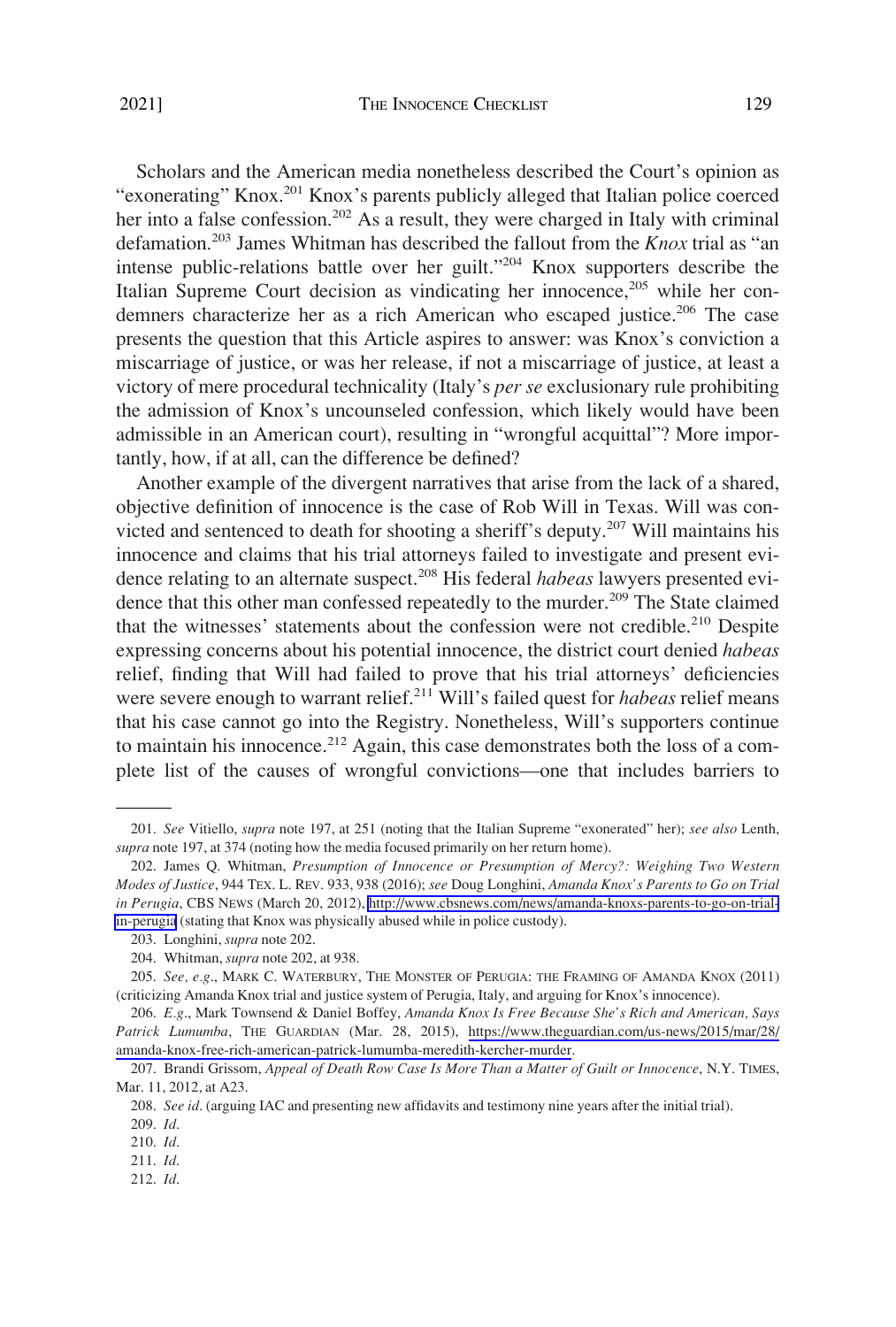<span id="page-33-0"></span>postconviction relief (in Will's case, the punishingly high prejudice standard of *Strickland v. Washington*)—and the divergent narratives that result from the lack of a shared conception of innocence.

# *C. The Social Psychology of Cognitive Biases*

These divergent narratives play into the cognitive biases that breed prosecutorial and public resistance to widespread claims of innocence.

# 1. Prosecutorial Resistance

One commonality shared among many of the cases in which a putatively exonerated defendant's innocence remains controversial is prosecutors who seem unwilling, even in the face of powerful evidence, to acknowledge wrongful convictions or their roles in securing them.213 Due largely to the exceptionally high barrier of official immunity, few are the subject of, or have serious concerns about, civil liability, so their resistance cannot be explained simply as crass self-protection.<sup>214</sup>

The case of Kerry Cook, the subject of *The Exonerated*,<sup>215</sup> is a good example of this reflexive defensiveness.<sup>216</sup> Cook was released from death row in Texas more than two decades ago. $217$  In 1977, he was convicted of raping and murdering his neighbor Linda Edwards.<sup>218</sup> He always maintained his innocence.<sup>219</sup> His conviction had many of the ingredients of a wrongful one, including prosecutorial and police misconduct, and a purported confession reported by a jailhouse informant in

<sup>213.</sup> *See* MEDWED, *supra* note 25, at 123–67 (discussing "prosecutorial resistance to post conviction claims of innocence"); Daniel S. Medwed, *The Prosecutor As Minister of Justice: Preaching to the Unconverted From the Post-Conviction Pulpit*, 84 WASH. L. REV. 35, 47–53 (2009) (same); Daniel S. Medwed, *The Zeal Deal: Prosecutorial Resistance to Post-Conviction Claims of Innocence*, 84 B.U. L. REV. 125, 132–48 (2004) (same); Jon B. Gould & Richard A. Leo, *One Hundred Years Later: Wrongful Convictions After a Century of Research*, 100 J. CRIM. L. & CRIMINOLOGY 825, 857 (2010) (attributing resistance to being seen as "soft on crime"); Bruce A. Green & Ellen Yaroshefsky, *Prosecutorial Discretion and Post-Conviction Evidence of Innocence*, 6 OHIO ST. J. CRIM. L. 467 (2009) (discussing prosecutor's role in post-conviction relief); Hartung, *supra* note 6, at 252 (describing an "institutional bias in favor of preserving convictions"); Joe Nocera, *A Texas Prosecutor Faces Justice*, N.Y. TIMES, Nov. 13, 2012, at A27 ("Very few prosecutors . . . are willing to admit they've made errors. They fight efforts to reopen cases.").

<sup>214.</sup> *See* Connick v. Thompson, 563 U.S. 51 (2011) (holding that a prosecutor's office's deliberate indifference to its constitutional obligations could not be established by evidence of a systemic failure to train prosecutors); Van De Kamp v. Goldstein, 555 U.S. 335 (2009) (holding that prosecutors were entitled to absolute immunity for supervision, training, and information-system management decisions related to the conduct of trials); Imbler v. Pachtman, 424 U.S. 409 (1976) (holding that prosecutors engaged in activities associated with the judicial process are entitled to immunity from a 42 U.S.C. § 1983 civil suit).

*See* John Staton, *Play Tells Story of 6 Wrongly Accused of Murder*, WILMINGTON STAR NEWS (Nov. 1, 215. 2019), [https://www.starnewsonline.com/entertainment/20191101/play-tells-story-of-6-wrongly-convicted-of](https://www.starnewsonline.com/entertainment/20191101/play-tells-story-of-6-wrongly-convicted-of-murder)[murder](https://www.starnewsonline.com/entertainment/20191101/play-tells-story-of-6-wrongly-convicted-of-murder).

<sup>216.</sup> *See* Michael Hall, *Released from Prison, But Never Exonerated, a Man Fights for True Freedom*, N.Y. TIMES, Apr. 1, 2012, at A25B (describing how the prosecution retried Cook four times).

<sup>217.</sup> *Id*.

<sup>218.</sup> *Id*.

<sup>219.</sup> *Id*.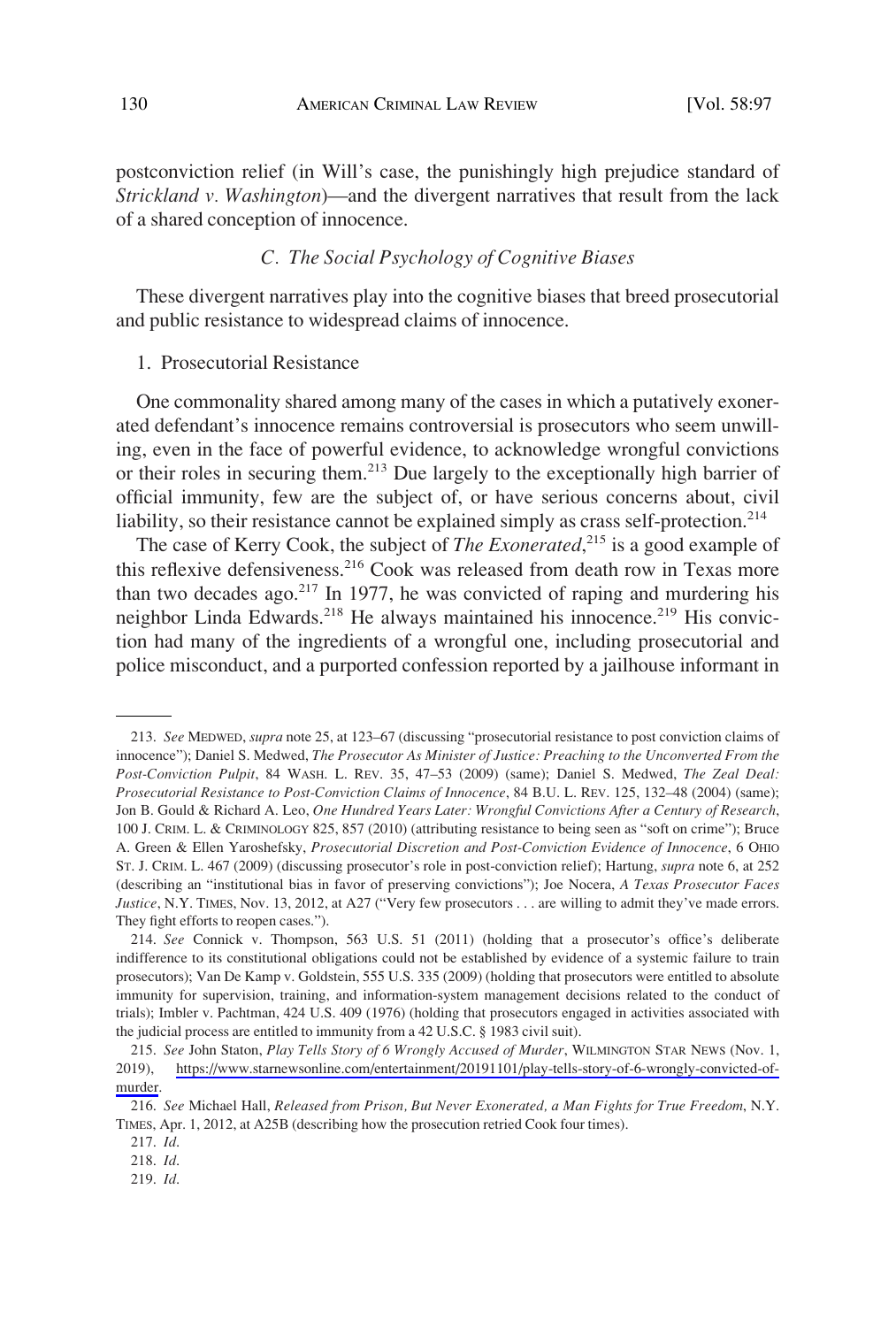2021]

exchange for a deal in his own case.<sup>220</sup> His conviction and death sentence were twice reversed on appeal.<sup>221</sup> On remand the final time, while he was in pretrial detention for what would have been his fourth capital murder trial, Cook agreed to enter an *Alford* plea in exchange for a sentence of time served, permitting him immediate release from prison.222 Two months later, the results of DNA analysis of semen taken from Edwards's underwear matched that of her lover and excluded Cook as its source.<sup>223</sup> The State, however, still deems Cook as Edwards's rapist and murderer.<sup>224</sup>

The Morin exoneration described *supra* is another good example of this phenomenon. Even after DNA analysis seemed to exonerate Morin, the police in his case still preferred the testimony of the jailhouse informants who had testified to his alleged confession.<sup>225</sup> The Commission of Inquiry would later describe the police's belief as "tunnel vision of the most staggering proportions."<sup>226</sup>

To an outside observer, this prosecutorial unwillingness to admit error can seem irrational, even vindictive. To any student of social psychology, it should not be a surprise. The role of cognitive biases in the decision-making of prosecutors and other criminal justice system actors, like confirmation bias, perseverance bias, and cognitive dissonance, has been well canvassed in scholarly literature as well as in official inquiries into wrongful convictions.227 The roles assigned to parties in an adversarial system, particularly police and prosecutors on the one hand and defense attorneys on the other, give rise to powerful cognitive blinders. These blinders are formally known in psychology as a subset of "motivated reasoning" and colloquially known in the criminal justice system as "tunnel vision."<sup>228</sup>

Contested exonerations give rise to a variation on this theme. As Crowley and Neufeld explain:

Acknowledgment and analysis of error in wrongful convictions is also hampered by systemic actors' reluctance to admit error and by top-down political pressure to escape blame. The adversarial setup of criminal prosecutions

228. *See* SIMON, *supra* note 227, at 22*–*39 (discussing "tunnel vision"); THORP, *supra* note 7, at 26 (same); Keith A. Findley & Michael S. Scott, *The Multiple Dimensions of Tunnel Vision in Criminal Cases*, 2006 WIS. L. REV. 291, 292 (2006) (same); Alafair S. Burke, *Improving Prosecutorial Decision Making: Some Lessons of Cognitive Science*, 47 WM. & MARY L. REV. 1587, 1598, 1604*–*05 (2006) (discussing "tunnel vision" and "motivated reasoning").

<sup>220.</sup> *Id*.

<sup>221.</sup> *Id*.

<sup>222.</sup> *See id*. (noting Lee pleaded no-contest with no admission of guilt, otherwise known as an *Alford* plea).

<sup>223.</sup> *Id*.

<sup>224.</sup> *Id*.

<sup>225.</sup> THORP, *supra* note 7, at 26.

<sup>226.</sup> *Id*.

<sup>227.</sup> *See* DAN SIMON, IN DOUBT: THE PSYCHOLOGY OF THE CRIMINAL JUSTICE PROCESS 22*–*25 (2012) (discussing bias in law enforcement personnel); MEDWED, *supra* note 25, at 127*–*29 (discussing bias in prosecutors); Alafair Burke, *Neutralizing Cognitive Bias: An Invitation to Prosecutors*, 2 N.Y.U. J.L. & LIBERTY 512, 516*–*20 (2007) (same); Keith A. Findley, *Tunnel Vision*, *in* CONVICTION OF THE INNOCENT: LESSONS FROM PSYCHOLOGICAL RESEARCH 303–19 (Brian L. Cutler ed., 2012) (discussing belief perserverence).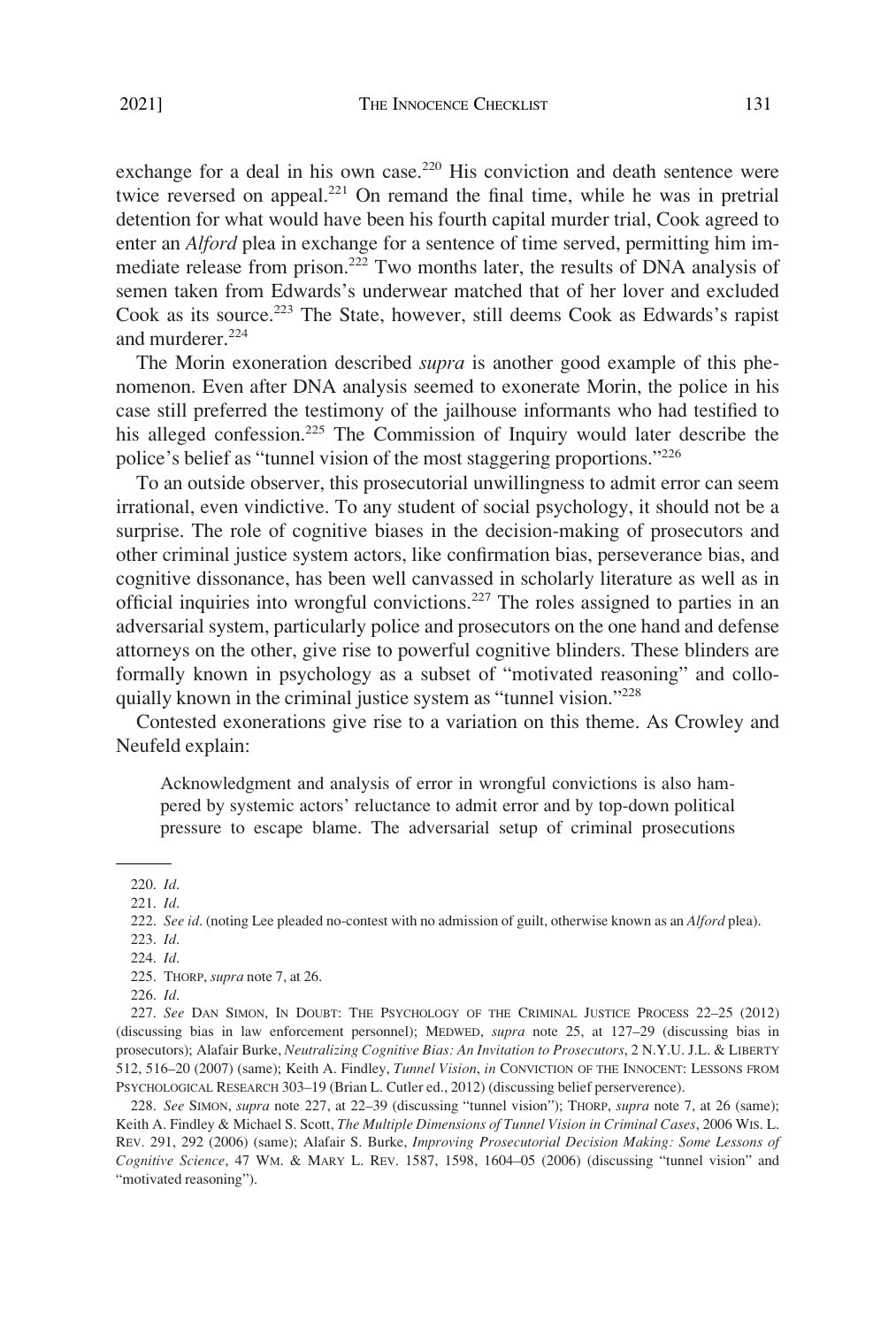<span id="page-35-0"></span>contributes additional incentives to deflect blame for errors, notwithstanding prosecutors' official mandate to "do justice," rather than simply advocate for conviction and the preservation of the conviction on appeal. The remedies currently available for identifying and correcting criminal justice error are centered on assigning blame for procedural or rights violations to individual actors, playing to individuals' natural defensiveness as well as individual and organizational liability concerns.<sup>229</sup>

In sum, the cognitive barriers to prosecutors admitting that they have secured the conviction of an innocent are almost insurmountably high. For this reason, a rigorous and universal definition of wrongful conviction, not limited to official processes (which themselves are stymied by these biases), needs to be developed outside of the context of individual cases.

2. Innocence Consciousness

Achieving societal consensus around whether and when exonerations have occurred is crucial to shaping how the public evaluates narratives of wrongful conviction.230 As Findley explains: "The DNA cases . . . told stories of innocent lives ruined . . . with the clarity, purity, and simplicity that little besides DNA could provide; they were the black-and-white stories of the unambiguously innocent robbed of their lives."231 These exonerations were powerful not just because they were unambiguous but also because they involved "innocence" rather than mere or even severe unfairness. A factually guilty person who escapes justice because a key prosecution witness dies after a successful appeal holds a very different position in popular culture than a person convicted of someone else's crime (or of no crime at all).232

Again, the *Davis* case is illustrative. Davis maintained his innocence until his execution.233 His case divided observers. To Davis's supporters, which included the NAACP, the Innocence Project, Archbishop Desmond Tutu, former President Jimmy Carter, former FBI Director William Sessions, and Pope Benedict XVI, he was an innocent man convicted and executed on the basis of police misconduct and faulty eyewitness identification.<sup>234</sup> More than 500,000 people signed a petition

<sup>229.</sup> CROWLEY & NEUFELD, *supra* note 50, at 365 (internal citations omitted).

<sup>230.</sup> *See* Rob Warden, *The Revolutionary Role of Journalism in Identifying and Rectifying Wrongful Convictions*, 70 UMKC L. REV. 803 (2003) (describing the role journalism can play in defining wrongful convictions and affecting public perception of narratives); Zalman, *supra* note 50, at 449 (describing how the United States, China, and England have different definitions of innocence that lead to different public perceptions).

<sup>231.</sup> Findley, *supra* note 12, at 185.

<sup>232.</sup> *See* NAUGHTON, *supra* note 40, at 16–17 (noting that the layperson "prioritises the question of factual guilt or innocence over procedural justice"); Zalman, *supra* note 50, at 451 (describing the difference between a "correct" outcome and a procedurally fair outcome).

<sup>233.</sup> Bazelon, *supra* note 112; Severson, *supra* note 129.

<sup>234.</sup> Bazelon, *supra* note 112; Severson, *supra* note 129.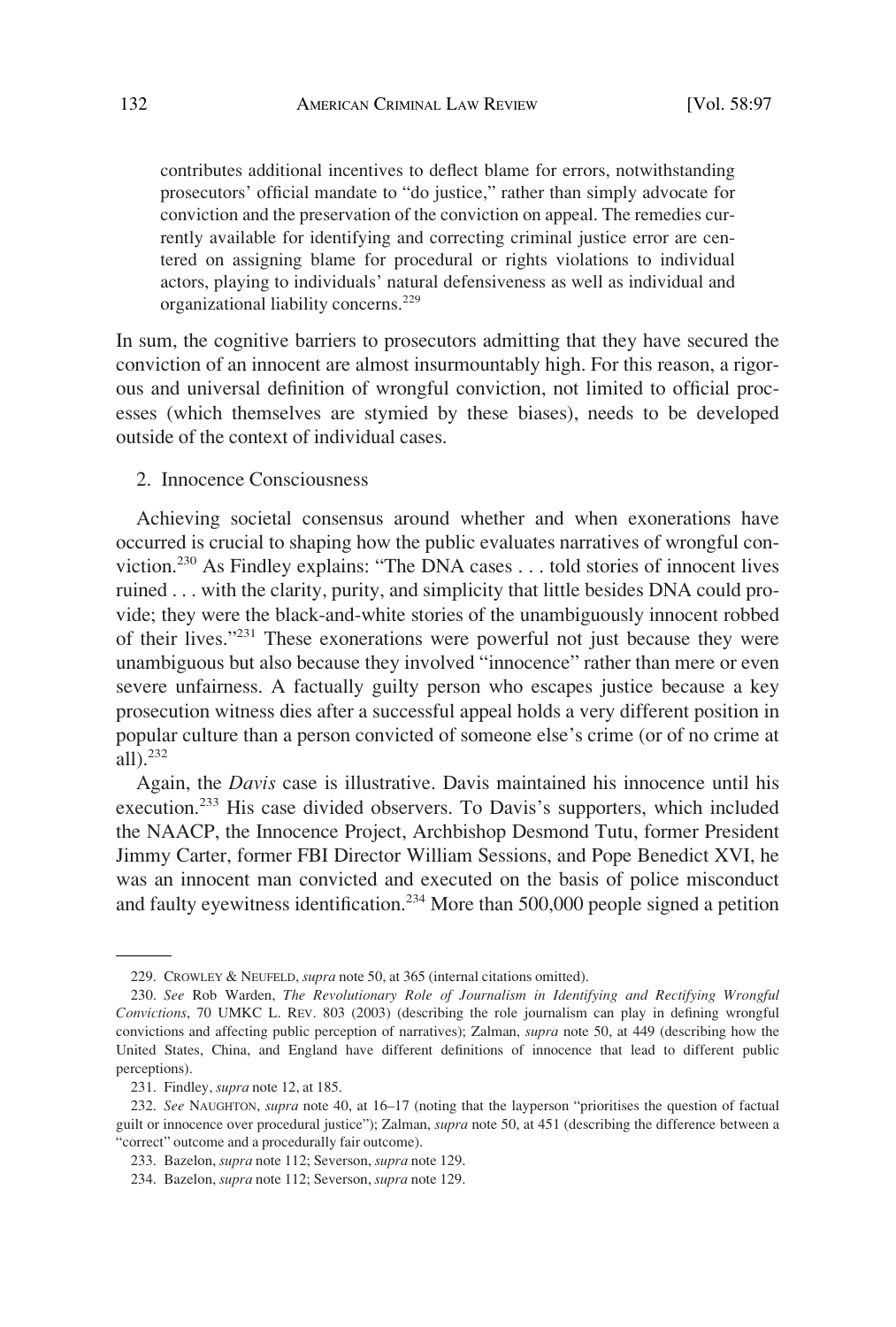<span id="page-36-0"></span>asking the Georgia State Board of Pardons to commute his death sentence.<sup>235</sup> To the family of Davis's victims, he was a guilty man who used celebrity and public opposition to the death penalty to delay but not prevent justice.<sup>236</sup>

IV. RECONCEPTUALIZING INNOCENCE: A WRONGFUL CONVICTION CHECKLIST

Scholars have decried the unattainability of a "ground truth" of innocence.<sup>237</sup> Richard Leo recently defended the Registry's exoneration-based definition of innocence, arguing that substituting the Registry's conception of exoneration for the present factual-innocence one could be rewarding. Specifically, Leo cites the Registry's combination of an "erasure" of conviction by procedural mechanism in conjunction with "some new evidence of innocence" as a useful definition of innocence.238 Leo describes the Registry's definition as an imperfect but adequate "proxy" for actual innocence.<sup>239</sup> Leo, at various points, concedes both the overand under-inclusiveness concerns about the Registry's definition detailed in this Article.<sup>240</sup> He ultimately defends the Registry's process-based definition as the lesser of two evils in comparison with his other, rejected alternative of "cases in which factual innocence can be proven to a near or absolute certainty" based on physical impossibility or dispositive scientific proof.241

If these are the only two choices (official exoneration based on new evidence or conclusive proof of actual innocence), then Leo is right. This Article, however, posits a third choice: a different solution to the tradeoffs between certainty and validity, which does not delegate to courts and prosecutors the difficult job of developing a substantive standard for likely innocence. It is not a perfect definition of innocence, but it is closer to the ground truth than previous conceptional frameworks.

The primary appeal of the definition of wrongful convictions based on official processes of exoneration is a perception of "objectivity" in the sense that its criteria are external to those who compile lists of exonerees.<sup>242</sup> This definition alleviates the burden on researchers to develop their own substantive conception of innocence. But a substantive conception of likely innocence, which does not rely in any way on official processes or decisions by judges and prosecutors, does not have to be internally subjective. Instead, there are other empirical and jurisprudential principles, already well developed, from which one can divine a more meaningful

240. *Id*. at 66–70.

<sup>235.</sup> Bazelon, *supra* note 112.

<sup>236.</sup> *See* Severson, *supra* note 129 (stating that the family felt justice was adequately served, especially after twenty years of appeals).

<sup>237.</sup> *E.g*., Barry C. Scheck, *Conviction Integrity Units Revisited*, 14 OHIO ST. J. CRIM. L. 705, 709 (2017).

<sup>238.</sup> Leo, *supra* note 21, at 62–65.

<sup>239.</sup> *See id*. at 66 (describing the Registry's definition as "significantly improving" upon older definitions of innocence).

<sup>241.</sup> *See id*. at 73 (arguing that the Registry's expanded definition creates a "justifiable trade-off" between greater confidence in actual innocence and gathering more information about sources of error).

<sup>242.</sup> *E.g*., Findley, *supra* note 101, at 1184.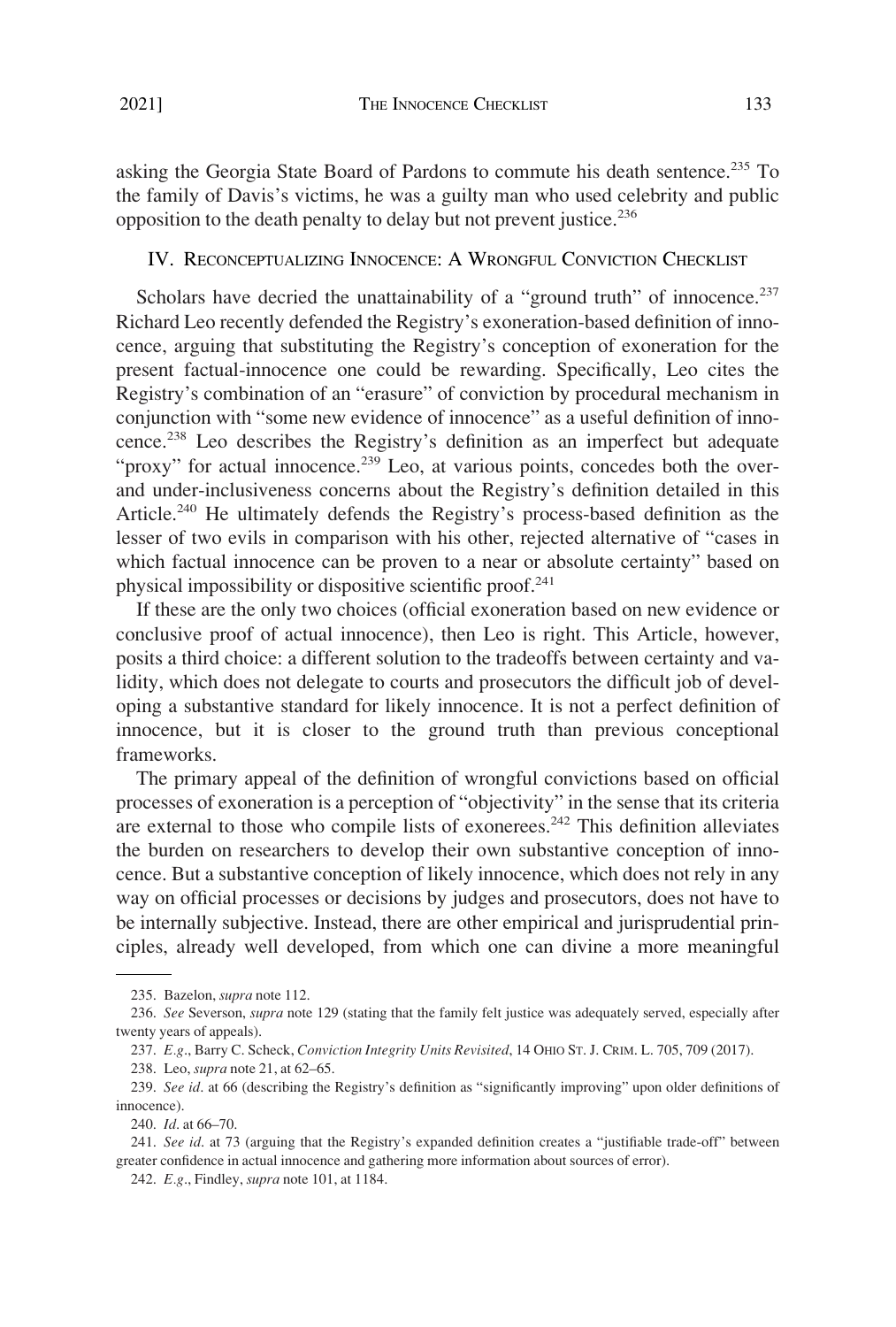<span id="page-37-0"></span>conception of likely innocence. Such a conception does not depend on the whim, caprice, open-mindedness, fairness, caseload, or attention span of a particular prosecutor or judge, rather it remains tethered to preexisting standards.

What follows are external, preexisting empirical and legal sources that a reviewer—e.g., a court or a researcher—could use as a comprehensive, objective checklist of considerations, not reliant on official processes of exoneration, that suggest probable wrongful conviction. These considerations are: known causes of wrongful convictions; rules and standards governing prosecutorial charging; intake criteria of innocence projects and commissions; intake criteria of prosecutorial conviction integrity units; statutes and caselaw governing fresh evidence and actual-innocence claims; and constitutional doctrines governing prosecutorial failure to disclose favorable evidence and IAC, particularly those involving the quantum of prejudice requiring reversal of a conviction. Many of these sources overlap with the themes related to false convictions, and the list of factors drawn from each of the categories of sources are highly repetitive. This repetitiveness, however, should be taken as an indicator of the strength of correlation between the listed innocence factors and wrongful convictions.

# *A. Known Causes of Wrongful Convictions*

As indicated *supra*, the common causes of wrongful convictions are well established. They include official misconduct, IAC, junk science, unreliable eyewitness identifications, coercive interrogations, snitches, confessions produced by the Reid Method, and misuse of statistics.<sup>243</sup> Unfortunately, however, there is no way to know how often these factors contribute to wrongful convictions as opposed to rightful ones. Nonetheless, an objective, substantive wrongful conviction checklist must consider these factors, which are known to correlate to the incidence of wrongful convictions.

# *B. Model Rules & Standards: Prosecutorial Charging, Disclosure, & Relief*

The ABA *Model Rules of Professional Conduct* and *Standards on the Prosecution Function* ("*Prosecution Standards*") guide the ethical behavior of American prosecutors, particularly with regard to the quantum of evidence required to bring and maintain charges, even after conviction. Both require prosecutors to refrain from prosecuting charges not supported by at least probable cause.244 They also require prosecutors to disclose and investigate "new, credible and material evidence creating a reasonable likelihood" of actual innocence $^{245}$  and to remedy any conviction when there is clear and convincing evidence of

<sup>243.</sup> *See supra* Section I.A.

<sup>244.</sup> *See* MODEL RULES OF PRO. CONDUCT r. 3.8(a) (AM. BAR ASS'N 2020); CRIM. JUST. STANDARDS FOR THE PROSECUTION FUNCTION Standard 3–4.3 (AM. BAR ASS'N 2017).

<sup>245.</sup> MODEL RULES OF PRO. CONDUCT r. 3.8(g) (AM. BAR ASS'N 2020).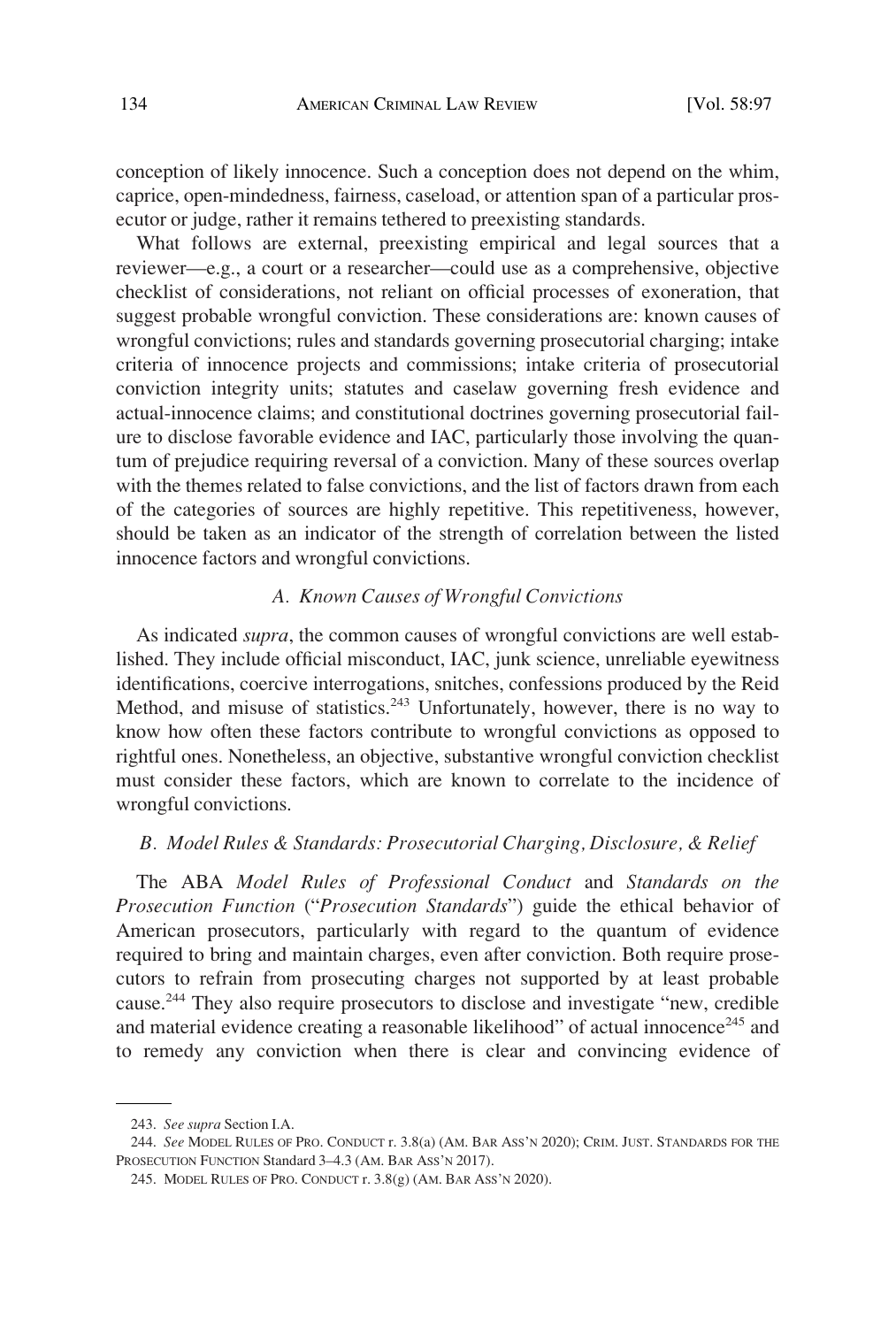<span id="page-38-0"></span>innocence.246 The *Prosecution Standards* are more stringent, additionally prohibiting prosecutors from initiating or maintaining charges in the absence of sufficient admissible evidence to support a conviction.<sup>247</sup> Similar standards exist in the UK, Canada, Australia, and at supranational tribunals.<sup>248</sup>

Most states and the District of Columbia have adopted rules of professional conduct ratifying some variation of these standards.<sup>249</sup> Because of this, several state supreme courts have had to address allegations of misconduct by prosecutors for violating these rules. In the process, they have defined the necessary quantum of evidence ethically to prosecute. In cases in which these courts have found that prosecutors brought or maintained charges without sufficient basis, the most frequent factor that emerges is the recantation of a crucial prosecution witness.<sup>250</sup>

# *C. Innocence Project Intake Criteria*

While the Innocence Project's definition of a successful exoneration is narrow and stringent, $^{251}$  its exonerations started with discretionary decisions in which staff had to determine whether an inmate's claim of actual innocence was credible enough initially for investigation and ultimately for judicial relief. Some of these pre-exoneration decisions have criteria that reveal more about the meaning of "actual innocence" than conclusive exonerations.<sup>252</sup>

While innocence projects do not ordinarily share their intake criteria publicly, some agreed to provide them for this Article. While there is variance across individual projects, common characteristics emerge from these criteria in the United States, including the availability of forensic testing not done prior to trial, objective proof that prosecution evidence was false, and prosecution witness recantation

249. *See, e.g*., CAL. RULES OF PRO. CONDUCT r. 3.8.

250. *See, e.g*., Matter of Hudson, 105 N.E.3d 1089, 1092 (Ind. 2018) (suspending a prosecutor for proceeding to trial in a child-molestation case after the complaining witness credibly recanted).

251. *See supra* Section II.A.1.

<sup>246.</sup> *Id*. r. 3.8(h).

<sup>247.</sup> CRIM. JUST. STANDARDS FOR THE PROSECUTION FUNCTION Standard 3–4.3(a)–(b) (AM. BAR ASS'N 2017). *Cf*. U.S. DEP'T OF JUSTICE, U.S. ATT'YS' MANUAL 9–27.200(B) (prohibiting federal prosecutors from prosecuting in the absence of probable cause or the belief that there is sufficient evidence to sustain a conviction); NAT'L DIST. ATT'YS' ASS'N, NAT'L PROSECUTION STANDARD 4-2.2 (3d ed. 2009) (prohibiting prosecutors from filing charges unless they reasonably believe that they can be substantiated by admissible evidence at trial).

*See* Int'l Ass'n of Prosecutors, *Standards of Professional Responsibility and Statement of the Essential*  248. *Duties and Rights of Prosecutors* 4.2(d) (April 23, 1999), available at: [https://www.iap-association.org/](https://www.iap-association.org/getattachment/Resources-Documentation/IAP-Standards-(1)/English.pdf.aspx)  [getattachment/Resources-Documentation/IAP-Standards-\(1\)/English.pdf.aspx](https://www.iap-association.org/getattachment/Resources-Documentation/IAP-Standards-(1)/English.pdf.aspx) [hereinafter *International Prosecution Standards*]; R. v. Boucher, [1954] S.C.R. 16 (Can.) (noting that the prosecutor's job is "not to obtain a conviction, it is to lay before a jury what the Crown considers to be credible evidence relevant to what is alleged to be a crime").

<sup>252.</sup> Some of these criteria are not well suited to inform a substantive definition of innocence—e.g., availability of a procedural mechanism for postconviction relief and its likelihood of success; availability of untested biological evidence likely to determine agency conclusively; whether the defendant could have obtained crucial evidence prior to trial through due diligence; or whether the defendant was convicted after trial or pursuant to a guilty plea (given the typical sentencing discount that comes with pleading guilty).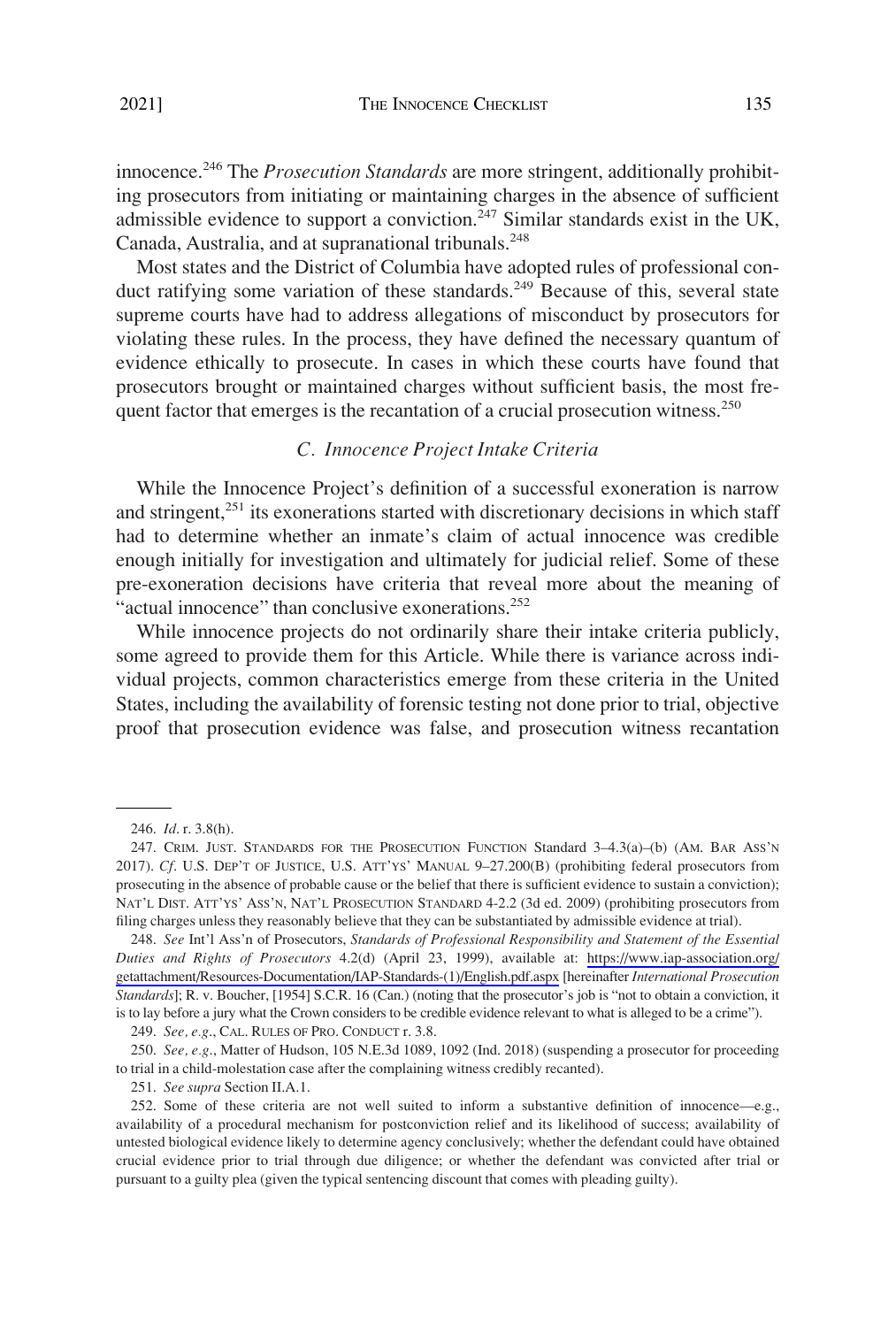<span id="page-39-0"></span>(whether already in existence or obtainable by defense investigators).253 Innocence Canada does not make its intake criteria public, but does list examples of types of new evidence that support claims of innocence, including new scientific techniques like advanced DNA testing or new understandings of shaken-baby syndrome, relevant evidence that was not disclosed by the prosecution prior to trial, and significant evidence that someone else committed the crime.<sup>254</sup>

# *D. Conviction-Integrity Units*

Increasingly, prosecutors' offices have conviction-integrity units, which review claims of innocence brought to their attention by defendants who their offices have convicted, deemed "plausible," "reasonable," or "legitimate." Typical criteria for undertaking reinvestigation of an old case track the known causes of wrongful conviction set forth *supra*, including faulty eyewitness identifications, false confessions, snitches, prosecutorial misconduct (particularly violations of *Brady v. Maryland*<sup>255</sup>), and invalidated forensic science.<sup>256</sup>

# *E. Data from Innocence Commissions, Public Inquiries, & the New Zealand Justice Ministry*

The data available from the UK CCRC, the Scottish Criminal Cases Review Commission ("SCCRC"), and the New Zealand Ministry of Justice ("NZMoJ") show a great deal of commonality among the causes of suspected wrongful convictions, although both scholars and the commissions catalogue the causes in different ways. The Innocence Commission for Virginia ("ICVA") also makes public its instructions for investigators.<sup>257</sup>

<sup>253.</sup> *See, e.g*., E-mail from Steve Wax, Legal Director, Oregon Innocence Project (Oct. 31, 2018) (on file with author) [hereinafter Wax E-mail].

<sup>254.</sup> Innocence Canada, Our Case Review Process, available at: [https://www.innocencecanada.com/our-case](https://www.innocencecanada.com/our-case-review-process/)[review-process/](https://www.innocencecanada.com/our-case-review-process/) (last visited Nov. 19, 2020).

<sup>255. 373</sup> U.S. 83 (1963).

<sup>256.</sup> *See* Dennis A. Rendleman, *Two Faces of Criminal Prosecution: Harvey Dent, Mike Nifong, Craig Watkins*, 9 J. INST. JUST. & INT'L STUD. 171, 174–76 (2009). According to Inger Chandler, the chief of the Harris County, Texas Conviction Integrity Unit, one of the unit's screening criteria is the existence of "well-known recurrent themes in wrongful convictions, such as faulty eyewitness identification, false confessions, incentivized informants (snitches), prosecutorial misconduct (*Brady* violations), and invalidated forensic science." Inger H. Chandler, *Conviction Integrity Review Units*, 31 CRIM. JUST. 14, 15 (2016). Similarly, the New York County District Attorney's Office's Conviction Integrity Unit gives "particularly scrutiny" to claims of innocence based on "red flags," which are: eyewitness misidentification, informant perjury, alibi, witness recantation, and newly discovered evidence bearing on innocence. N.Y.U. CENTER ON THE ADMIN. OF CRIM. LAW, ESTABLISHING CONVICTION INTEGRITY PROGRAMS IN PROSECUTORS' OFFS. 46 (2012) [hereinafter CONVICTION INTEGRITY PROGRAMS].

<sup>257.</sup> GOULD, *supra* note 100, app. I. at 245–49.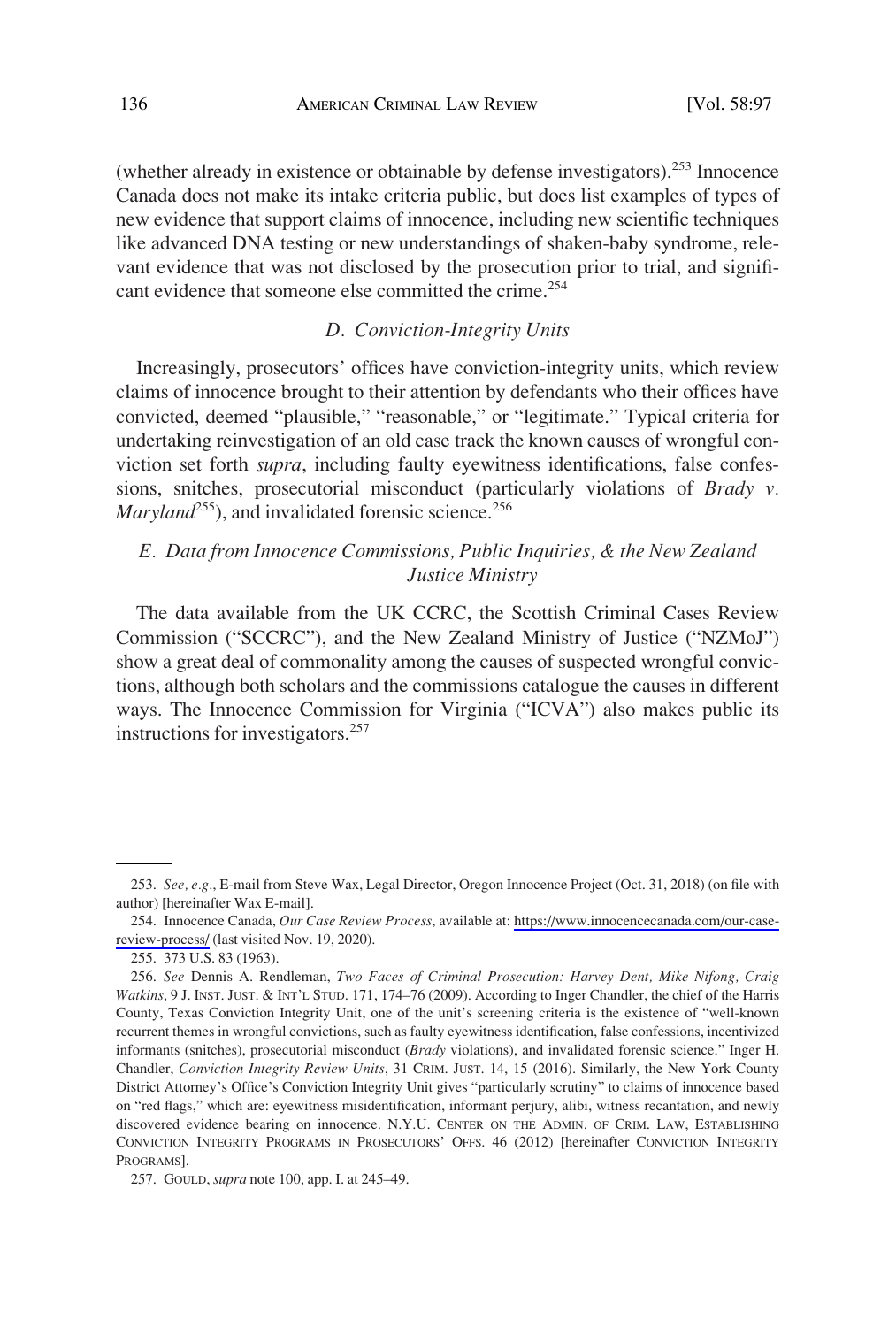<span id="page-40-0"></span>The UK CCRC is required to furnish an annual report to Parliament.<sup>258</sup> The report provided in 2000 compiled the most common reasons why the CCRC referred suspected wrongful convictions to the Court of Appeal in 1999–2000.<sup>259</sup> It listed those reasons, in descending order of frequency, as: (1) official misconduct by police and prosecutors (not including discovery failures); (2) new scientific evidence; (3) other new evidence, including evidence that sheds a negative light on the credibility of key prosecution witnesses; and  $(4)$  discovery failures.<sup>260</sup> Biba Sangha and Robert Moles have categorized the common causes of wrongful convictions in cases in which UK CCRC reviews resulted in overturned convictions, including official misconduct (including prosecution suppression of exculpatory evidence), false confessions, false prosecution evidence, unreliable scientific evidence, and erroneous jury instructions.<sup>261</sup>

#### 2. Scotland

The SCCRC classifies its grounds for review and referral. Its most common grounds for referral are new evidence and defective legal representation.<sup>262</sup>

# 3. New Zealand

New Zealand presently has no innocence commission.<sup>263</sup> Instead, until the newly-created New Zealand CCRC goes live, inmate claims of wrongful convictions must be made to the NZMoJ.<sup>264</sup> A review of the fifty-three claims assessed by the NZMoJ between 1995–2003, conducted by retired High Court Judge Sir Thomas Thorp, revealed that the five most common grounds, in descending order, were (1) newly discovered evidence, (2) police or prosecutorial misconduct (including withholding discoverable evidence), (3) incompetent defense counsel, (4) perjury, and  $(5)$  faulty eyewitness identification.<sup>265</sup>

#### 4. Virginia

The ICVA identifies the primary factors linked to erroneous convictions in Virginia, including eyewitness misidentifications and suggestive identification procedures, antiquated forensic science, inadequate assistance of defense counsel,

<sup>258.</sup> THORP, *supra* note 7, at 34.

<sup>259.</sup> *Id*. at 39. Subsequent reports have not included these data. *Id*.

<sup>260.</sup> *Id*.; *see, e.g*., R. v. Mattan [1998] EWCA (Crim) 676 (posthumously reversing Mattan's conviction when it was discovered that the eyewitness who identified him fleeing the scene of a robbery/murder had previously committed a similar crime).

<sup>261.</sup> Sangha & Moles, *supra* note 108, at 267.

<sup>262.</sup> THORP, *supra* note 7, at 46.

<sup>263.</sup> *See supra* note 37 and accompanying text.

<sup>264.</sup> THORP, *supra* note 7, at 50–51.

<sup>265.</sup> *Id*. at 53.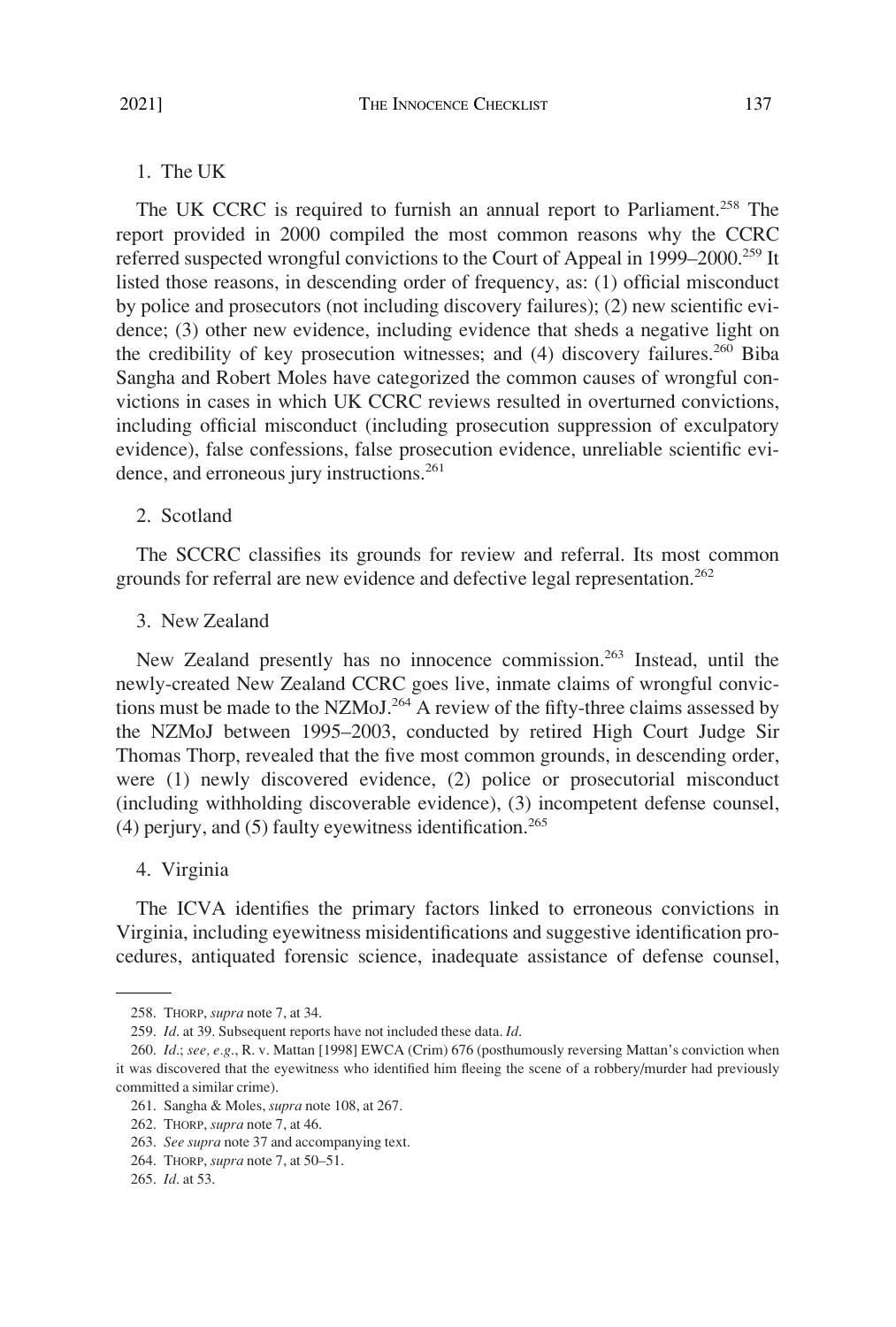<span id="page-41-0"></span>failure to disclose favorable evidence to the defense, and interrogation of mentallyincapacitated suspects.266 The ICVA instructions to investigators also identify common issues that arise during its case investigations at trial or during postconviction proceedings, including pretrial publicity, cooperating codefendants and snitch testimony, exclusion of alternate suspects, loss or mishandling of evidence, recantations or changes to witness testimony, and new forensic testing.<sup>267</sup>

# *F. Fresh Evidence & Freestanding Actual Innocence Claims*

Most jurisdictions have a mechanism by which a defendant can seek to overturn a conviction on the basis of fresh evidence that casts doubt on its safeness.<sup>268</sup> Some countries and a handful of American states also have freestanding claims of actual innocence under their state constitutions, common law, or by statute.<sup>269</sup> These mechanisms have high procedural barriers, particularly statutes of limitations<sup>270</sup> and due diligence requirements, $271$  which make them difficult to invoke for many defendants. Nonetheless, their substantive eligibility standards, which define the threshold of doubt that fresh evidence must cast on a conviction, hint at the meaning of "wrongful" in the context of a conviction that was obtained without all relevant information. To overturn a conviction, these mechanisms require that no rational juror would have convicted the defendant had the new evidence been available or that it is probable that there would be an acquittal if trial were held with the evidence subsequently available.<sup>272</sup>

<sup>266.</sup> GOULD, *supra* note 100, at 77–78.

<sup>267.</sup> *See id*. app. I at 247–49.

<sup>268.</sup> *See, e.g*., FED. R. CRIM. P. 33; FLA. R. CRIM. P. 3.600 (2020); N.Y. CRIM. PROC. LAW § 440.10 (McKinney 2003); Criminal Appeal Act 1995, c. 35, § 4(1)(b) (UK); *Criminal Appeal Act 1912* (NSW) s 6(1) (Austl.); TEX. CODE CRIM. PROC. ANN. art. 37.071, § 5(a) (West 2019).

<sup>269.</sup> *See In re* Weber, 284 P.3d 734, 741 (Wash. 2012); *see. e.g*., MD. CODE ANN., CRIM. PROC. § 8-301 (West, 2018).

<sup>270.</sup> *See* MEDWED, *supra* note 25, at 125; *see, e.g*., FED. R. CRIM. P. 33 ("Any motion for a new trial grounded on newly discovered evidence must be filed within 3 years after the verdict or finding of guilty."); ALA. CODE § 15-17-5(a)(5) (setting a statute of limitations of thirty days for a motion for new trial on the basis of newly discovered evidence).

<sup>271.</sup> *See, e.g*., United States v. Calderon, 829 F.3d 84, 90 (1st Cir. 2016); United States v. Vernace, 811 F.3d 609, 620 (2d Cir. 2016); United States v. Schneider, 801 F.3d 186, 201–02 (3d Cir. 2015); United States v. Higgs, 663 F.3d 726, 742 (4th Cir. 2011); United States v. Bolton, 908 F.3d 75, 99 (5th Cir. 2018); United States v. Smith, 749 F.3d 465, 491 (6th Cir. 2014); United States v. Goodwin, 770 F.2d 631, 639 (7th Cir. 1985); United States v. Bell, 761 F.3d 900, 912 (8th Cir. 2014); United States v. Wilkes, 744 F.3d 1101, 1110 (9th Cir. 2014); United States v. Jordan, 806 F.3d 1244, 1252 (10th Cir. 2015); United States v. Kersey, 130 F.3d 1463, 1466 (11th Cir. 1997); United States v. Slatten, 865 F.3d 767, 790 (D.C. Cir. 2017); Wyatt v. State, 78 So. 3d 512, 524 (Fla. 2011); State v. Patterson, 735 N.E.2d 616, 124 (Ill. 2000); State v. McKinney, 33 P.3d 234 (Kan. 2001), *overruled by* State v. Davis, 158 P.3d 317 (Kan. 2007) (overruling *McKinney* on grounds other than the due diligence requirement); *Ratten v The Queen* (1974) 131 CLR 510, 517 [17] (Austl.).

<sup>272.</sup> *E.g*., FLA. R. CRIM. P. 3.600(a)(3); N.Y. CRIM. PROC. LAW § 440.10(g); United States v. Wright, 625 F.2d 1017, 1019 (1st Cir. 1980); United States v. Aponte-Vega, 230 F.3d 522, 525 (2d Cir. 2000); United States v. Seago, 930 F.2d 482, 491 (6th Cir. 1991); United States v. Gonzalez, 933 F.2d 417, 448 (7th Cir. 1991); United States v. Herbert, 698 F.2d 981, 985 (9th Cir. 1983); *Patterson*, 735 N.E.2d at 124; *McKinney*, 33 P.3d at 242; Jones v. Texas, 711 S.W.2d 35, 36–37 (Tex. Crim. App. 1986) (en banc); *Collie v. R* [1997] 3 NZLR 283, 293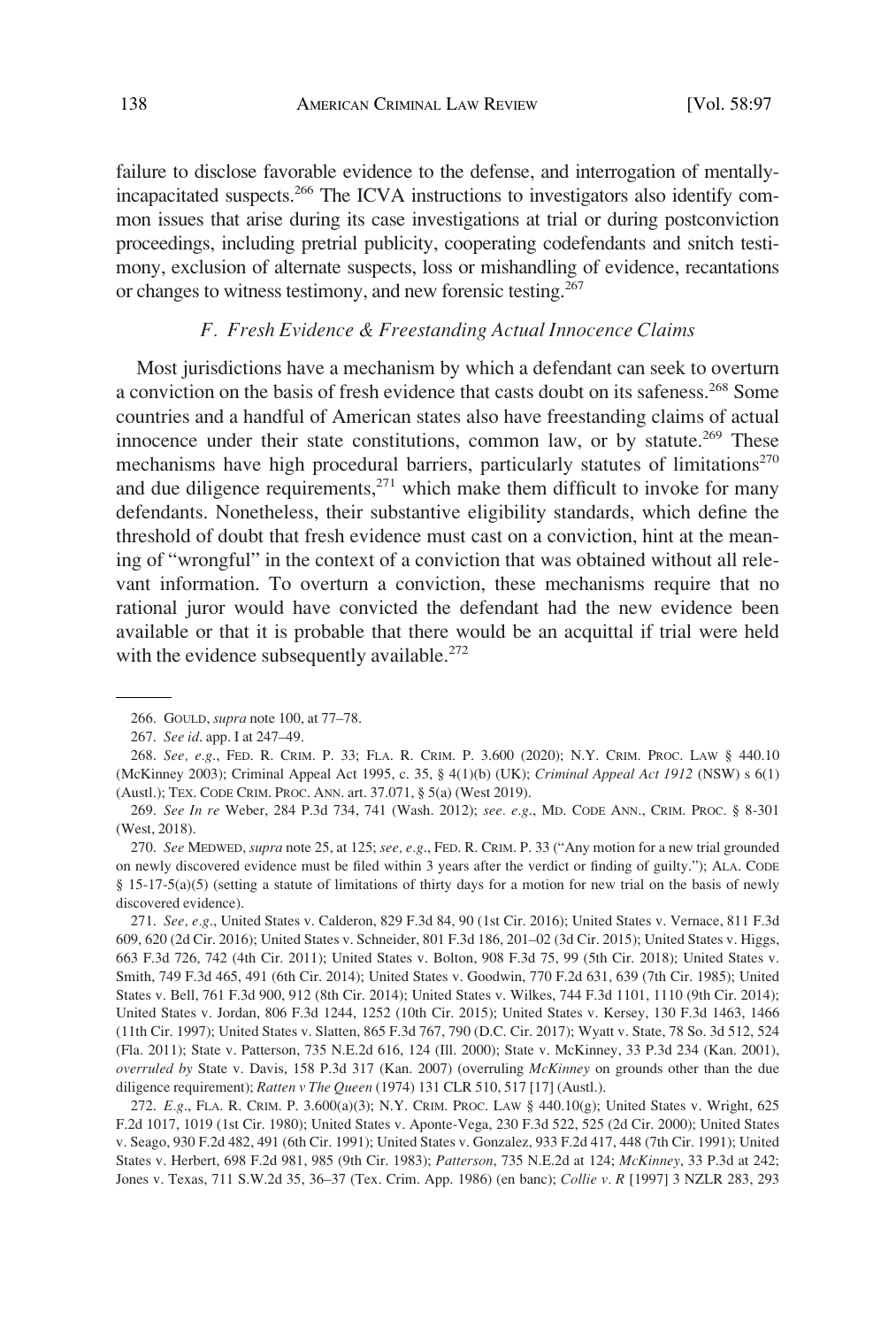In interpreting these standards, courts have identified types of new evidence that frequently satisfy the test for a new trial: official misconduct, including *Brady* violations and securing the unavailability of potential defense witnesses;  $2^{73}$  perjury by crucial prosecution witnesses; $^{274}$  recantation by crucial prosecution witnesses; $^{275}$ confessions by alternate suspects;<sup>276</sup> alibi witnesses;<sup>277</sup> exculpatory eyewitness evidence;<sup>278</sup> evidence contradicting the testimony or undercutting the credibility of key prosecution witnesses, including prior records of arrest or conviction or the use of hypnosis to enhance recollection; $^{279}$  evidence that eyewitness-identification procedures were unduly suggestive;<sup>280</sup> evidence corroborating defendants' contested testimony at trial;<sup>281</sup> and the diminished mental capacity of defendants.<sup>282</sup>

Within these broad categories of fresh evidence, courts have further refined their conceptions of materiality by searching for limiting principles.<sup>283</sup> For example, in the context of recanting prosecution witnesses, courts consider factors like the relevance of the recanted testimony, and the credibility and cogency of the recantation,

277. *See, e.g*., Campbell v. United States, 377 F.2d 135, 135–36 (D.C. Cir. 1966) (noting that a new trial could be granted based on ICA for failing to call alibi witness); Mejia v. United States, 291 F.2d 198, 200–01 (9th Cir. 1961).

278. *See, e.g*., Jackson v. United States, 371 F.2d 960, 962 (D.C. Cir. 1966) (noting that new trial could be granted based on eyewitness testimony, but not granting it in this case).

279. *See, e.g*., Coates v. United States, 174 F.2d 959 (D.C. Cir. 1949) (reversing denial of motion for new trial where facts testified to by complaining witness were disputed by police officer at the scene); United States v. Gordon, 246 F. Supp. 522 (D.D.C. 1965) (granting motion for new trial where witness's criminal record would have affected his credibility at trial); *cf*. United States v. Miller, 411 F.2d 825, 827 (2d Cir. 1968) (reversing the denial of motion for new trial on *Brady* grounds when the Government failed to disclose its use of hypnosis to gain information from a key witness).

280. *See, e.g*., Marshall v. United States, 436 F.2d 155, 160 (D.C. Cir. 1970) (discussing that "improperly suggestive" lineups could be grounds for a new trial if not harmless error).

281. *See, e.g*., Amos v. United States, 218 F.2d 44 (D.C. Cir. 1954) (reversing the denial of Amos's motion for new trial based on the discovery of a witness who could corroborate his claim that the complaining witness had threatened Amos with a knife before Amos stabbed him).

282. *See, e.g*., Nagell v. United States, 354 F.2d 441, 449 (5th Cir. 1966) (reversing the denial of Nagell's motion for a new trial based on newly discovered evidence that he had suffered brain damage, which may have affected his insanity defense); *cf*. United States v. Brodwin, 292 F. Supp. 2d 484, 494 (S.D.N.Y. 2003) (finding that discovery of co-defendant's co-conspirator's mental illness was grounds for a new trial).

283. *See, e.g*., *Button v The Queen* [2002] WASCA 35 (Austl.) (requiring courts to consider the balance of all evidence in the case – that presented at trial and the fresh evidence being raised – when adjudicating freshevidence claims).

<sup>(</sup>CA); R. v. Pendleton [2002] UKHL 66, [19] (appeal taken from Eng.); *Ratten*, 131 CLR at 526 [4]; *Mickelberg v The Queen* (2004) 29 WAR 13, 31 (Austl.).

<sup>273.</sup> *See, e.g*., United States v. Ouimette, 798 F.2d 47, 50–52 (2d Cir. 1986); United States v. Espinosa-Hernandez, 918 F.2d 911 (11th Cir. 1990).

<sup>274.</sup> *See, e.g*., United States v. L'Donna, 179 F.3d 626, 628 (8th Cir. 1999); United States v. Jones, 84 F. Supp. 2d 124, 126–27 (D.D.C. 1999).

<sup>275.</sup> *See, e.g*., *Mickelberg*, 29 WAR at 18.

<sup>276.</sup> *See, e.g*., Casias v. United States, 337 F.2d 354, 356 (10th Cir. 1964) ("No one can doubt that a confession by another party to the crime for which the petitioner has been tried and convicted, if discovered after conviction, would be grounds for a new trial."); DeBinder v. United States, 303 F.2d 203, 204 (D.C. Cir. 1962) (finding defendant may deserve new trial if there was a "credible confession of another to the commission of [the] crime").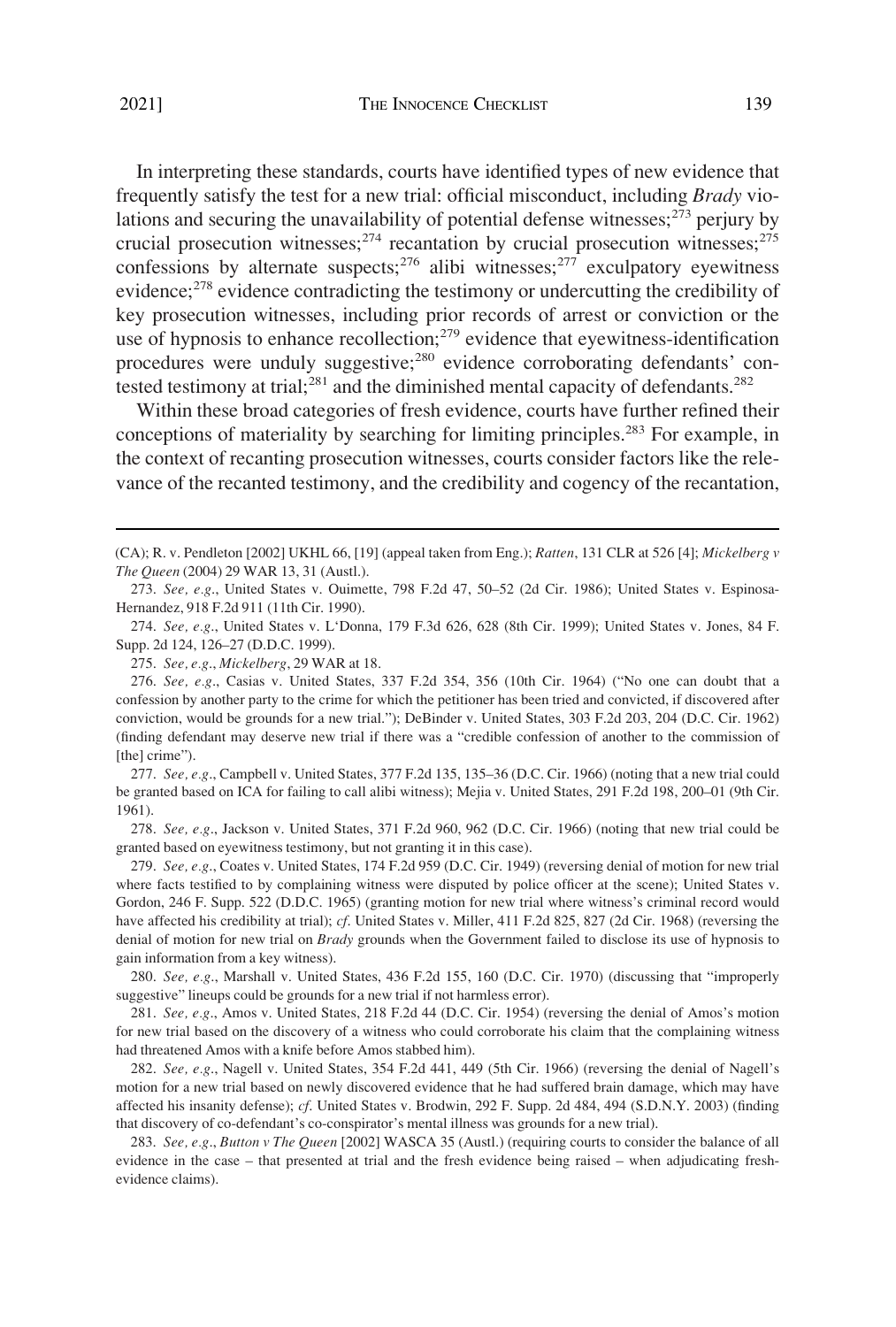<span id="page-43-0"></span>including the reasons for recantation and the reasons for the original testimony now claimed to have been perjured.<sup>284</sup>

# *G. Postconviction Review of Constitutional Claims*

Certain types of claims of constitutional error are reviewed primarily on postconviction/*habeas* review, rather than on direct appeal. These claims include the failure of the prosecution to disclose favorable evidence prior to trial, the ineffective assistance of defense counsel, police destruction of evidence, and prosecutorial subornation of perjury. What these types of claims share in common is that they are subject to searching "prejudice" inquiries. Prejudice doctrines require defendants challenging their convictions on these grounds to show not only that prosecutors committed misconduct or their defense attorneys performed deficiently, but also that such errors had a realistic chance of affecting the outcomes of their trials—i.e., that, but for the errors, they would not have been found guilty. Because these doctrines include considerations of the effect the misconduct had on jury verdicts, cases applying them provide a natural dataset of considerations of the weight of new, favorable evidence bearing on innocence.

1. Prosecution Disclosure of Favorable Evidence

*Brady* requires American prosecutors, as a matter of due process, to disclose all evidence that is favorable to the defense prior to trial.<sup>285</sup> Favorable evidence comprises not only exculpatory information but also evidence that could negatively affect the credibility of prosecution witnesses.<sup>286</sup> Rules of professional conduct for prosecutors impose similar obligations.<sup>287</sup> Other countries and supranational organizations also impose similar requirements on prosecutors.288

Most litigation surrounding the failure of prosecutors to live up to these obligations occurs postconviction when the defendant is seeking a new trial on the basis of nondisclosure. Because of this, American and Australian courts have limited reversals based on nondisclosure to favorable evidence that was also material to the verdict.<sup>289</sup> Materiality is typically defined in reference to the likelihood that the verdict would have been different had the favorable material been disclosed.<sup>290</sup>

<sup>284.</sup> *Mickelberg v The Queen* (2004) 29 WAR 13, 19 (Austl.).

<sup>285.</sup> Brady v. Maryland, 373 U.S. 83, 87 (1963).

<sup>286.</sup> Giglio v. United States, 405 U.S. 150, 153–54 (1972); R. v. Paraskeva [1982] 76 EWCA (Crim) 162 (Eng.).

<sup>287.</sup> MODEL RULES OF PRO. CONDUCT r. 3.8(d) (AM. BAR ASS'N 2020); CRIM. JUST. STANDARDS FOR THE PROSECUTION FUNCTION Standard 3–5.4 (AM. BAR ASS'N 2017)

<sup>288.</sup> *International Prosecution Standards*, *supra* note 248, 3(e); R. v. Keane [1995] EWCA (Crim) 31 (Eng.).

<sup>289.</sup> Strickler v. Greene, 527 U.S. 263, 281 (1999); Kyles v. Whitley, 514 U.S. 419, 434–35 (1995); United States v. Agurs, 427 U.S. 97, 108 (1976); *Ratten v The Queen* (1974) 131 CLR 510, 516 [13] (Austl.). Some state supreme courts also extend this materiality requirement to their interpretation of the corresponding rules of professional conduct. *See, e.g*., *In re* Attorney C., 47 P.3d 1167, 1171 (Colo. 2002) (en banc).

<sup>290.</sup> United States v. Bagley, 473 U.S. 667, 682–85 (1985); *Mickelberg v The Queen* (2004) 29 WAR 13, 28 (Austl.).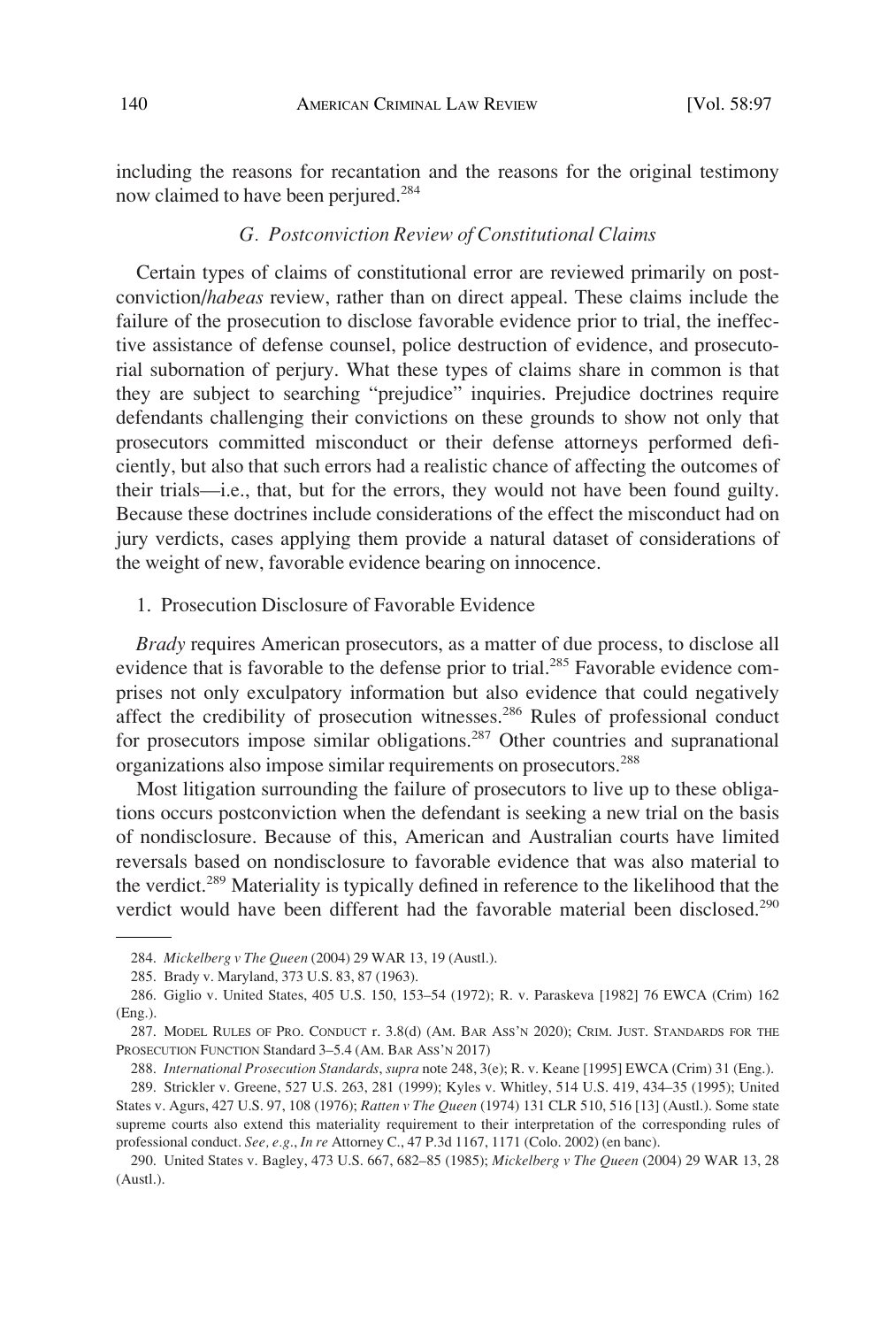<span id="page-44-0"></span>Most states and the District of Columbia have codified some form of the disclosure requirement in local rules or statutes that overlap with the constitutional disclosure obligations imposed by *Brady*. 291

2. Effective Assistance of Counsel

Under *Strickland*, defendants are entitled to postconviction relief if their convictions were the result of deficient performance by defense counsel that prejudiced the outcome of trial.292 In defining prejudice in this context, the Supreme Court modified the *Brady* materiality test, requiring a defendant alleging IAC to "show that there is a reasonable probability that, but for counsel's unprofessional errors, the result of the proceeding would have been different," by showing that, absent counsel's errors, "the factfinder would have had a reasonable doubt respecting guilt."<sup>293</sup> The Court has subsequently grafted the same showing of prejudice back onto *Brady* claims on postconviction review.294 As a result of this intertwining of the prejudice inquiries, lower court opinions interpreting the adverse effect of both *Brady* and *Strickland* errors on jury verdicts shed light on the substance of wrongful convictions.

3. Bad Faith Destruction of Evidence & Suborning Perjury

In *Arizona v. Youngblood*<sup>295</sup>, the Supreme Court held that the intentional, badfaith failure of the police to preserve evidence that was potentially favorable to a defendant violated the Due Process Clause of the Fourteenth Amendment.<sup>296</sup> Under *Napue v. Illinois*,<sup>297</sup> a conviction obtained through the knowing use of false evidence also violates due process.298 The *Napue* doctrine also requires a showing of materiality as a prerequisite to reversing a conviction.<sup>299</sup>

4. Prejudice

One thing that these constitutional doctrines have in common is that they are almost always litigated postconviction after specific types of additional evidence have come to light, including favorable evidence suppressed or destroyed by the State, evidence not discovered or presented by defense counsel, or the revelation that prosecution evidence was false. Procedurally, this means that defendants

<sup>291.</sup> *E.g*., CAL. RULES OF PRO. CONDUCT r. 3.8(d).

<sup>292. 466</sup> U.S. 668 (1984).

<sup>293.</sup> *Id*. at 694–95.

<sup>294.</sup> *Bagley*, 473 U.S. at 680–83.

<sup>295. 488</sup> U.S. 51 (1988).

<sup>296.</sup> *See id*. at 58.

<sup>297. 360</sup> U.S. 264 (1959).

<sup>298.</sup> *See id*. at 269.

<sup>299.</sup> *See e.g*., United States v. Clarke, 442 F. App'x 540, 543–44 (11th Cir. 2011) (illustrating how courts have interpreted the *Napue* doctrine).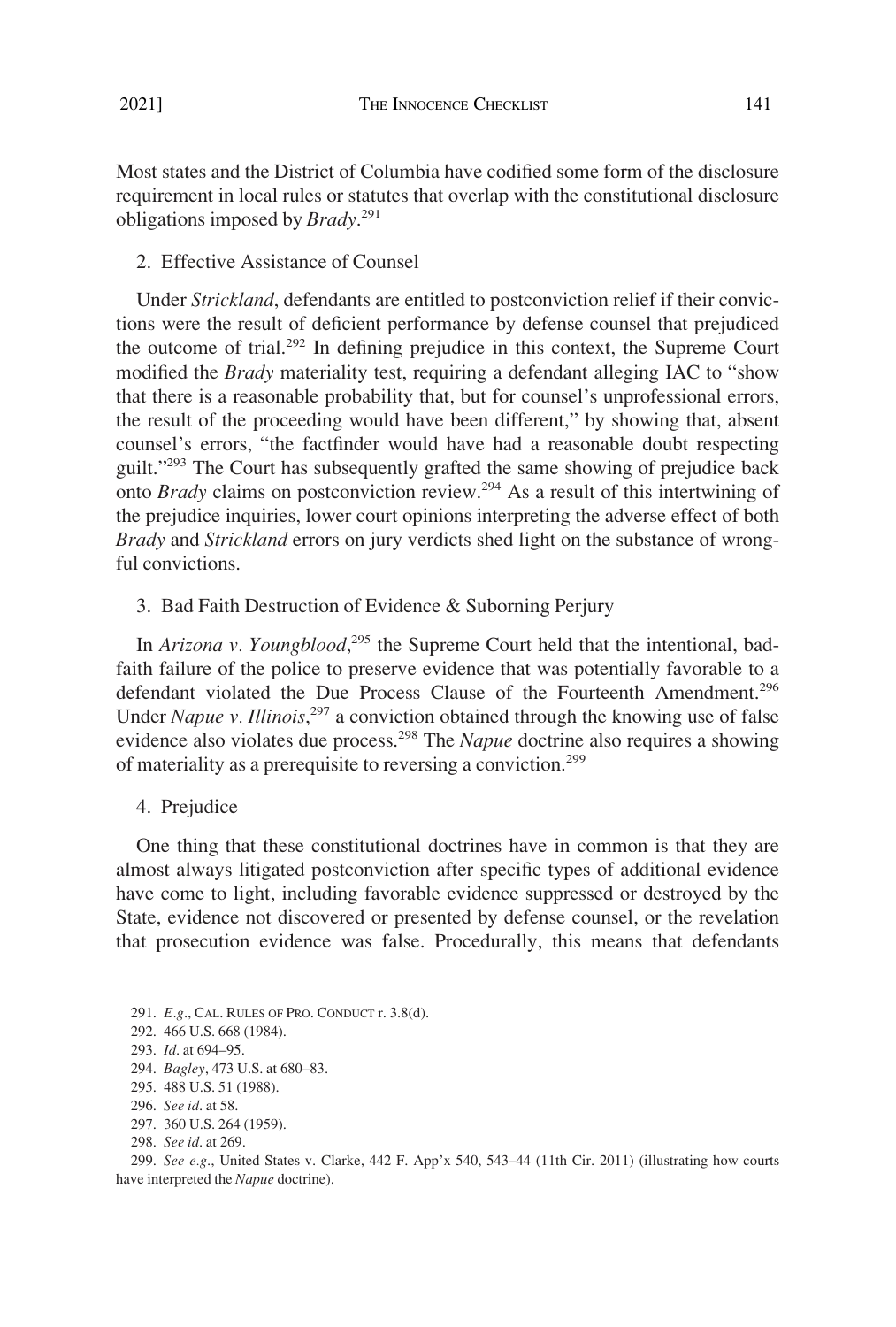<span id="page-45-0"></span>raising constitutional challenges are seeking to have otherwise final convictions vacated in light of new discoveries. Each individual doctrine has elements that the others do not (*Brady*: that the evidence was in at least the constructive possession of the State; *Strickland*: that counsel's failures fell below prevailing professional norms; *Youngblood* and *Napue*: that destruction or presentation of false evidence occurred in bad faith). Prevailing on any of these claims, however, requires an inmate to make a showing of prejudice—that the new information is sufficiently concerning to cast doubt on the validity of the conviction. Because of this, court opinions applying prejudice and materiality rules shed light on specific factors that drive a finding of prejudice for the defendants who succeed with these claims.

#### 5. Lower Court Opinions

In this context, there has been a great deal of litigation in lower courts about the meaning of "exculpatory," "favorable," "material," "deficient," and "prejudicial." While these terms are notoriously imprecise, analysis of cases interpreting them reveals a series of factors that together define the evidence that prosecutors need to find and disclose, and defense attorneys need to find and present, to prevent wrongful convictions. These factors include: (1) witness recantations;<sup>300</sup> (2) inconsistent statements by prosecution witnesses;<sup>301</sup> (3) information pertaining to prosecution witnesses' ability to observe, recall, or recount accurately or truthfully, including the discovery that an informant testified falsely in another case; $302$  (4) information relating to prosecution witnesses' motives to testify falsely, especially cooperating witnesses on whom the prosecution has bestowed leniency, immunity, or other benefits;<sup>303</sup> (5) false evidence, especially false testimony by key prosecution witnesses;<sup>304</sup> (6) inappropriate witness coaching;<sup>305</sup> (7) evidence tending to inculpate a suspect other than the defendant, including confessions by third parties, especially when those confessions are corroborated; $306$  (8) evidence tending to cast doubt on the defendant's presence at the crime scene;<sup>307</sup> (9) exculpatory scientific evidence, particularly if it conflicts with evidence that was presented by the

304. *See e.g*., United States v. Agurs, 427 U.S. 97, 103 (1976).

<sup>300.</sup> *See, e.g*., *In re* Hudson, 105 N.E.3d 1089, 1090–91 (Ind. 2018).

<sup>301.</sup> *E.g*., *In re* Kline, 113 A.3d 202, 211 (D.C. 2011).

<sup>302.</sup> *See In re* Jordan, 913 So. 2d 775, 782 (La. 2005).

<sup>303.</sup> *See* United States v. Bagley, 473 U.S. 667, 683 (1985); Campbell v. Reed, 594 F.2d 4, 7 (4th Cir. 1979); Patillo v. State, 368 S.E.2d 493, 497–98 (Ga. 1988); Commonwealth v. Hill, 739 N.E.2d 670, 678 (Mass. 2000).

<sup>305.</sup> *See e.g*., *In re* Larsen, 379 P.3d 1209 (Utah 2016) (upholding suspension of prosecutor for failing to disclose that he had shown a picture of the defendant to several eyewitnesses to buttress their in-court identifications).

<sup>306.</sup> *See e.g*., Miller v. United States, 14 A.3d 1094, 1109 (D.C. 2011).

<sup>307.</sup> *See e.g*., Boyd v. United States, 908 A.2d 39, 61–62 (D.C. 2006) (remanding case to trial court after reversing Boyd's conviction for being the fourth participant in a kidnapping and murder when the government failed to disclose statements of eyewitnesses who only saw three men in the car driven by the kidnappers).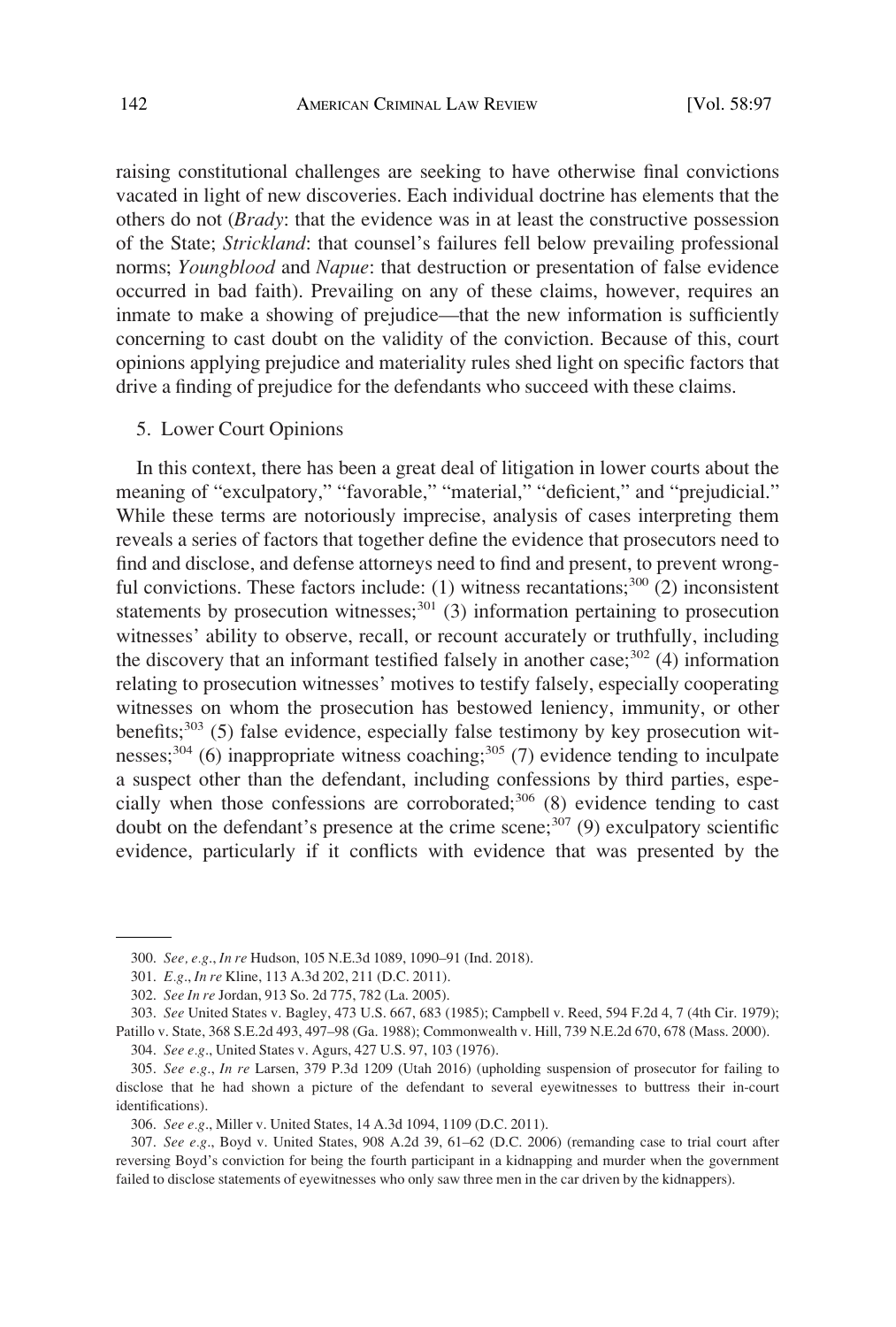<span id="page-46-0"></span>prosecution at trial;<sup>308</sup> and (10) testimony relating to the limitations of, or defects in, the prosecution's scientific evidence.<sup>309</sup>

### 6. Prosecutors' *Brady* Policies

Many prosecutor offices have official policies that guide individual prosecutorial decisions of what to disclose under *Brady*. The specifics of these policies also shed light on the meaning of "favorable" and "material." The New York County District Attorney's Office has a *Brady* policy that defines certain categories of evidence that must be disclosed, regardless of materiality, which typifies these polices. Its non-exhaustive list includes: (1) identification by a witness of someone other than the defendant as the perpetrator, or failure of a witness to identify the defendant as the perpetrator; (2) inconsistent witness statements; (3) material variances in witness statements; (4) benefits conferred upon witnesses or third parties; (5) witnesses' criminal records, including known but uncharged conduct; and (6) mental and physical health issues that could impair witnesses' abilities to perceive, recall, or recount.<sup>310</sup>

### V. CONCEPTUALIZING INNOCENCE THROUGH A COMPREHENSIVE CHECKLIST

Taken together, these areas of criminal procedure doctrine paint a comprehensive typology of factors indicative of substantive innocence—one that does not depend on particular procedural mechanisms, but rather on the existence of credible indicia of wrongful conviction. This comprehensive and granular checklist of factors for assessing potential wrongful convictions attempts to get closer to a ground truth of factual innocence. This Article does not recommend a specific adjectival construct (substantial, reasonable, clear and convincing, evidence, doubt, possibility, probability, etc. of innocence) $311$  to quantify a likelihood of innocence. Instead, it attempts to develop a jurisprudentially-based, fact-specific checklist of factors that indicate an unacceptably high likelihood of false conviction, regardless of how such a checklist might be employed in the construction of databases or the review of putative false convictions. In this context, the existence of multiple

<sup>308.</sup> *See* Hinton v. Alabama, 571 U.S. 263, 273–74 (2014); Driscoll v. Delo, 71 F.3d 701, 709 (8th Cir. 1995); Baylor v. Estelle, 94 F.3d 1321, 1324 (9th Cir. 1996); *Gilham v The Queen* [2012] NSWCCA 131 (25 June 2012) ¶¶ 365– 412 (Austl.).

<sup>309.</sup> *E.g*., Richey v. Bradshaw, 498 F.3d 344, 363–64 (6th Cir. 2007).

<sup>310.</sup> CONVICTION INTEGRITY PROGRAMS, *supra* note 256, at 54–55.

<sup>311.</sup> *Compare, e.g*., MODEL RULES OF PRO. CONDUCT r. 3.8(g) (AM. BAR ASS'N 2020) ("new, credible and material evidence creating a reasonable likelihood that a convicted defendant did not commit an offense of which the defendant was convicted") *with* Herrera v. Collins, 506 U.S. 390, 442 (1993) (Blackmun, J., dissenting) ("I would hold that, to obtain relief on a claim of actual innocence, the petitioner must show that he is innocent.") *and* MODEL RULES OF PRO. CONDUCT r. 3.8(h) (AM. BAR ASS'N 2020) ("clear and convincing evidence establishing that a defendant . . . was convicted of an offense that the defendant did not commit") *and Ex parte*  Thompson, 153 S.W.3d 416, 417 (Tex. Crim. App. 2005) ("unquestionably establishes . . . innocence").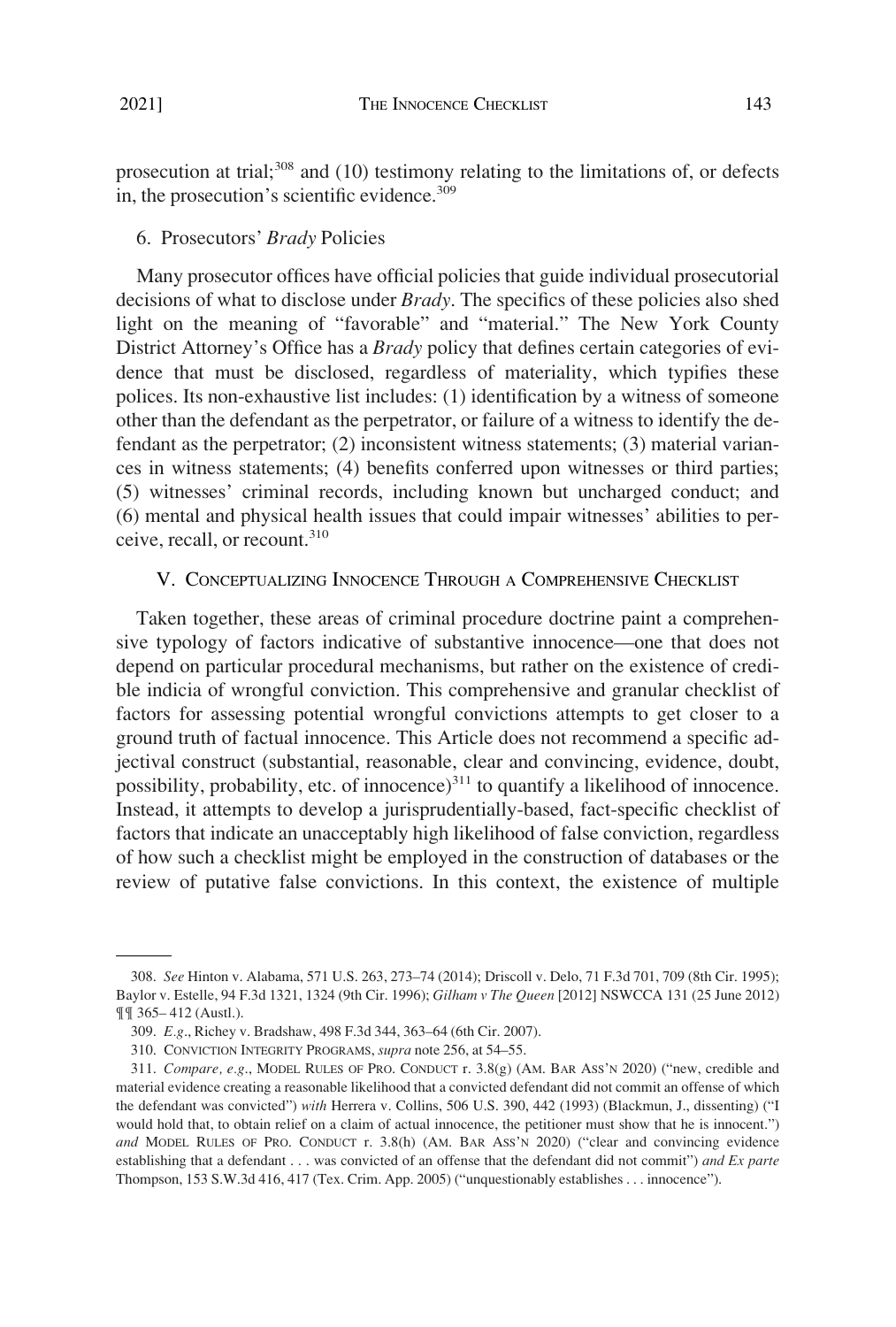factors from the innocence checklist is not necessarily synonymous with reasonable doubt, but certainly overlaps with it.

As a procedural matter, it is important to acknowledge that the use of this checklist would not have to lead to the legal "exoneration" of a defendant. Instead, the checklist should indicate the circumstances under which a defendant's existing conviction should be deemed unsafe in light of all available information. This checklist is intended as a comprehensive, stand-alone conception of likely false conviction, independent of official exoneration decisions.

The checklist for likely innocence proposed in this Article comprises an exhaustive list of factors, based upon the empirical and jurisprudential sources catalogued above, that correlate strongly with wrongful conviction. These factors include: (1) known causes of wrongful conviction divined from official exonerations and based on innocence-project representation, prosecutorial conviction-integrity unit reviews, and innocence-commission exonerations; and (2) factors that courts have repeatedly recognized play a role in unsafe convictions because they involve procedural injustices so severe that they call into question not only the fairness but the accuracy of convictions secured as a result. The factors tend to fit into three broad categories: (1) discovery of information that tracks, in general but not doctrinal terms, procedural miscarriages of justice or violations of constitutional law; (2) significant fresh evidence; and (3) other factors, which do not fit neatly into existing procedural silos.<sup>312</sup> This Article has identified twenty-seven factors, or clusters of factors, that comprise its checklist for assessing potential wrongful convictions.

In most cases of potential wrongful conviction, many, but not all, of these factors will at least arguably be in play. The weighting of these factors, both present and absent, in any given case assessment is subjective. The seriousness of these factors can vary, both between the factors and within any individual factor as applied to a particular case. Because of this, relative weights for the factors present in any given case are not amenable to a more empirical determination, although an attempt to derive from this checklist a weighted algorithm for likely innocence would certainly be a fruitful area of future study should this checklist conception gain traction among innocence scholars. The following clusters of factors should be considered in assessing potential wrongful convictions, both by scholars attempting to define innocence for the purpose of study databases in the absence of dependence upon a procedural definition, and by courts and practitioners in assessing innocence in individual cases.<sup>313</sup>

<sup>312.</sup> There is no definitional significance to these categories. They are provided solely for organizational purposes. There is also no significance to the order in which the factors appear.

<sup>313.</sup> While this checklist presents these factors as independent, of course, in reality, they often overlap in cases of wrongful conviction. *See supra* Introduction.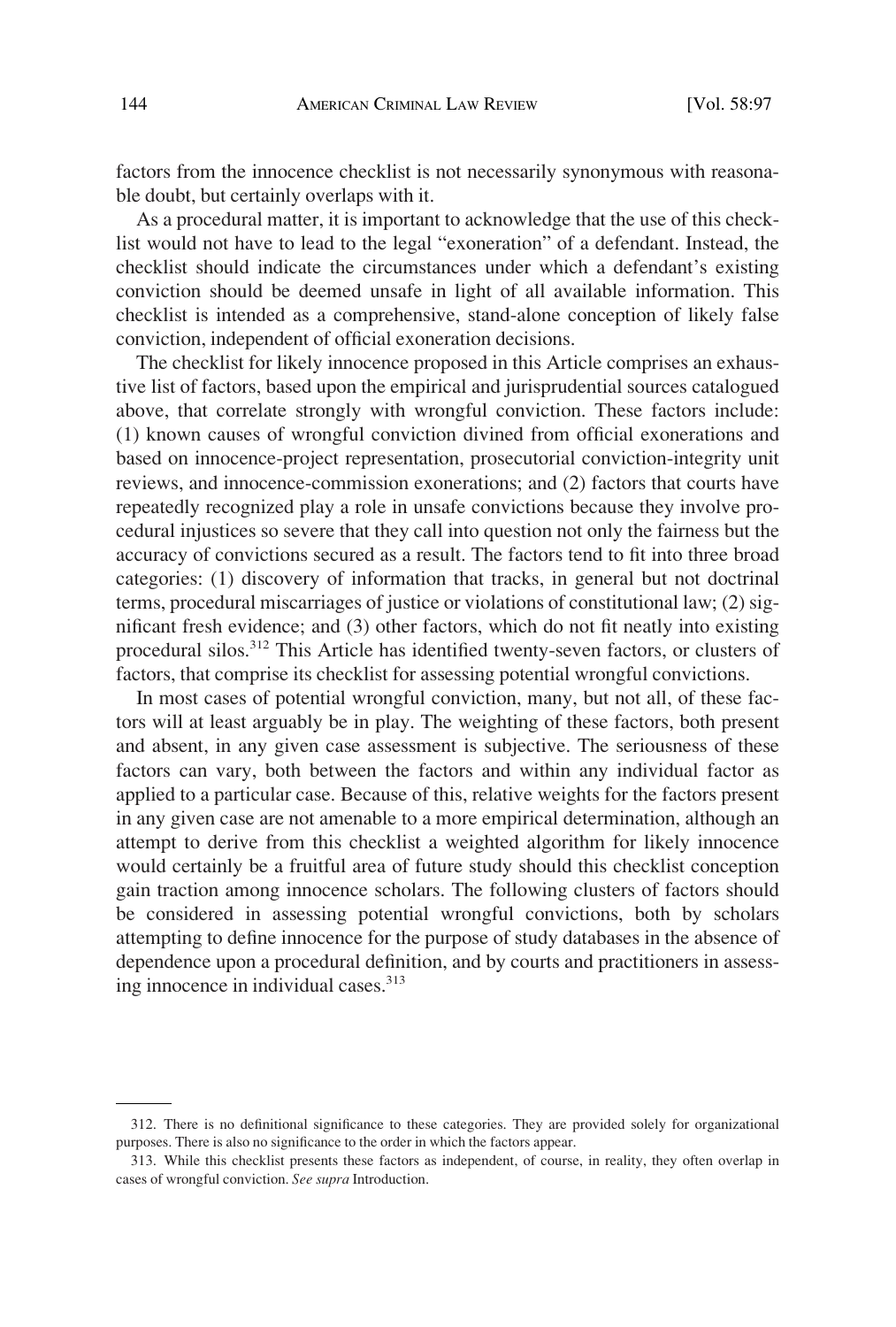# *A. Factors*

Cluster I: Constitutional-esque Errors Affecting Accuracy<sup>314</sup>

<span id="page-48-0"></span>(1) Prosecutorial Disclosure: failure of prosecutors to divulge favorable evidence, regardless of whether such failure meets the doctrinal test of *Brady*. 315 If suppression is unintentional, it should count as a factor in favor of wrongful conviction when the withheld information is reasonably likely to relate to the accuracy of the trial. If suppression is intentional, it should count as a factor in favor of wrongful conviction irrelevant of the likelihood that the withheld information relates to the accuracy of the trial.

(2) False Evidence: prosecutorial presentation of materially false evidence, regardless of the state of mind of the prosecutor who examined the witness.<sup>316</sup>

(3) Coaching: inappropriate preparation of prosecutorial witnesses.317

(4) Witness Hiding: intentionally securing the unavailability of defense witnesses.<sup>318</sup>

(5) Deficient Defense: failure of defense counsel to investigate or develop potentially viable defenses, especially alibi claims, including failure to retain scientific experts to test, retest, or challenge questionable prosecution forensic-science evidence, regardless of whether such failure meets the doctrinal test of *Strickland*. 319

(6) Forensic Misconduct: intentional misconduct or gross negligence by forensic analysts or the crime laboratory that processed evidence during the time period that evidence relating to the defendant's case was processed (e.g., "dry labbing" or undetected contamination), regardless of whether there is evidence that items specifically relating to the defendant's case were contaminated or misprocessed,

<sup>314.</sup> These are errors that overlap significantly with certain constitutional doctrines—e.g., *Strickland* or *Brady* but do not necessarily share all of the doctrinal elements necessary to make out a successful claim of constitutional error.

<sup>315.</sup> *E.g*., United States v. Espinosa-Hernandez, 918 F.2d 911, 914 (11th Cir. 1990) (finding that if prosecutors knew of impeachment information during trial, new trial would be warranted); U.K. CRIM. CASES REV. COMM'N, ANNUAL REPORT 1999–2000 ¶ 2.4 (2000); GOULD, *supra* note 98, at 100; Rendleman, *supra* note 256, at 175; Innocence Canada, *supra* note 254; Chandler, *supra* note 256, at 15; CONVICTION INTEGRITY PROGRAMS, *supra* note 256, at 54–55.

<sup>316.</sup> United States v. Agurs, 427 U.S. 97, 103 (1976) (noting the Court has held that use of perjured testimony is "fundamentally unfair"); United States v. L'Donna, 179 F.3d 626, 628 (8th Cir. 1999) ("[T]he standard for whether she should have received a new trial depends on the presence or absence of prosecutorial misconduct."); United States v. Jones, 84 F. Supp. 2d 124, 126 (D.D.C. 1999) ("A new trial may also be granted when a government witness delivers false testimony. . . ."); Sangha & Moles, *supra* note 108, at 267; Wax E-mail, *supra*  note 253.

<sup>317.</sup> *In re* Larsen, 379 P.3d 1209 (Utah 2016).

<sup>318.</sup> *Espinosa-Hernandez*, 918 F.2d at 913–14.

<sup>319.</sup> *See* Campbell v. United States, 377 F.2d 135, 135–36 (D.C. Cir. 1966); GOULD, *supra* note 100, at 78; THORP, *supra* note 7, at 46.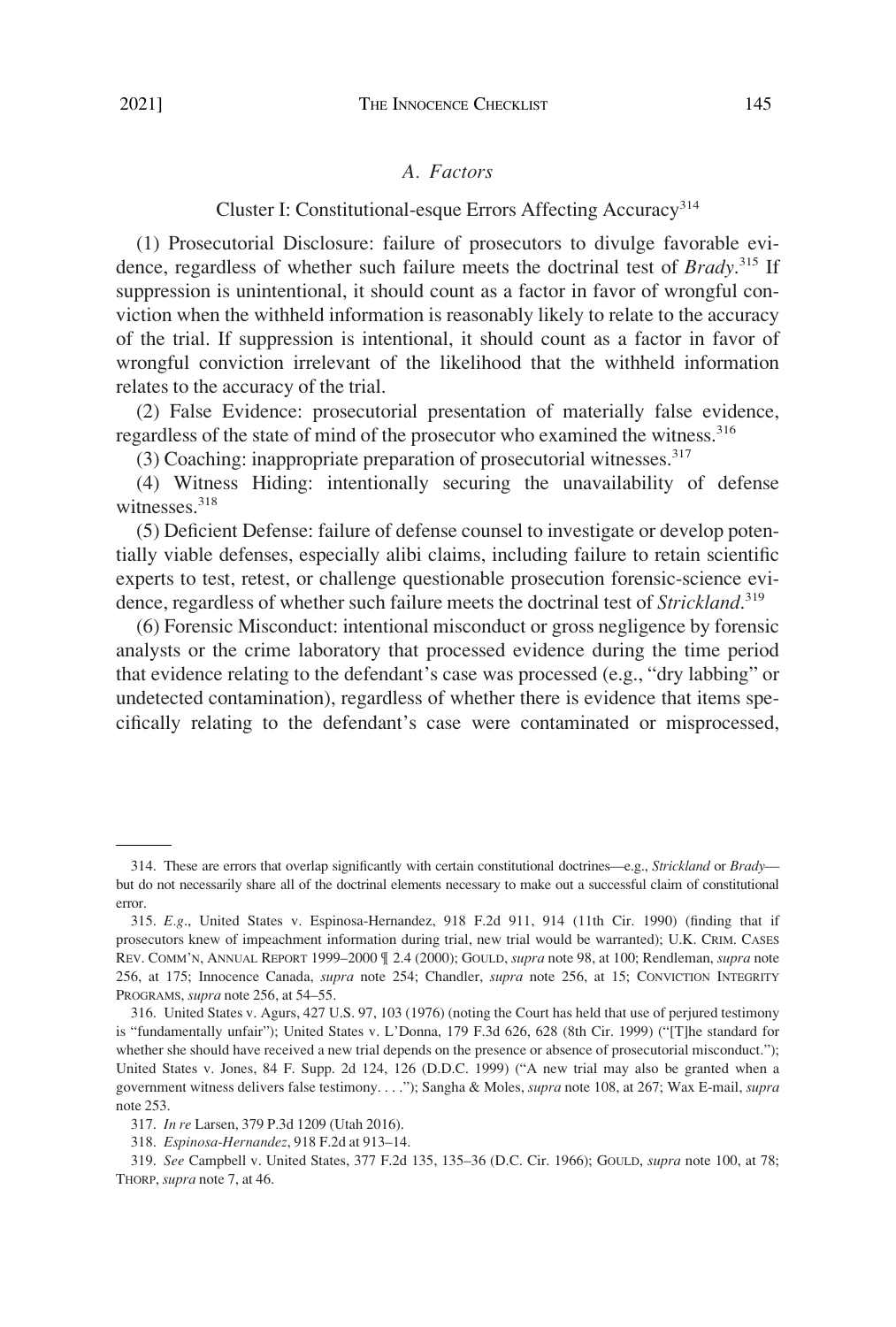particularly if the misconduct was not discovered promptly through laboratory audit procedures.320

(7) Police Misconduct: police misconduct or gross negligence either during investigation of the defendant's case or a pattern of misconduct across cases that could include the defendant's, such as lost or destroyed evidence; material recordkeeping omissions; coercing or inducing confessions, even if inducements do not rise to the level of a constitutional violation (e.g., lying to a suspect about evidence); inducing false testimony; or intentionally withholding information from prosecutors.<sup>321</sup>

# Cluster II: Material New Evidence

(8) Reasonable Doubt: discovery of evidence unknown at the time of trial (regardless of whether it could have been discovered through due diligence),322 the presence of which now creates a plausible theory under which the defendant could be innocent or is reasonably likely to cause a reasonable, disinterested person to harbour a reasonable doubt about guilt.

(9) Alternate Suspect: evidence tending to inculpate a suspect other than the defendant, including a DNA match from crucial biological evidence to any individual other than the defendant from an item of material crime-scene evidence (even if such a match is not conclusively exculpatory); confessions or incriminating admissions by alternate suspects;<sup>323</sup> video footage or other electronic surveillance records documenting the presence of an alternate suspect at the time of the crime; or identification by a witness of someone other than the defendant as the perpetrator.324

(10) New Science: the existence of scientific evidence that either was not available or was available but not performed prior to trial, the favourable results of which are likely to exculpate the defendant.<sup>325</sup>

*See, e.g*., Jordan Micael Smith, *Forensic Fails: Forget "CSI" – What's Happening in America's Crime*  320. *Labs Is a Complete Disaster*, BUSINESS INSIDER, May 1, 2014, available at: [https://www.businessinsider.com.au/](https://www.businessinsider.com.au/forensic-csi-crime-labs-disaster-2014-4?r=US&IR=T)  [forensic-csi-crime-labs-disaster-2014-4?r=US&IR=T](https://www.businessinsider.com.au/forensic-csi-crime-labs-disaster-2014-4?r=US&IR=T) (last visited Nov. 15, 2020).

<sup>321.</sup> *See* U.K. CRIM. CASES REV. COMM'N, *supra* note 315, ¶ 2.4; THORP, *supra* note 7, at 39, 53; Sangha & Moles, *supra* note 108, at 267; Griffin, *supra* note 122, at 126–30; Rendleman, *supra* note 256, at 175–76; Chandler, *supra* note 256, at 15; *cf*. CONVICTION INTEGRITY PROGRAMS, *supra* note 256, at 50 (outlining questionnaire for Manhattan District Attorneys to use with police officers for potentially catching misconduct in a given case).

<sup>322.</sup> *Cf*. Roach, *supra* note 60, at 288 ("[T]he Supreme Court of Canada has consistently ruled that the due diligence requirement [for petitions for a new trial on the basis of fresh evidence] must yield where a miscarriage of justice would result.").

<sup>323.</sup> *See* Casias v. United States, 337 F.2d 354, 356 (10th Cir. 1964); De Binder v. United States, 303 F.2d 203, 204 (D.C. Cir. 1962); Innocence Canada, *supra* note 254.

<sup>324.</sup> *See* CONVICTION INTEGRITY PROGRAMS, *supra* note 256, at 54–55; *cf*. GOULD, *supra* note 100, app. I at 247–48 (requiring ICVA intake officers to ask about witnesses, their statements, and other suspects).

<sup>325.</sup> *See* GOULD, *supra* note 100, app. I at 247–49; THORP, *supra* note 7, at 39; Griffin, *supra* note 122, at 132–33; Innocence Canada, *supra* note 254.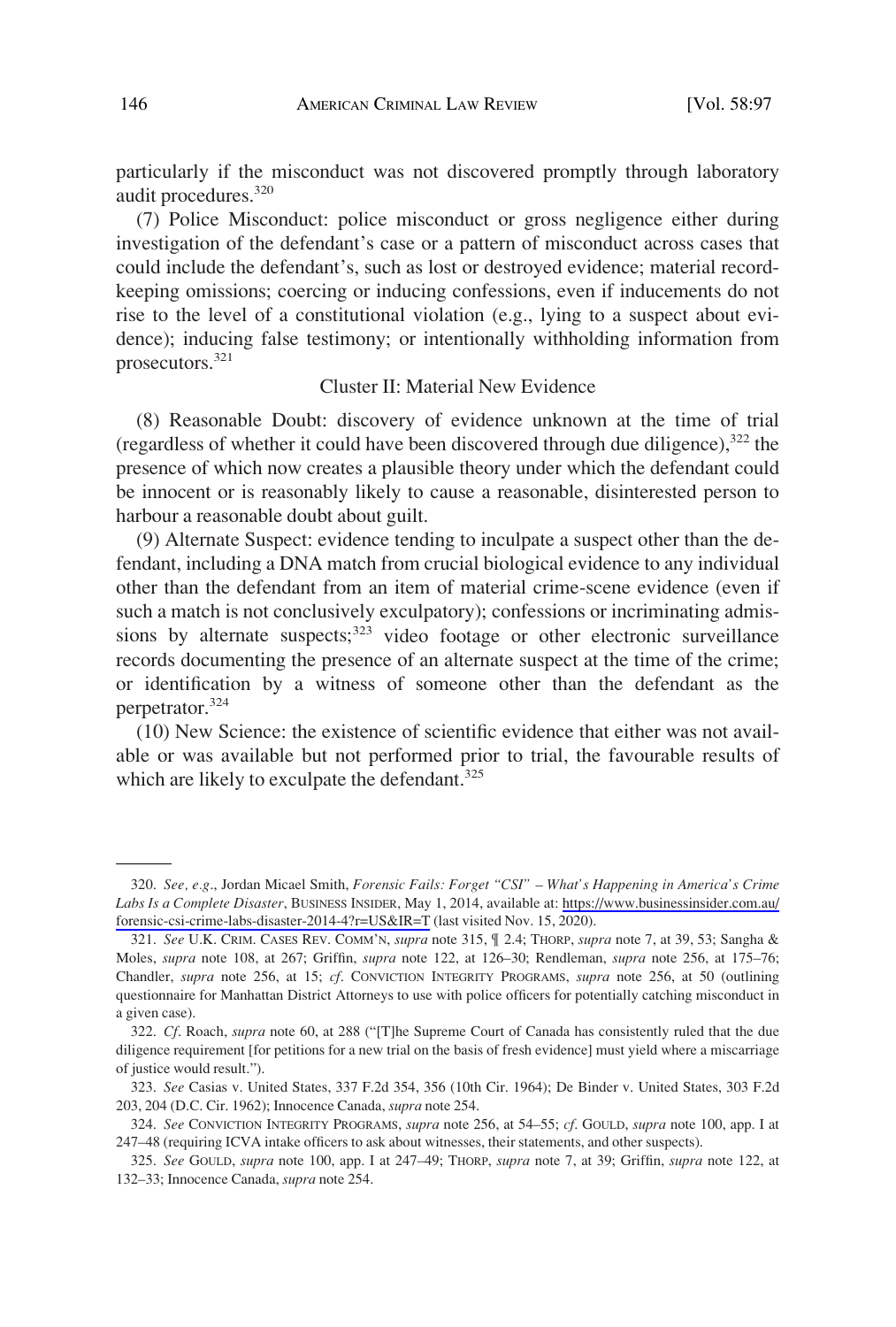(11) Presence: evidence casting doubt on the defendant's presence or ability to be present at the scene of the crime.<sup>326</sup>

(12) Diminished Mental Capacity: the presence of a serious mental illness or intellectual disability in the defendant prior to and/or during trial, including one that derived from youth, immaturity, and lack of formal education, regardless of whether such illness or disability was known to the court or defense counsel at trial or whether such illness or disability rendered the defendant incompetent to stand trial under *Dusky v. United States*. 327

(13) Recantations: recantation or subsequent statement(s) that is (are) materially inconsistent with trial testimony by significant prosecution witnesses.<sup>328</sup>

(14) Impeachment: new information discrediting a key prosecution witness's ability to observe, recall, or recount the subject matter of their testimony accurately or truthfully, including physical or mental health issues.<sup>329</sup>

(15) Incentives: benefits given or promises or threats made to significant prosecution witnesses, including leniency in their own criminal cases.<sup>330</sup>

(16) Changing Science: a significant change in the state of prosecutorial expert evidence, including a change in the consensus of experts in a field about the significance or interpretation of results. This factor should apply to any case in which the evidence, now known to be unreliable, was presented, including expert testimony that a fire was arson based on burn patterns, testimony that a hair taken from the defendant matched a hair taken from the crime scene based on microscopic comparison, testimony that bitemarks found on a victim or at a crime scene matched the

<sup>326.</sup> *See* Boyd v. United States, 908 A.2d 39, 62 (D.C. 2006); Campbell v. United States, 377 F.2d 135, 136 (D.C. Cir. 1966); Mejia v. United States, 291 F.2d 198 (9th Cir. 1961).

<sup>327. 362</sup> U.S. 402 (1960) (per curiam); *see* Nagell v. United States, 354 F.2d 441, 449 (5th Cir. 1966); GOULD, *supra* note 100, at 78; *cf*. United States v. Brodwin, 292 F. Supp. 2d 484 (S.D.N.Y. 2003) (finding that discovery of co-defendant's co-conspirator's mental illness was grounds for a new trial).

<sup>328.</sup> *See, e.g*., *In re* Kline, 113 A.3d 202, 205 (D.C. 2011); *In re* Hudson, 105 N.E.3d 1089, 1090–91 (Ind. 2018); *In re* Jordan, 913 So. 2d 775, 777 (La. 2005); *Mickelberg v The Queen* (2004) 29 WAR 13, 19 (Austl.); GOULD, *supra* note 100, at 249 (characterizing recantation as a factor that can raise doubt about a conviction); CONVICTION INTEGRITY PROGRAMS, *supra* note 256, at 54; Wax E-mail, *supra* note 253.

<sup>329.</sup> *See* Coates v. United States, 174 F.2d 959 (D.C. Cir. 1949); United States v. Gordon, 246 F. Supp. 522, 525 (D.D.C. 1965); U.K. CRIM. CASES REV. COMM'N, supra note 315, ¶ 2.4; CONVICTION INTEGRITY PROGRAMS, *supra* note 256, at 55.

<sup>330.</sup> *E.g*., United States v. Bagley, 473 U.S. 667, 682–85 (1985); Patillo v. State, 368 S.E.2d 493, 497 (Ga. 1988); Commonwealth v. Hill, 739 N.E.2d 670, 678 (Mass. 2000); Campbell v. Reed, 594 F.2d 4, 7 (4th Cir. 1979). This factor may be controversial to those who would point out that incentivized testimony is "normal" in the course of criminal prosecutions and/or that juries are able to weigh the credibility of incentivized testimony appropriately and that, therefore, incentives should not be considered suspect. While this gut instinct may resonate with many readers, the reality is that it is impossible to separate incentives to testify truthfully against a criminal defendant from incentives to testify falsely, and incentivized testimony is recognized as a significant factor for wrongful convictions in the literature. *See* GOULD, *supra* note 100, app. I at 248 (noting that it is important for ICVA intake workers to find out whether co-defendants cooperated); CONVICTION INTEGRITY PROGRAMS, *supra* note 256, at 55. This indicates not only that testimony incentives should be a factor considered in assessing the likelihood of innocence, but also that juries do not always weigh incentives correctly in their assessment of the weight of the evidence.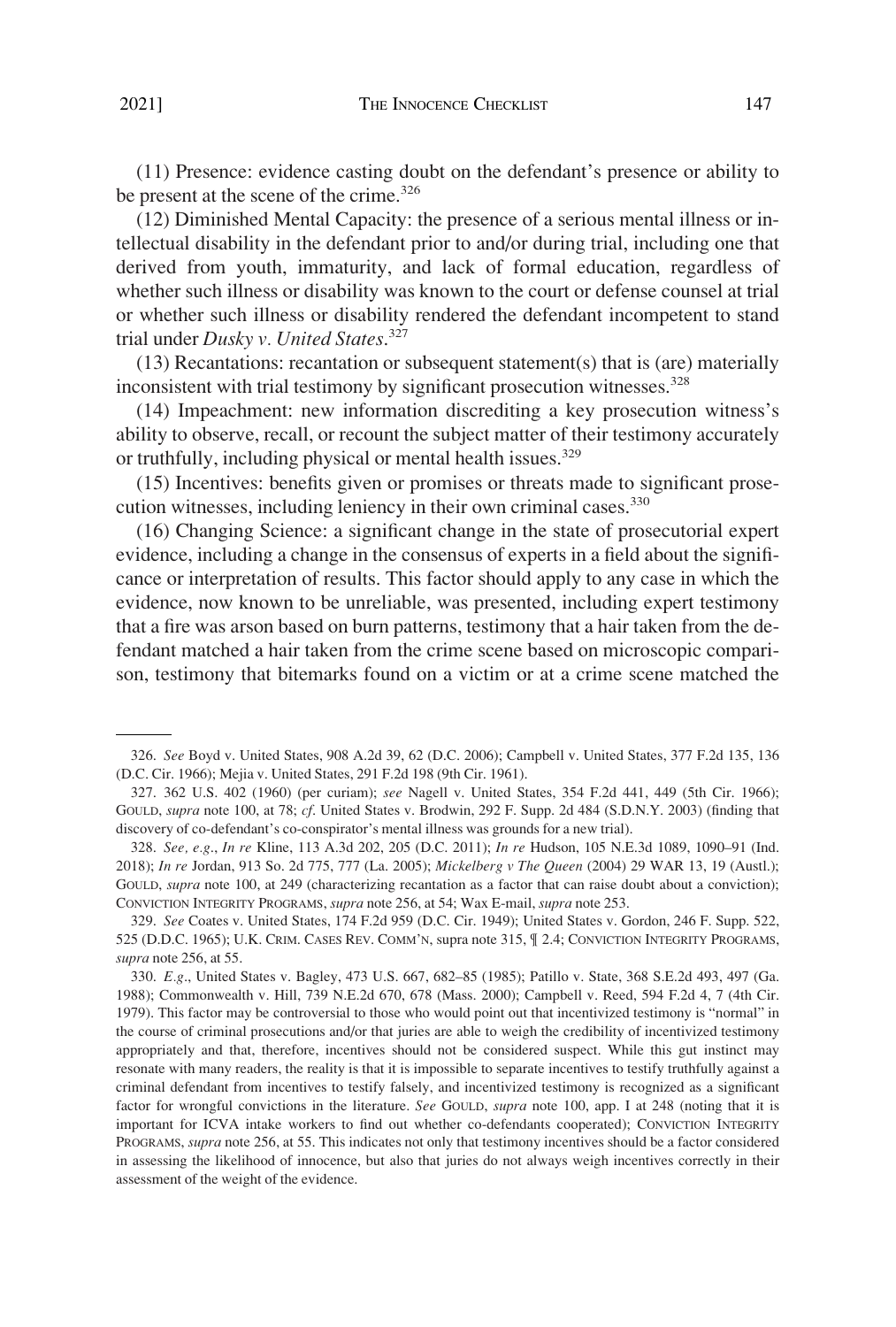defendant's bite, hypnotically induced testimony, or testimony that a baby's death was caused by violent shaking based on shaken-baby syndrome.<sup>331</sup>

(17) Biased or Unvalidated Scientific Evidence: forensic analyses that were obtained in the context of unnecessary biasing information and forensic-science testimony that was inaccurate, misleading, or oversold, regardless of the good/bad faith of the analyst.  $332$ 

(18) Corroboration: material evidence significantly corroborating the defendant's contested testimony or theory of the case.<sup>333</sup>

### Cluster III: Other

(19) Maintenance of Innocence: the defendant's consistent, explicit, personal maintenance of innocence.334

(20) Missing or Inadequate Corroboration: absence of physical evidence to corroborate crucial witness testimony or a defendant's confession under circumstances in which such corroborating evidence would reasonably be expected to exist and be obtainable.

(21) Unreliable Eyewitness Identification: introduction at trial of a stranger eyewitness identification of the defendant when that identification either (a) was obtained from procedures proven to be suggestive by social science evidence, 335 regardless of whether such procedure has been deemed unnecessarily suggestive as a matter of constitutional or common law336 and regardless of whether evidence relating to the lack of reliability of the procedure was introduced at trial (defense expert testimony, cross-examination, or closing argument) or (b) was not significantly corroborated by other evidence, under circumstances in which such corroborating evidence would reasonably be expected to exist.

335. *See* THORP, *supra* note 7, at 53. *See generally* Leonetti, *supra* note 34 (exploring social science research on eyewitness identification of strangers and the suggestiveness that often occurs in traditional eyewitnessidentification procedures in the U.S.).

336. *See* GOULD, *supra* note 100, at 77; Rendleman, *supra* note 256, at 174–76; Chandler, *supra* note 256, at 15; CONVICTION INTEGRITY PROGRAMS, *supra* note 256, at 54.

<sup>331.</sup> *See supra* Section II.C.

<sup>332.</sup> *See* Hinton v. Alabama, 571 U.S. 263, 273–75 (2014); Schledwitz v. United States, 169 F.3d 1003 (6th Cir. 1999); Driscoll v. Delo, 71 F.3d 701, 709 (8th Cir. 1995); Richey v. Bradshaw, 498 F.3d 344, 363–64 (6th Cir. 2007); Baylor v. Estelle, 94 F.3d 1321, 1324 (9th Cir. 1996); *Gilham v The Queen* [2012] NSWCCA 131 (25 June 2012) ¶¶ 365– 412 (Austl.); U.K. CRIM. CASES REV. COMM'N, *supra* note 315, ¶ 2.4; GOULD, *supra* note 100, at 77; Sangha & Moles, *supra* note 108, at 267; Rendleman, *supra* note 256, at 174–75; Chandler, *supra*  note 256, at 15; CONVICTION INTEGRITY PROGRAMS, *supra* note 256, at 46.

<sup>333.</sup> *See e.g*., Amos v. United States, 218 F.2d 44 (D.C. Cir. 1954).

<sup>334.</sup> To some extent, this factor is a subjective one, given the lack of clear boundaries between merely mounting a not-guilty defense, testifying in one's own defense at trial, and truly "maintaining innocence." *See supra* Section III.A.1. This factor should not be limited to individuals who maintained a not guilty plea and were convicted after trial, a very small subset of American criminal defendants. Many defendants who plead guilty do so in return for charge or sentence leniency but nonetheless consistently maintain their innocence both before and after doing so, and defendants who pleaded guilty are well represented among known exonerees. Similarly, many convicted inmates "accept responsibility" before sentencing courts and parole boards in order to obtain a sentencing reduction or early release from prison, but may nonetheless consistently maintain their innocence, immediately retract their confessions in the absence of such powerful incentives to falsely confess, or both.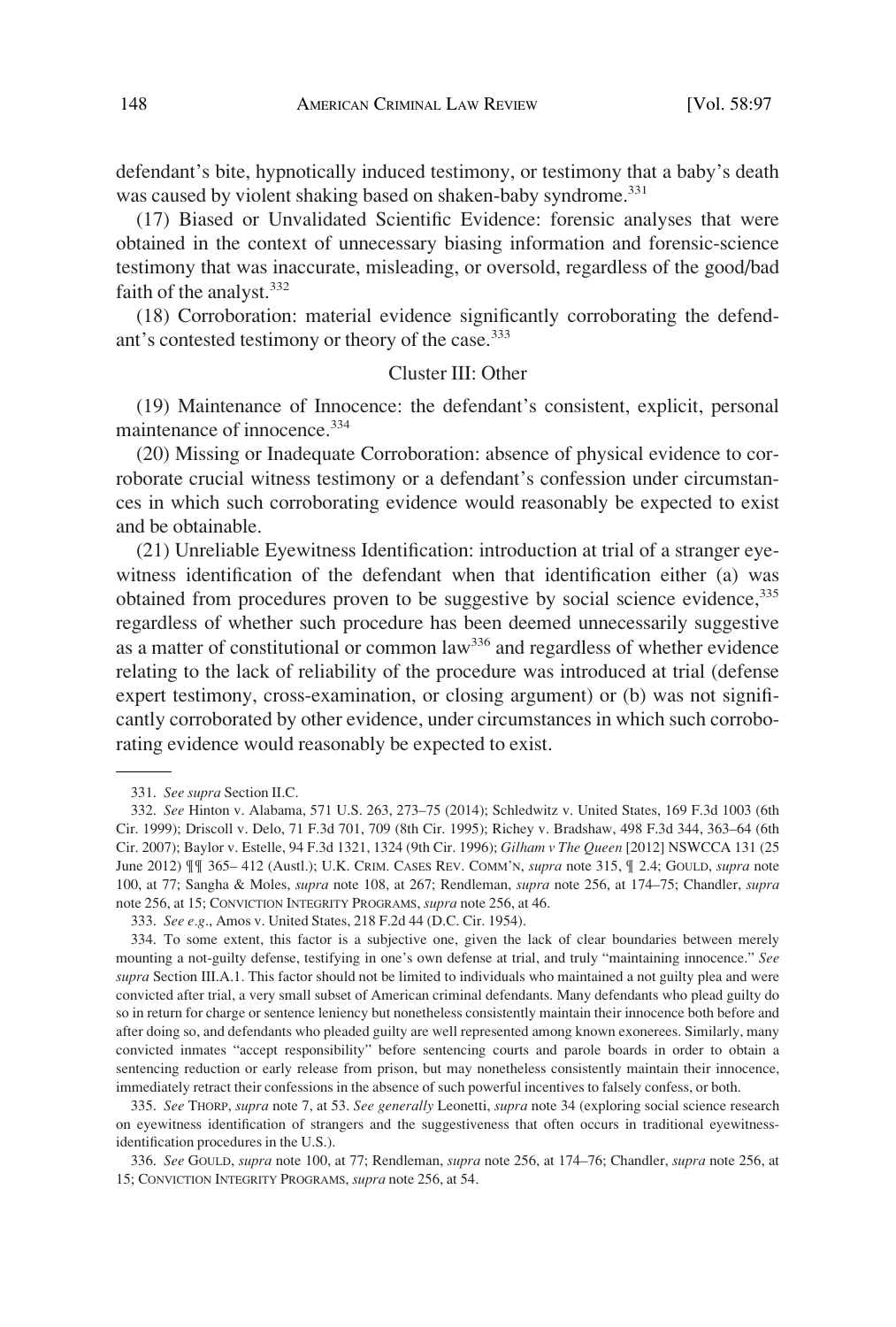(22) Questionable Confessions: introduction at trial of the defendant's confession or substantial inculpatory admissions that were obtained through coercive interrogation techniques like the Reid method of interrogation; confessions obtained from highly vulnerable suspects; confessions obtained after prolonged detention, isolation, when the suspect was sleep deprived, or in response to evidence ploys and other misrepresentations; and confessions obtained without videotaping or other recording.<sup>337</sup>

(23) Inconsistent Theories: use by prosecutors of a theory of the defendant's case inconsistent with the prosecution theory in another closely related case.

(24) Police Corruption: compelling evidence that law-enforcement agents who investigated the defendant's case engaged in corrupt conduct during the course of another investigation (e.g., stealing or intentionally "misplacing" evidence, planting evidence, giving or accepting bribes, providing "protection" to criminal syndicates, frequenting sex workers, using illicit drugs, knowingly violating the constitutional rights of suspects, or "testilying").  $338$ 

(25) Snitch Testimony: material testimony of an incentivized informant or witness cooperating in exchange for a material benefit, regardless of whether any incentive for cooperation was disclosed to the defense prior to trial or introduced in evidence.<sup>339</sup>

(26) Inconsistent Witnesses: prosecutorial introduction of testimony from two or more witnesses whose testimony is materially inconsistent with one another.

(27) Pretrial Publicity: sensationalized media coverage of the case prior to trial, particularly if it involved commentary by prosecutors or police officers about the defendant's prior criminal record, character, credibility, reputation, or inculpatory statements; physical evidence; the testimony, criminal record, character, reputation, or credibility of witnesses, including the victim; or evidence that was ruled inadmissible at trial.<sup>340</sup>

\*\*\*\*\*

This Article proposes that any conviction with multiple factors present from this checklist should be treated as unsafe because it carries too much risk of wrongful conviction.

<sup>337.</sup> *See* GOULD, *supra* note 100, app. I at 248.

<sup>338.</sup> *See* Scheck, *supra* note 237, at 724 (arguing that deliberate rule breaking by police in other areas of their work is related to wrongful convictions in investigations in which those officers have worked).

<sup>339.</sup> This factor overlaps with incentivized testimony at factor No. 15 *supra*. As such, it also has defenders who would object to its characterization as a factor inuring in favor of likely innocence. Like incentivized testimony more generally, however, the data strongly support its correlation with wrongful convictions. *See*  Chandler, *supra* note 256, at 15; CONVICTION INTEGRITY PROGRAMS, *supra* note 256, at 55.

<sup>340.</sup> *Cf*. GOULD, *supra* note 100, app. I at 248 (requiring ICVA intake workers to ask whether, and to what degree, the defendant's trial led to media attention).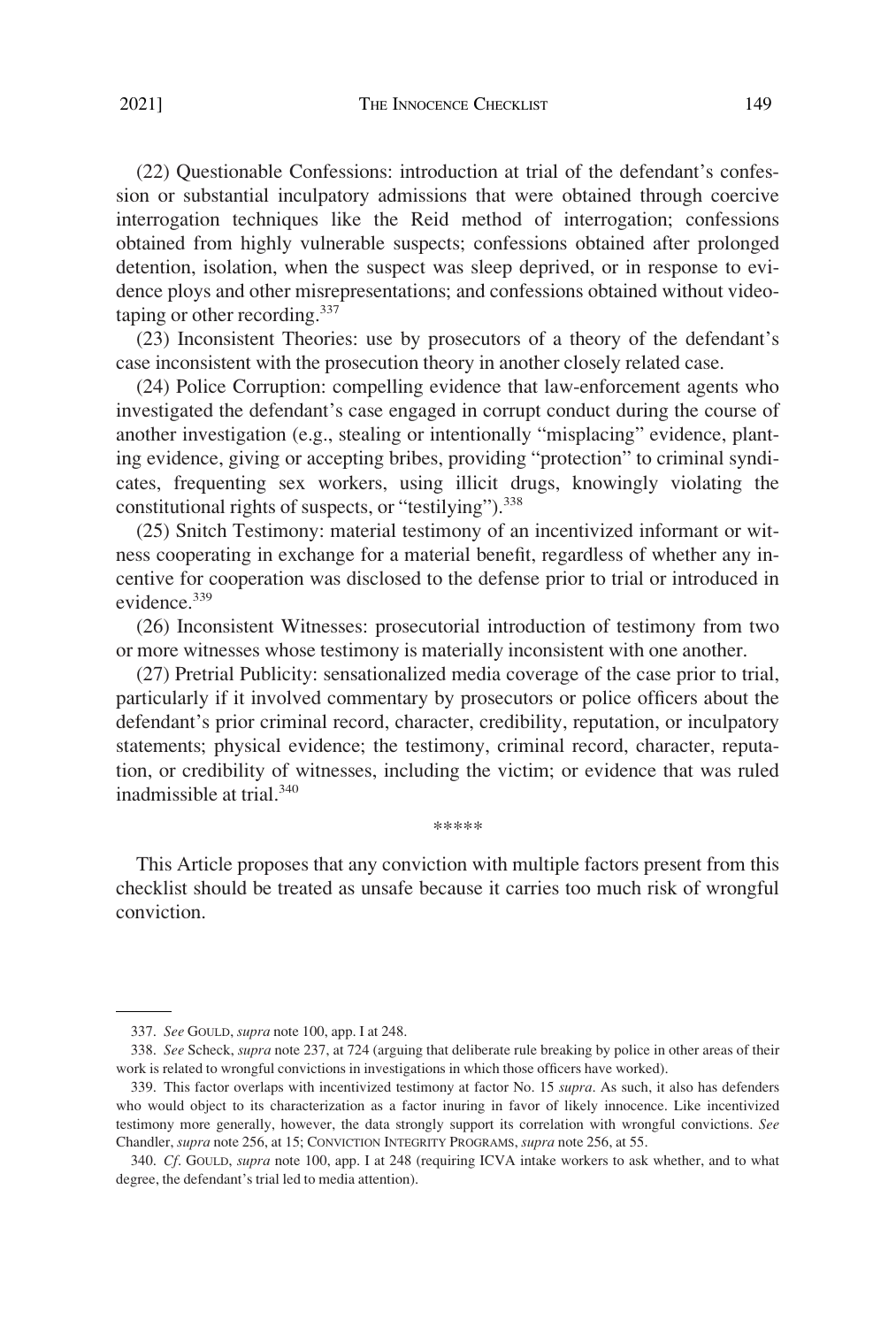# *B. Example Applications*

<span id="page-53-0"></span>In order to demonstrate the application of this proposed checklist, it is helpful to apply it to some exemplary cases of both questionable exonerations and missing innocents, as discussed in Parts I & II *supra*. In the Sandra Adams case, there were: (1) a suggestive eyewitness identification, which was corroborated by Adams's license plate and her admission that she had driven past Cross on the night of the alleged crime [#21]; and (2) a discovery violation relating to, but not eviscerating, the credibility of the key prosecution witness  $[#1, #14]$ <sup>341</sup> These are minimal factors and indicate a low likelihood of a wrongful conviction. While hardly a stellar performance by the State of New York, the number and severity of checklist factors do not scream "injustice" so much as misdemeanor court.<sup>342</sup>

In the case of Don Adams, Jr., there were: (1) an unreliable eyewitness identifications, made several months after the crime that did not match the description of the suspect  $[#21]$ ;<sup>343</sup> and (2) a recantation by the key eyewitness under circumstances that have two plausible explanations (neighborhood pressure to recant or police pressure to misidentify) [#13].<sup>344</sup> This has factors from the checklist that are more heavily weighted and indicates an elevated likelihood of a wrongful conviction.

In the *Dassey* case, there were: (1) a high-pressure, suggestive interrogation [#22]; (2) youth and intellectual disability  $[#12];<sup>345</sup>$  (3) absence of physical or electronic evidence to corroborate the confession [#20]; and (4) consistent maintenance of innocence (other than during his high-pressure interrogation)  $[#19]$ .<sup>346</sup> This case has a combination of innocence factors that any student of wrongful convictions recognizes, and the sheer number of factors indicates a high likelihood of a wrongful conviction.

Finally, in the case of Troy Davis, there were: (1) identifications by stranger eyewitnesses whose accounts were not corroborated by significant extrinsic evidence [#21] and (2) later recantations of their identifications, claiming that police had coerced them (a plausible claim in a cop-killing case)  $[#13]$ .<sup>347</sup> The numerical

<sup>341.</sup> It is unclear from the case description in the Registry whether the violation was intentional or negligent. *Sandra Adams*, *supra* note 157.

<sup>342.</sup> This is not to suggest that the court should not have granted Adams's motion for a new trial based on the withheld *Giglio* information, but only to suggest that the errors in the case do not rise to the level of a significant concern about actual innocence.

<sup>343.</sup> *See Don Ray Adams*, *supra* note 169.

<sup>344.</sup> *See supra* Section III.A.1.

Laura Passin, *What "Making a Murderer" Reveals About the Justice System and Intellectual Disability*, 345. ROLLING STONE (Jan. 11, 2016), [https://www.rollingstone.com/tv/tv-news/what-making-a-murderer-reveals](https://www.rollingstone.com/tv/tv-news/what-making-a-murderer-reveals-about-the-justice-system-and-intellectual-disability-74126/)[about-the-justice-system-and-intellectual-disability-74126/.](https://www.rollingstone.com/tv/tv-news/what-making-a-murderer-reveals-about-the-justice-system-and-intellectual-disability-74126/)

<sup>346.</sup> *See supra* Section III.A.2. Applying the "maintaining innocence" factor to someone who confessed is no doubt controversial, but is based on the fact that Dassey immediately retracted the confession at the first opportunity away from the police, in conjunction with his seeming lack of understanding about the nature of his confession. *Id*.

<sup>347.</sup> Severson, *supra* note 129.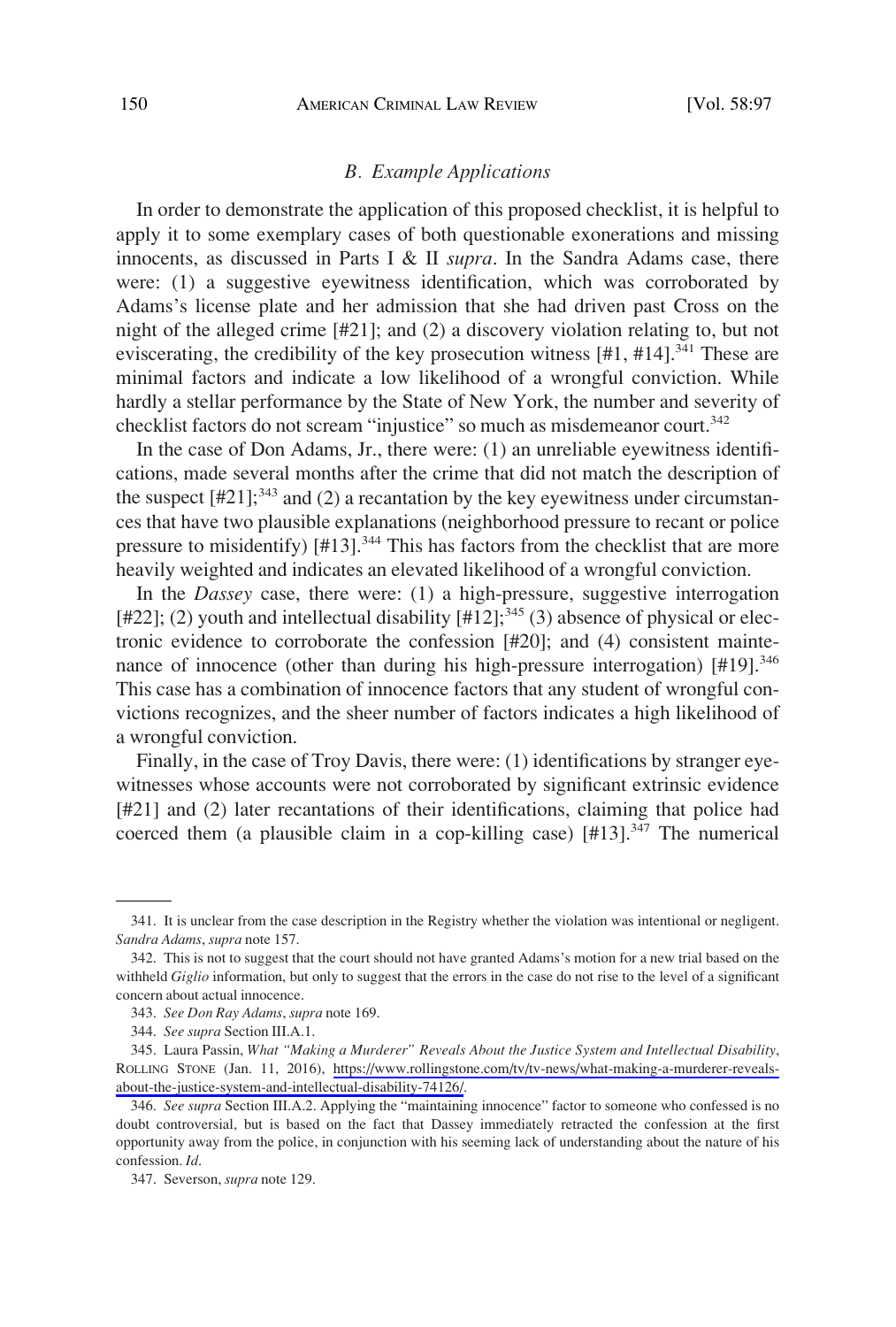<span id="page-54-0"></span>value of the combined factors also indicates a high likelihood of a wrongful conviction.

#### **CONCLUSION**

# *Methodological Limitation*

One limitation to the use of the proposed checklist, either for scholarly study or review of convictions in practice (by courts, innocence projects, conviction integrity units, innocence commissions, or investigative journalists), is that the information necessary to apply the checklist criteria may not be available in many cases and especially in cases involving relatively minor crimes.

# *Objectivity*

Attempting to define the likelihood of wrongful conviction substantively, by using as a proxy a comprehensive checklist to assess the intolerable risk of actual innocence, is a novel and radical proposition. There is a methodological safety in employing a purely external, "objective" measure of exoneration that most scholars and registries employ,  $348$  whether it is based on official exoneration or legal insufficiency of evidence. Using a purely procedural or legal definition, however, can be disingenuous.<sup>349</sup> Using official exoneration as a proxy for wrongful conviction is objective in the sense that the inclusion decision is made by someone other than the researcher, reform advocate, or compiler of the database, but it simply substitutes the decisionmaking of judges and prosecutors for that of the researcher. Judges and prosecutors, however, are notoriously poor decisionmakers and lack identifiable standards of doubt for their decisions.<sup>350</sup> The truth is, without vastly improved crystal-ball technology, it is usually impossible to be certain whether a particular individual is innocent or guilty.<sup>351</sup> Rather than playing it safe, this Article advocates a deep dive into the substantive thicket to define reasonable doubt in terms of a substantive checklist of factors that are strongly associated with wrongful conviction.

<sup>348.</sup> *Cf*. Markman & Cassell, *supra* note 99, at 126 (criticizing the definition of innocence used by Bedau and Radelet as "subjective" because it was not based on official processes of exoneration).

<sup>349.</sup> *See* Leo, *supra* note 21, at 71 ("If the innocence community relies on judgments by the legal system rather than on scholarly assessments of guilt or innocence, then some innocence critics, however mistakenly, will be less likely to challenge the accuracy of the data on which innocence scholars rely in their analyses and policy proposals.").

<sup>350.</sup> *See* THORP, *supra* note 7, at 39 (noting the inherent "significant degree of personal judgement" involved in assessing whether a wrongful conviction is likely); Rendleman, *supra* note 256, at 175–76 (citing thirteen "lessons" from the "prosecutorial mentality" that result in wrongful convictions).

<sup>351.</sup> *See* Hugo Adam Bedau & Michael L. Radelet, *Miscarriages of Justice in Potentially Capital Cases*, 40 STAN. L. REV. 21, 47 (1987) ("Apart from those few cases where it was later established that no capital crime was committed, or that the defendant had an ironclad alibi, or that someone else was incontrovertibly guilty, there is no quantity or quality of evidence that could be produced that would definitively prove innocence.").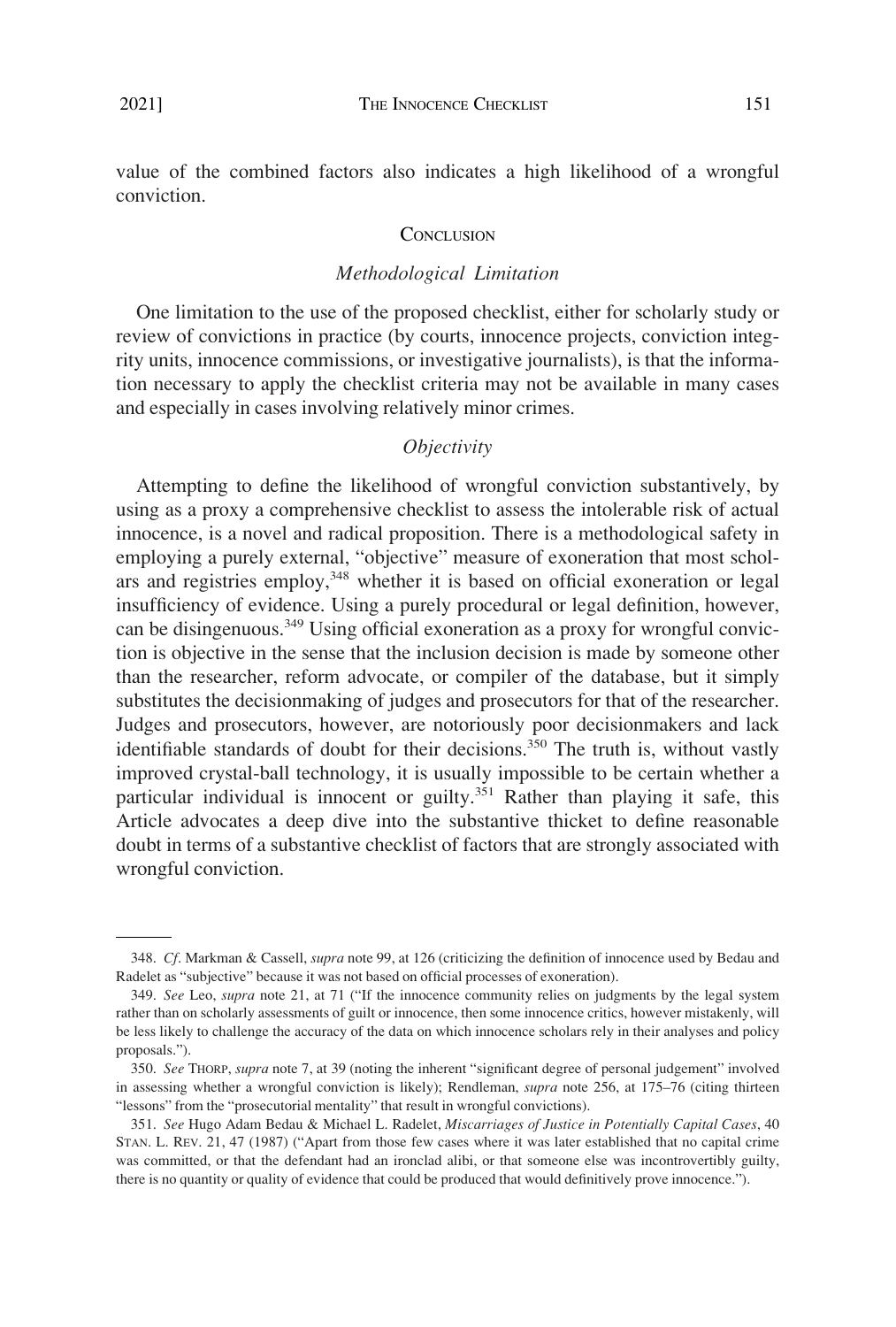The checklist proposed in this Article seeks to be objective in a more meaningful way, by creating a consistent, uniform, replicable list of proxies for likely innocence. Some decisions that underlie the methodology—e.g., how heavily to weight various wrongful-conviction factors—are subjective in the sense that they are the result of a judgment process inherently unable to be informed by empirical evidence. In another sense, however, they are also objective because the specific factors identified are intended to be uniform across all cases. This objectivity is far greater and more consistent than the "objectivity" afforded by delegating "exoneration" decisionmaking to the disparate choices of third parties, such as the thousands of judges and prosecutors nationwide and internationally who, even if they were devoid of decisionmaking bias, would nonetheless never replicate their judgments about reasonable doubt, prejudice, or materiality across cases collectively.

This Article is not intended to resolve decisively all of the technical details of implementing this model in a database of wrongful convictions. Instead, it is intended to demonstrate that a better alternative to official exonerations is possible for identifying likely innocence. To the extent that readers like the concept but would bicker with the details, I happily invite further refinement of this methodology—for example, refinement of individual factors to be considered or development of a more empirical basis for the weighting of factors by a scholar with a more solid background in statistical modeling than my own.352

# *Relative Advantage*

Currently, there is a consensus in the field of innocence studies that legal innocence and official exoneration are both poor proxies for actual innocence but that there is no workable alternative.<sup>353</sup> In essence, until now, disagreements among scholars have centered largely around which definition is the least bad. While this proposal is complicated, messy, and certainly does not have all of its details worked out, the primary purpose of this Article is to demonstrate that it is possible to divine an alternative that is not just the least of several bad proxies for actual innocence, but instead to propose a working checklist for reasonable doubt in the context of false convictions.

The checklist outlined in this Article has the power to create common ground amongst the two sides in the present scholarly debate about the primacy of actual, factual innocence versus procedural justice. The checklist's objective, substantive factors indicative of likely innocence are derived from common lodestars of procedural injustice, particularly official misconduct and IAC. One benefit of defining

<sup>352.</sup> I am in the process of designing a Registry of Wrongful Convictions for New Zealand, which will employ this substantive definition of wrongful conviction. My hope is that, in applying this methodology to the facts of individual cases, I will be able further to refine the factors and their weighting.

<sup>353.</sup> *See, e.g*., Samuel R. Gross, Barbara O'Brien, Chen Hu & Edward H. Kennedy, *Rate of False Conviction of Criminal Defendants who are Sentenced to Death*, 111 PROC. OF THE NAT'L ACAD. OF SCIS. OF THE U.S. 7230, 7230 (2014) (asserting that "the great majority of innocent defendants remain undetected" because "[t]he rate of such errors . . . is not merely unknown but unknowable.").